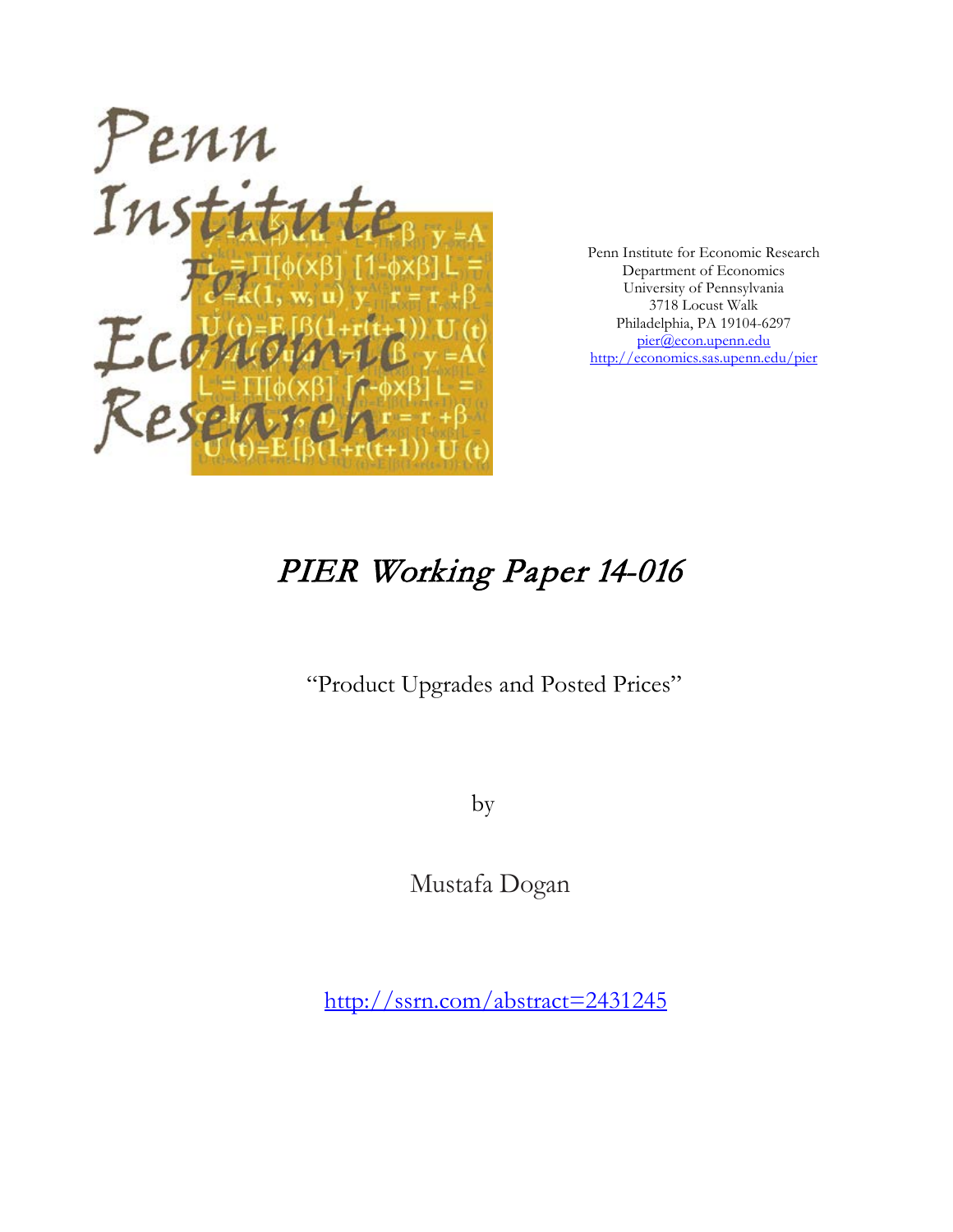# Product Upgrades and Posted Prices

MUSTAFA DOGAN<sup>\*</sup>

April 28, 2014

#### **ABSTRACT**

We consider the dynamic pricing problem of a durable good monopolist with full commitment power, when a new version of the good is expected at some point in the future. The new version of the good is superior to the existing one, bringing a higher flow utility. If the arrival is a stationary stochastic process, then the corresponding optimal price path is shown to be constant for both versions of the good, hence there is no delay on purchases and time is not used to discriminate over buyers, which is in line with the literature. However, if the arrival of the new version occurs at a commonly known deterministic date, then the optimal price path may be decreasing over time, resulting in delayed purchases. For both stochastic and deterministic arrival processes, posted prices is not the optimal mechanism, which on the other hand, involves into bundling of both new and old versions of the good and selling them only together.

<sup>∗</sup>Department of Economics, University of Pennsylvania. Email: [mudogan@sas.upenn.edu.](mailto:mudogan@sas.upenn.edu)

I am grateful to George Mailath and Mallesh Pai for their insightful suggestions and encouragement. I also thank to Ramazan Bora, Ju Hu, Steven Matthews, Andrew Postlewaite, Francisco Silva and participants of the Penn micro theory lunch group for their valuable comments. All remaining errors are mine.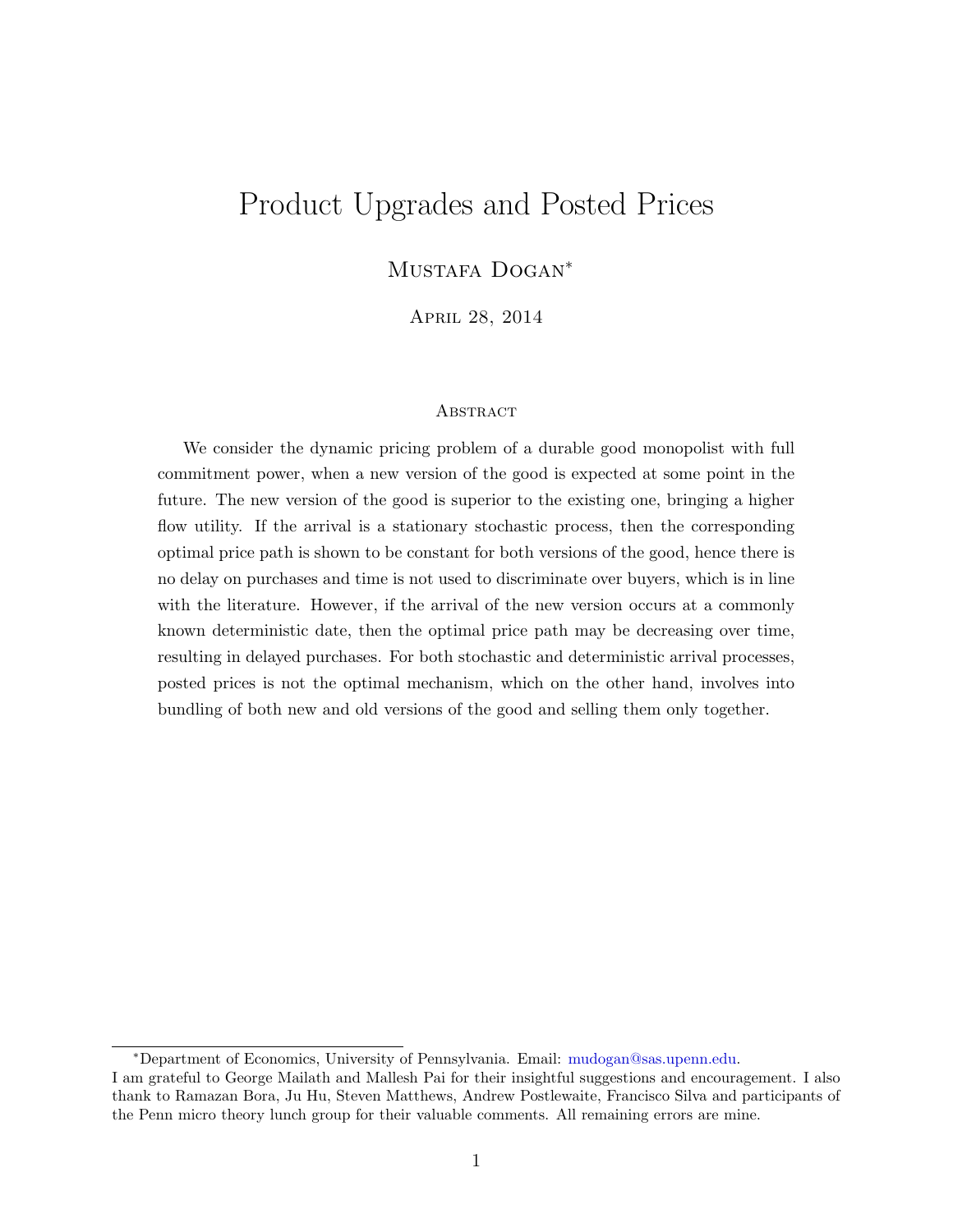#### 1 INTRODUCTION

The literature on durable good monopolies assumes a population of forward looking buyers with heterogeneous valuations that are strategically timing their purchases. There is a unique product that the monopolist sells over time. Buyers have unit demand for the product, and so leave the market after purchasing. The main channel governing the optimal pricing policy originates from two counterbalancing factors. First, to be able to sell the product to the agents with lower valuations, the monopolist must decrease the price of the good over time. Second, customers with high valuations delay their purchases since they predict that the monopolist will decrease the price over time. Hence, decreasing prices is beneficial as it allows the firm to capture the surplus from the demand of the agents with lower valuations, but at the same time it is costly as it causes a delay in the purchases.

The pioneering paper of the literature, [Stokey](#page-36-0) [\(1979\)](#page-36-0), shows that, if the firm can commit to a price path before starting to sell, then the optimal price path is constant and equal to the static monopoly price. Consequently, all the purchases take place at the beginning (at  $t=0$ ) and so there is no delay. This result is significant as it asserts that the monopolist should not use time to discriminate over people with different valuations, which would have occurred if the price path had been decreasing and purchases had been occurring throughout time.

In this paper, we turn our attention to the optimal pricing problem when a new version of the existing durable good is expected to arrive at some point in the future. In contrast to one of the main assumptions of the existing literature, durable goods, for many real life examples, do not persistently stay in the market. Rather, newer and better functioning versions are taking place of the older ones over time. Technology companies such as Apple, Intel, Samsung, and Microsoft are good examples for the problem that we address. For instance a phone is replaced by a new version with better features. This situation does not hurt the durability of the product that is replaced as customers can still use it after the new version is launched. However it alters the consumer's preferences as the newer product might offer a higher flow utility. In such an environment, the structure of the buyers' incentives would be different than the ones of the classical framework. In particular, a buyer does not necessarily leave the market after purchasing a version of the good. He may rather prefer to wait for the newer one. Or he may abandon to purchase a version and wait for the newer one. Therefore the price path of a version of the good not only affects its own sales, but also the sales of the other versions.

We consider a monopolist which is selling two consecutive versions of the same good, with a restriction that it only sells the most current version at a given period. We assume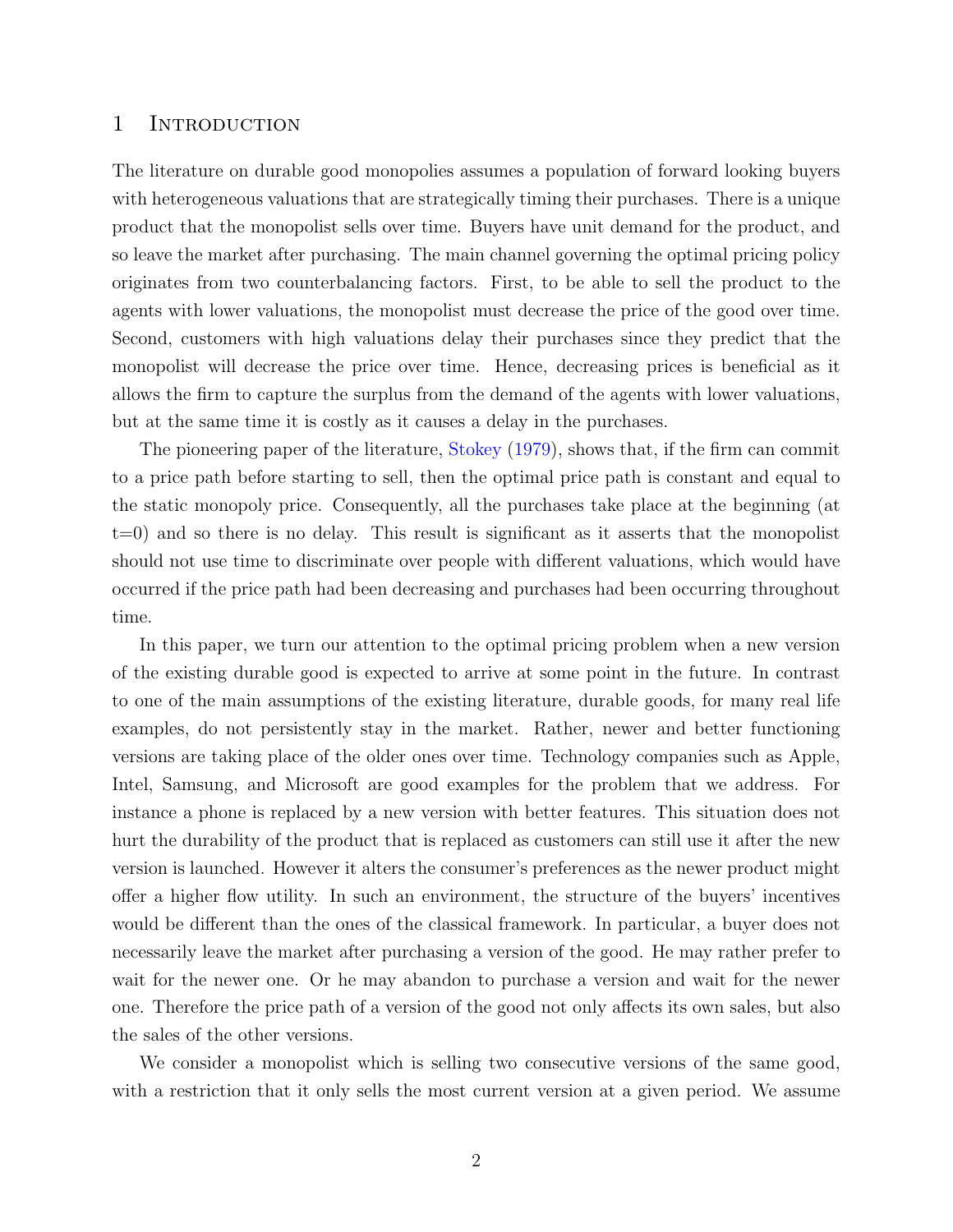that it has full commitment power, and can commit to a price path for both versions of the good at the beginning. At the beginning, the monopolist is endowed with the initial version and the upgrade will take place over time. The timing of the upgrade is not a choice variable in this paper, rather we take it as exogenously given.

The analysis is divided into two parts depending on the specification of the arrival process of the new version of the good. In the first part, the arrival time is stochastic and follows a Poisson process. The optimal price path is shown to be constant for both versions of the good(at different levels) and the price level for the second version of the good is independent from the realized arrival time. Consequently, there are no delays in any purchases. Any purchase of the first version occurs immediately at the beginning, and any purchase of the second version occurs as soon as it arrives into the market. This result is in line with [Stokey](#page-36-0) [\(1979\)](#page-36-0) as it also suggests that the time can not be used as a tool to discriminate over buyers with heterogeneous valuations. Stationary structure of the environment, which originates from the Poisson arrival process, plays a crucial role for this result.

In the second part of the analysis, we consider the same question when the newer version arrives at a certain time period which is commonly known by the participants of the market. Here the structure is not stationary anymore, and this comes with a cost on tractability. Therefore, to simplify the analysis we assume a discrete type space consisting of buyers only with two possible valuations for this case. The results indicate that a decreasing price path is possible for some parameters and this gives rise to delayed purchases. Therefore, in contrast to the main theme of the literature, the monopolist may use time to discriminate when the arrival of the new version occurs at a commonly known date.

Unlike the existing literature on durable good pricing with full commitment power, in our environment, a sale mechanism with posted prices is not an optimal mechanism. The reason is that the anonymous structure of the posted prices comes at a cost for the monopolist. More precisely, the sales of the new version of the good cannot be conditioned on the first version sales. The optimal selling mechanism, on the other hand, requires to bundle both versions of the good and selling them only together so that only some groups of buyers purchase and they purchase both versions of the good. The resulting allocation of this policy cannot be implemented with posted price path which is anonymous by definition.

#### 1.1 Related Literature

Our paper mainly fits into the literature of durable good pricing with full commitment power. The classic reference is [Stokey](#page-36-0) [\(1979\)](#page-36-0), which shows that the optimal price path is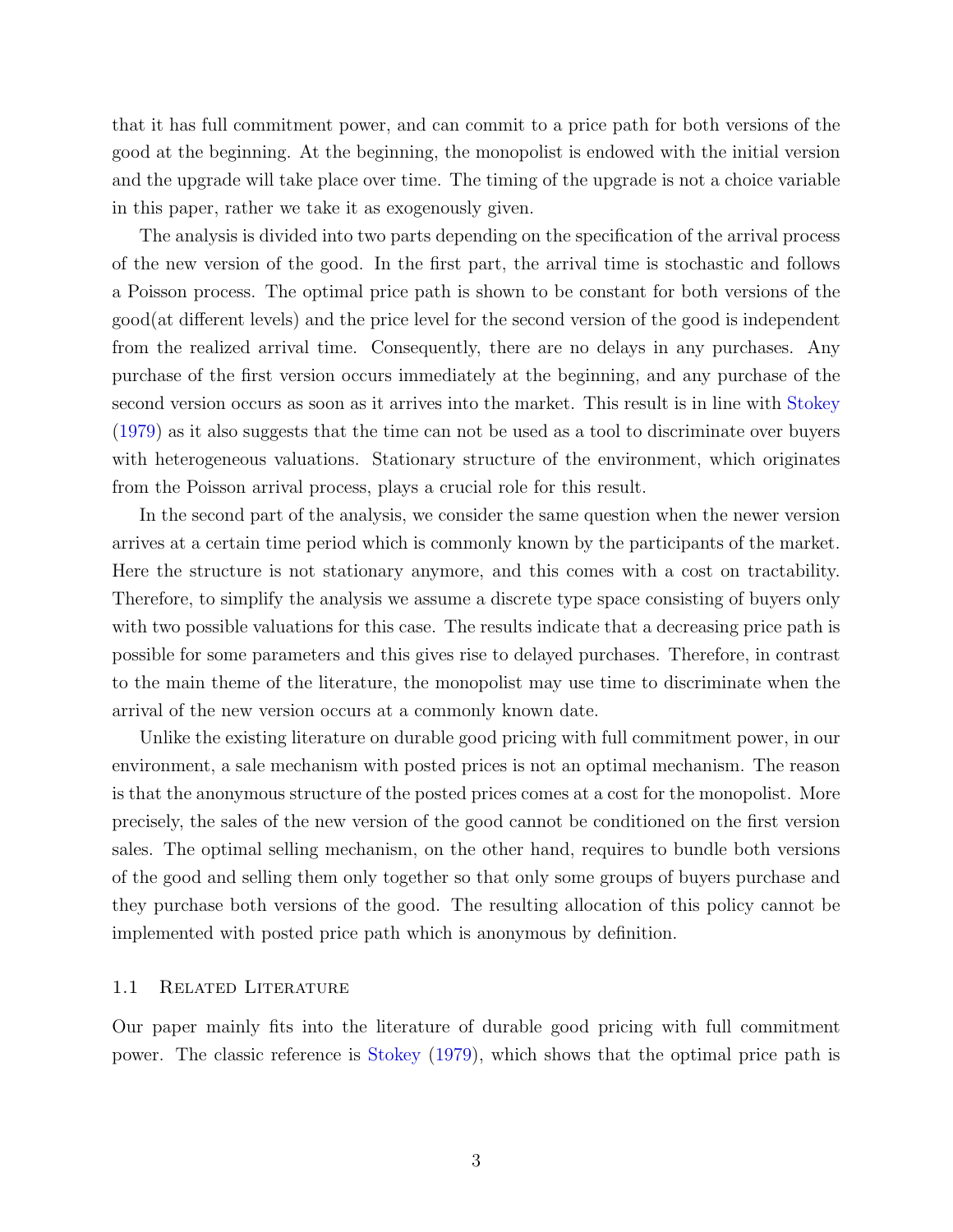constant and equal to the static monopoly price.<sup>[1](#page-4-0)</sup> Therefore all the buyers either purchase immediately or leave without any purchase, hence the time is not used by monopolist to discriminate over buyers with different valuations.

In our paper, there are both favoring and contradicting results with this mainstream result. We show that, under some circumstances, the optimal posted price path may be decreasing over time. Some other papers have also shown that the optimal posted price path, under full commitment power, may fluctuate over time. In particular, [Board](#page-36-1) [\(2008\)](#page-36-1) shows that, in a setting with stochastic population, if the incoming population of buyers are heterogeneous in terms of their demand, then the optimal price path displays a fluctuating structure. This leads some buyers to delay their purchases, hence time is an effective discriminatory tool in such a situation. The reason for this is not the dynamic population but the heterogeneous demand structure. Another important paper showing a fluctuating price path is [Garrett](#page-36-2) [\(2011\)](#page-36-2) in which the flow valuations of buyers are stochastic due to the private circumstances. The environment is stationary, in the sense that neither the value distributions of the entering buyers nor the stochastic process governing the valuations are time dependent. However it has been shown that the optimal price path includes fluctuations. Like our paper, in [Garrett](#page-36-2)  $(2011)$ , the posted prices is not an optimal selling mechanism. The optimal mechanism involves selling option contracts to purchase the good at future dates. However, the source of the inefficiency on posted prices is different than the one in this paper.

In addition, our paper is also related to the literature on dynamic auctions.<sup>[2](#page-4-1)</sup> A common feature of this literature is that there is a certain time period T, until when the seller must sell his multi-unit indivisible goods. The buyers are entering into and leaving from the market over time. [Pai and Vohra](#page-36-3) [\(2008\)](#page-36-3), also [Board and Skrzypacz](#page-36-4) [\(2010\)](#page-36-4) are good examples. They first define the optimal allocations, which follows a simple index rule, and then show how to implement this via monetary transfers. The main difference of our paper from this literature is that, in ours, the number of goods that the seller can sell is not limited whereas in dynamic auction literature the seller is endowed with a certain number of goods.

Finally, there are some papers that are incorporating structures similar to the product upgrade story in our paper. They are different than ours not only in terms of many aspects of the modeling structure, but also in terms of the questions that they want to answer. For instance, in the literature of planned obsolescence, the lifetime of the durable good is an endogenous choice variable for the firm. The firm, by producing goods with shorter lifetime,

<span id="page-4-0"></span><sup>&</sup>lt;sup>1</sup>Actually optimal price path is not unique, there are infinitely many price paths resulting with the same allocation. The important thing is that the initial price level is equal to the static monopoly price and the price level never falls below that.

<span id="page-4-1"></span><sup>2</sup> [Bergemann and Said](#page-36-5) [\(2011\)](#page-36-5) is a good survey about dynamic auctions.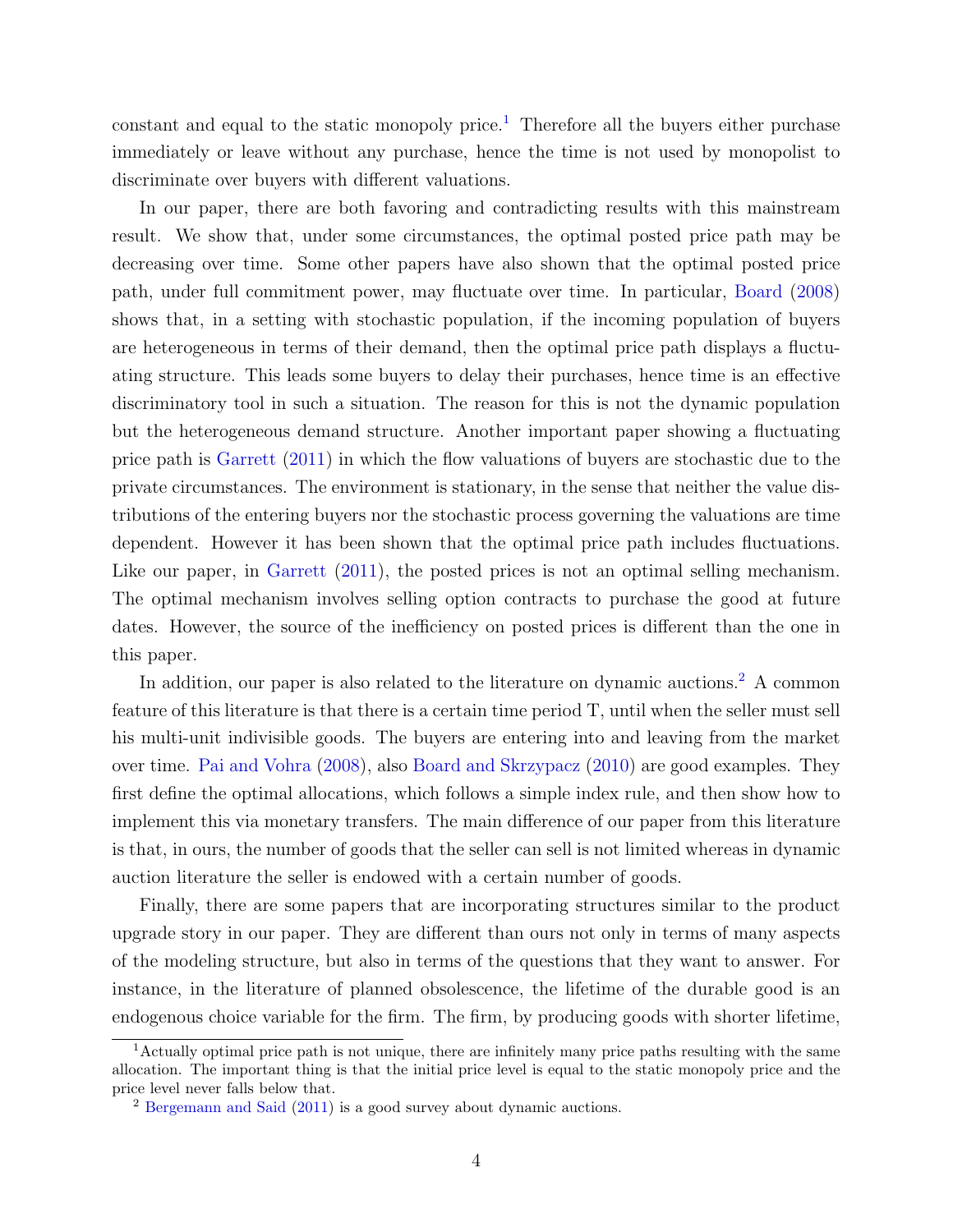leads consumers to repurchase again rather then leaving the market after purchasing once. [Bulow](#page-36-6) [\(1986\)](#page-36-6) is a good example of this literature. Also there is an old literature investigating the effect of vintage capital on the aggregate growth of the economy. The basic story of these papers is that, in each period, the machines of production are being improved because of technological progress. And firms are deciding how much to invest in replacing old machines with the newer ones. An example of this literature is [Benhabib and Rustichini](#page-36-7) [\(1991\)](#page-36-7). Last, there is a literature on  $R\&D$  decisions of a durable monopoly to improve the quality of the good, see for example [Swan](#page-36-8) [\(1970\)](#page-36-8), [Fishman and Rob](#page-36-9) [\(2000\)](#page-36-9). The main concern of these papers is to understand the product development decisions of the firms given a non-strategic buyers side, which is represented with a demand function on the quality of the durable good.

### 2 A Model of Durable Good Pricing

Time is continuous and  $r$  is the common discount factor. There is a monopoly firm that is selling its good which is durable. An initial version of the product exists in the marketplace at the beginning of the time  $(t=0)$ , and a newer version will eventually take the place of the existing one. We describe the process of the arrival of the new version later. The firm sells only the most current version of the good at a given time; in other words, when the new version arrives the firm is no longer able to sell the earlier version. The cost of the production is normalized to 0 for both versions of the good.

There is a continuum of buyers of measure 1 with differing valuations for the product, and each has a unit demand so that they can use at most one unit of good at a time. The new version is valued more by all of the buyers and we assume that the ratio of valuations for two versions of the good is same for each buyer. If a buyer has a flow utility x from the first version of the good then his flow utility is equal to  $\beta x$  for the second version of the good where  $\beta > 1$ . We call x as the type of the buyer which follows a continuous and differentiable distribution function  $F(x)$  on [0, 1] with full support and  $f(x)$  is the corresponding density function which we assume continuous. The buyers are strategically deciding the time of their purchase(s), and also which version(s) of the good to buy. The good is durable and so a buyer may use it forever after the purchase. However, since the flow utility of the new version is higher, a buyer may want to purchase the newer version even though he already own the older one. Therefore, buyers do not necessarily leave the market upon purchase unlike the existing literature. On the other hand, version-wise strategic delays of purchases may appear. In particular, a buyer may prefer to wait for the arrival of the new version rather than buying the current version of the good.

The firm commits to a price path for both versions of the good at  $t = 0$ . The price path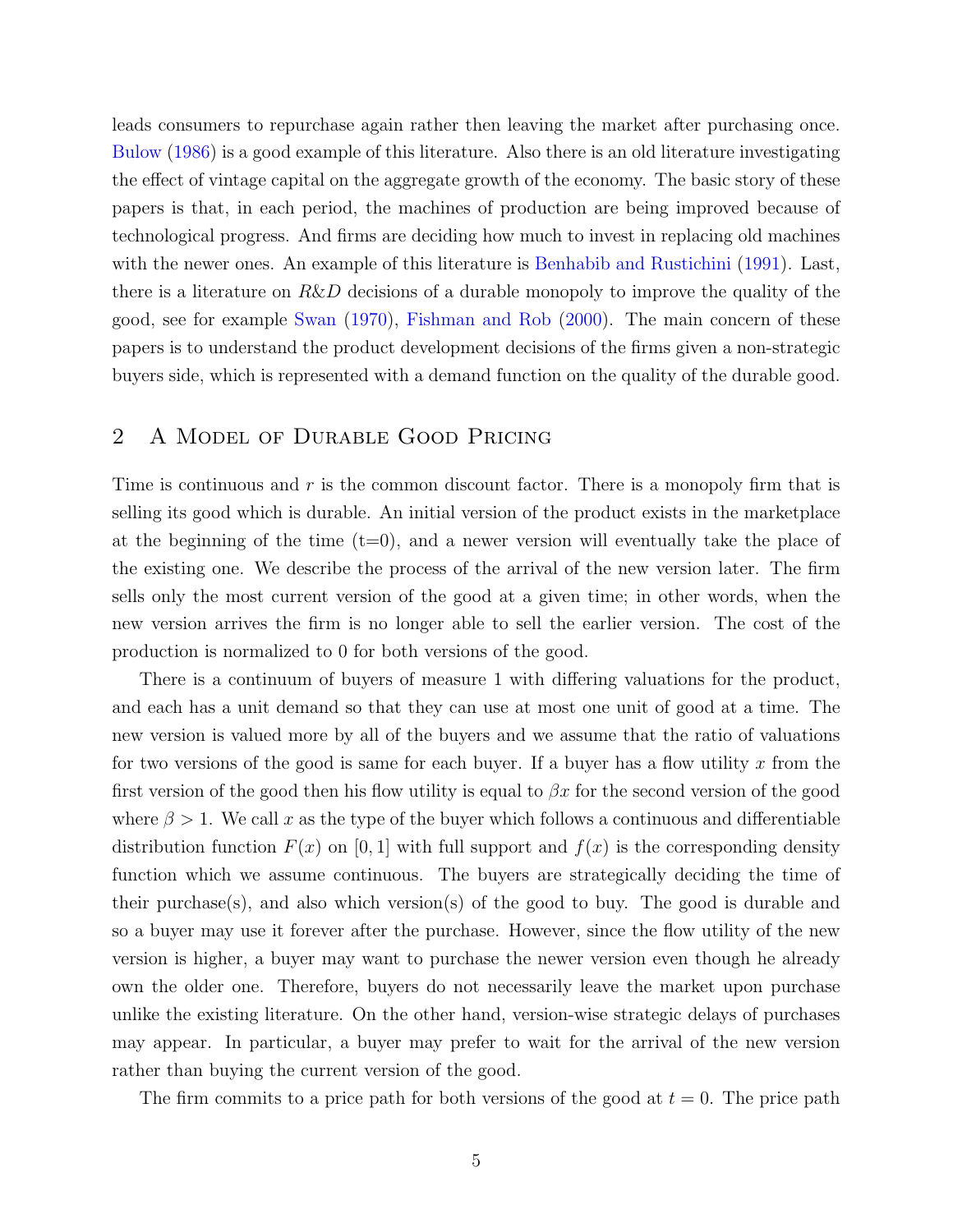is consisting of a price level for the first version of the good for each time until the arrival of the new version and also a price level for the new version for each time after its arrival. Note that this implies an anonymous pricing structure in the sense that the monopolist has to charge the same price for every buyer that is purchasing at the same time. In other words, the possibility of conditioning the new version sales to the buyers' ownership status of the old version is ruled out. However, as a benchmark, we also consider the case where the firm can commit to a non-anonymous selling policy. As we mentioned in the introduction, there are two parts of this paper depending on the arrival process of the new version.

#### 2.1 STOCHASTIC ARRIVAL

The second version of the good arrives stochastically with a Poisson arrival process with rate  $\lambda$  and the realized arrival time is denoted by T. The price path that the firm commits to at  $t = 0$  is contingent on T. More precisely, it is of the form  $\left\{ \{p_t\}_{t\in[0,\infty)}, \{\{p_t^T\}_{t\in[0,\infty)}\}_{T\in[0,\infty)} \right\}$  $\big\}$ . The price level of the first version at a given time  $t$ , conditional on the event that the second version has not arrived until t, is  $p_t$ . On the other hand,  $p_t^T$  is the price level of the second version of the good t period after the arrival time, contingent on the realized arrival time T. Therefore  $p_t^T$  is the price level at time  $t + T$  contingent on the arrival time T.

Each buyer has a continuum of decision variables. In particular the buyer decides whether and when to purchase the first version of the good, also whether and when to purchase the second version for each possible arrival time  $T$ . More precisely, buyer  $x$ 's decisions are of the form  $\{t_x, \{t_{x,T}\}_{T \in (0,\infty)}\}$ , where  $t_x$  is the time of the purchase of the first version of the good. If arrival occurs before the purchase of the first version  $t_x$ , then buyer x does not buy the first version. If  $t_x = \infty$ , then the buyer never purchases the first version of the good. The term  $t_{x,T}$ , on the other hand, specifies how long after the realized arrival time T, buyer x purchases the second version. Hence, the corresponding calendar time of the purchase is  $T+t_{x,T}$ . Again if  $t_{x,T} = \infty$  then the agent does not purchase the second version when arrival occurs at T.

The utility of buyer x is denoted by  $U(x)$ , which linearly depends on the sum of the flow values and the amount paid to the monopolist. If arrival occurs before  $t_x$ , then the utility of buyer x depends only on the flow values acquired from the second version. If, on the other hand, the arrival takes place after  $t_x$ , then the utility is consisting of the flow values acquired from both versions of the good. More precisely,  $U(x)$  is of the following form: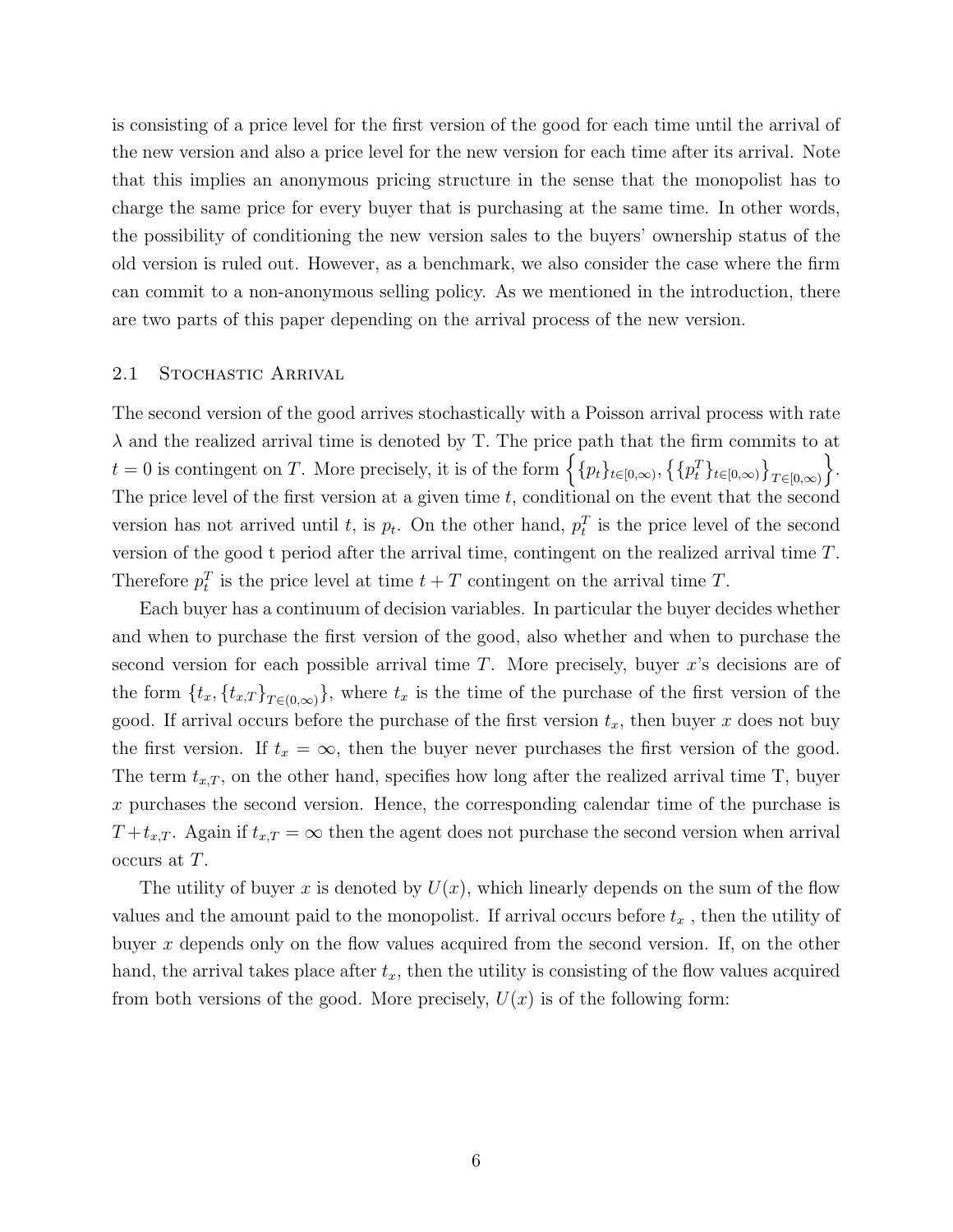$$
U(x) = \int_0^{t_x} e^{-\lambda T} \lambda \left( \int_{T+t_{x,T}}^{\infty} e^{-rt} \beta x dt - e^{-r(T+t_{x,T})} p_{t_{x,T}}^T \right) dT
$$
  
+ 
$$
\int_{t_x}^{\infty} e^{-\lambda T} \lambda \left( \int_{t_x}^{T+t_{x,T}} e^{-rt} x dt + \int_{T+t_{x,T}}^{\infty} e^{-rt} \beta x dt - e^{-rt_x} p_{t_x} - e^{-r(T+t_{x,T})} p_{t_{x,T}}^T \right) dT
$$

The first line captures the contingencies in which arrival occurs before  $t_x$ . For each arrival time  $T \in [0, t_x]$ , the corresponding utility is the expression inside the parenthesis. Then, after weighting them with probability of arrival at T(i.e with  $e^{-\lambda T}\lambda$ ), we integrate it to get the expectation. The second line accounts for the late arrivals that are after the purchase of the first version, where the expression inside the parenthesis represents the utility corresponding to a specific arrival time  $T \in [t_x,\infty)$ . In each contingency the agent gets x flow utility until the second version purchase, and  $\beta x$  afterwards. We also discount the payments and integrate them after weighting the probability of arrival. Note that, if  $t_x$  is  $\infty$  i.e the agent never purchases the first generation of the good, then his utility is equal to the first line of the above expression, and if  $t_x = 0$  then only the second line of the above expression is relevant.

The profit of the firm, which we denote by  $\Pi$ , can be written as follows

$$
\Pi = \int_0^1 e^{-\lambda t_x} e^{-rt_x} p_{t_x} f(x) dx + \int_0^\infty e^{-\lambda T} \lambda \left( \int_0^1 e^{-r(T+t_{x,T})} p_{t_{x,T}}^T f(x) dx \right) dT.
$$

The first term is the profit from the first version sales where we integrate the discounted payment of each agent over the type space of buyers. To discount the payment of agent x (i.e  $p_{t_x}$ ), we multiply it by  $e^{-rt_x}$  and also by the probability of the event that the arrival does not occur until  $t_x$ , which is  $e^{-\lambda t_x}$ . The second term is the profit from the second version sales. And the inner integral is the level of profit for a specific arrival time T, while we then compute the expectation.

#### 2.2 Deterministic Arrival

In the second part of the paper we assume that the arrival of the new version of the good occurs at a commonly known time period  $T$ . In this case, the price path that the firm commits to at the beginning is of the form  ${p_t}_{t\in(0,\infty)}$  where  $p_t$  is the price level of the first(second) version of the good at time t if  $t < T$  ( $t \geq T$ ). The decision variables for buyers are defined accordingly. The model that we consider here is mainly the analogous of the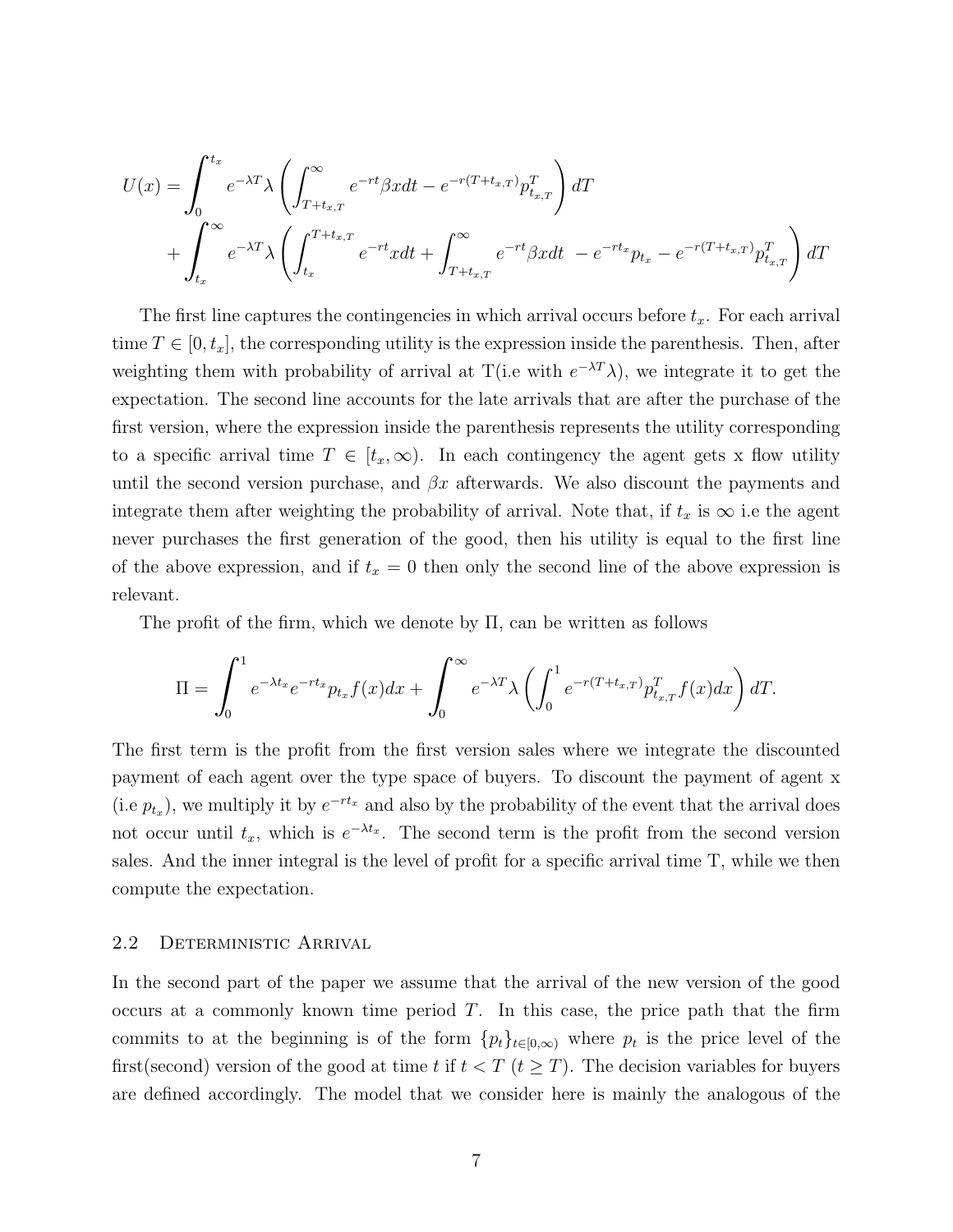model with stochastic arrival, but with some further modifications to the model, which we will detail in section [4.](#page-24-0)

## 3 Optimal Posted Prices: Stochastic Arrival

So far we have described the basics of the model including the decision variables of the monopolist and the buyers and the corresponding utility and profit functions. In this section we characterize the optimal contingent posted prices. Some benchmark cases are presented first to develop a better understanding of the general framework. The next subsection illustrates the problem of the canonical durable good monopoly model, in which there is no product upgrade, and then we consider the case where there is a product upgrade but the monopolist is not restricted to use posted prices. It can rather use any selling mechanism including the non-anonymous ones where the sales of the second version of the good are conditional on the first version purchases.

#### 3.1 Benchmark I: Canonical Durable Good Monopoly

This benchmark is analyzed in [Stokey](#page-36-0)  $(1979)^3$  $(1979)^3$  $(1979)^3$ . There is only one version of the durable good staying in the market forever. Note that this can be seen as a special case of our model when  $\lambda = 0$ , since the newer version of the good never arrives in this case. Another way to produce this canonical model from ours is to assume  $\beta = 1$  so that there is no distinction between the first and the second versions of the good for buyers. The monopolist chooses a unique price path  $\{p_t\}_{t\in[0,\infty)}$ , and agents decide the e-timing of their purchases which is denoted by  $t_x$  for agent x. Corresponding utility of the agent x is

$$
U(x) = \int_{t_x}^{\infty} e^{-rt}xdt - e^{-rt_x}p_{t_x} = e^{-rt_x}(\frac{x}{r} - p_{t_x})
$$

and the profit of the firm is

$$
\Pi = \int_0^1 e^{-rt_x} p_{t_x} f(x) dx.
$$

Since the monopolist has full commitment power, his profit maximization problem boils down to a mechanism design problem where the incentive constraints of the agents are originating from the strategic timing of their purchases. Thanks to the revelation principle

<span id="page-8-0"></span><sup>&</sup>lt;sup>3</sup>Here unlike the analysis presented in [Stokey](#page-36-0) [\(1979\)](#page-36-0) we follow the general mechanism design approach. We first characterize the incentive constraints and then rewrite the firm's problem as an optimal allocation problem.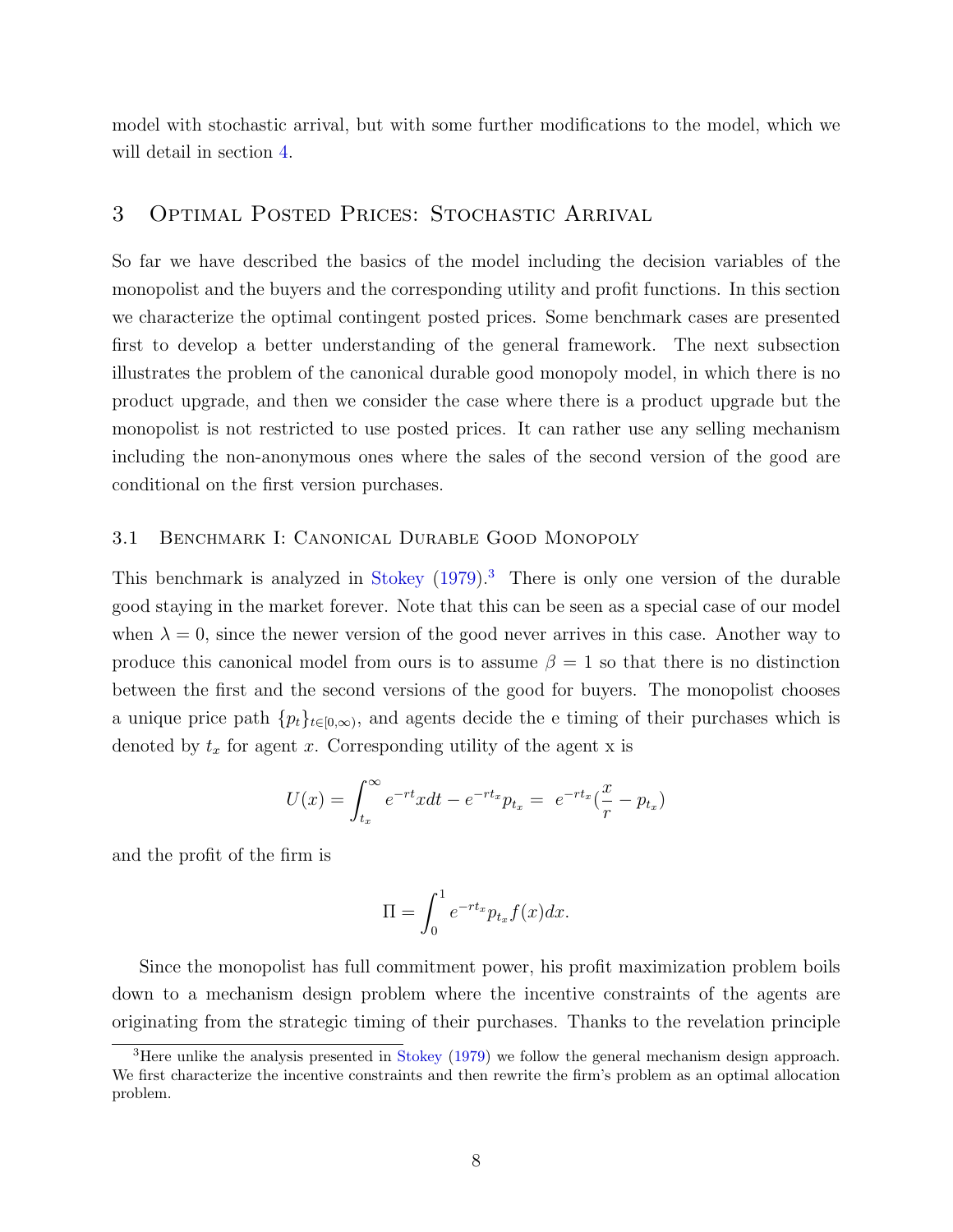we can restrict attention to the direct mechanisms WLOG. The firm asks agents to report their types, and then decides the allocations i.e. a purchase time  $t_x$  and a payment  $p_x$ to be paid for each report  $x$ . Note that the payment must be same for the agents that are purchasing at the same time for otherwise there would be a profitable deviation for one of the types from truthful reporting and this would violate the incentive compatibility. Therefore, for each allocation time there is a corresponding payment level. Hence we can denote the payment rule of the mechanism by  $p_{t_x}$ .

First we need to understand the nature of the incentive constraints. The following Lemma, proved in the appendix, is an adapted version of the fundamental IC Lemma corresponding to the durable good framework that characterizes the incentives.

<span id="page-9-0"></span>Lemma 1. The direct mechanism is incentive compatible iff:

*i)* 
$$
t_x
$$
 is non-increasing with x.  
\n*ii)*  $U(x) = U(0) + \frac{1}{r} \int_0^x e^{-rt_{\tilde{x}}} d\tilde{x}$ 

Lemma [1](#page-9-0) states that a higher type will not purchase the good at a later time than a lower type and so the purchase times are monotonic. It also states that the derivative of the buyer's utility with respect to his type is proportional to the effective discounting up to his purchase time  $(\frac{1}{r}e^{-rt_x}).$ 

Since the lemma states both necessary and sufficient conditions for the incentive compatibility, we can write the monopolist's problem as follows.

$$
\max_{\{p_t\}_{t\in[0,\infty)},\{t_x\}_{x\in[0,1]}} \int_0^1 e^{-rt_x} p_{t_x} f(x) dx \quad s.t \quad t_x \text{ is non-increasing with x.}
$$

$$
U(x) = U(0) + \frac{1}{r} \int_0^x e^{-rt_x} d\tilde{x} \quad \forall x
$$

Then, to simplify the objective function and the constraints we rewrite the optimization problem. The resulting form consisting of only allocation terms  $t_x$ 's and its solution defines the optimal allocation rule. Then by using the incentive constraints again we get the corresponding optimal pricing rule implementing the optimal allocation. In particular, by incentive compatibility we know that

$$
U(x) = e^{-rt_x}(\frac{x}{r} - p_{t_x}) = \frac{1}{r} \int_0^x e^{-rt_{\tilde{x}}} d\tilde{x}^{-4}
$$

<span id="page-9-1"></span><sup>&</sup>lt;sup>4</sup>In optimal mechanism  $U(0) = 0$ , hence we can omit it.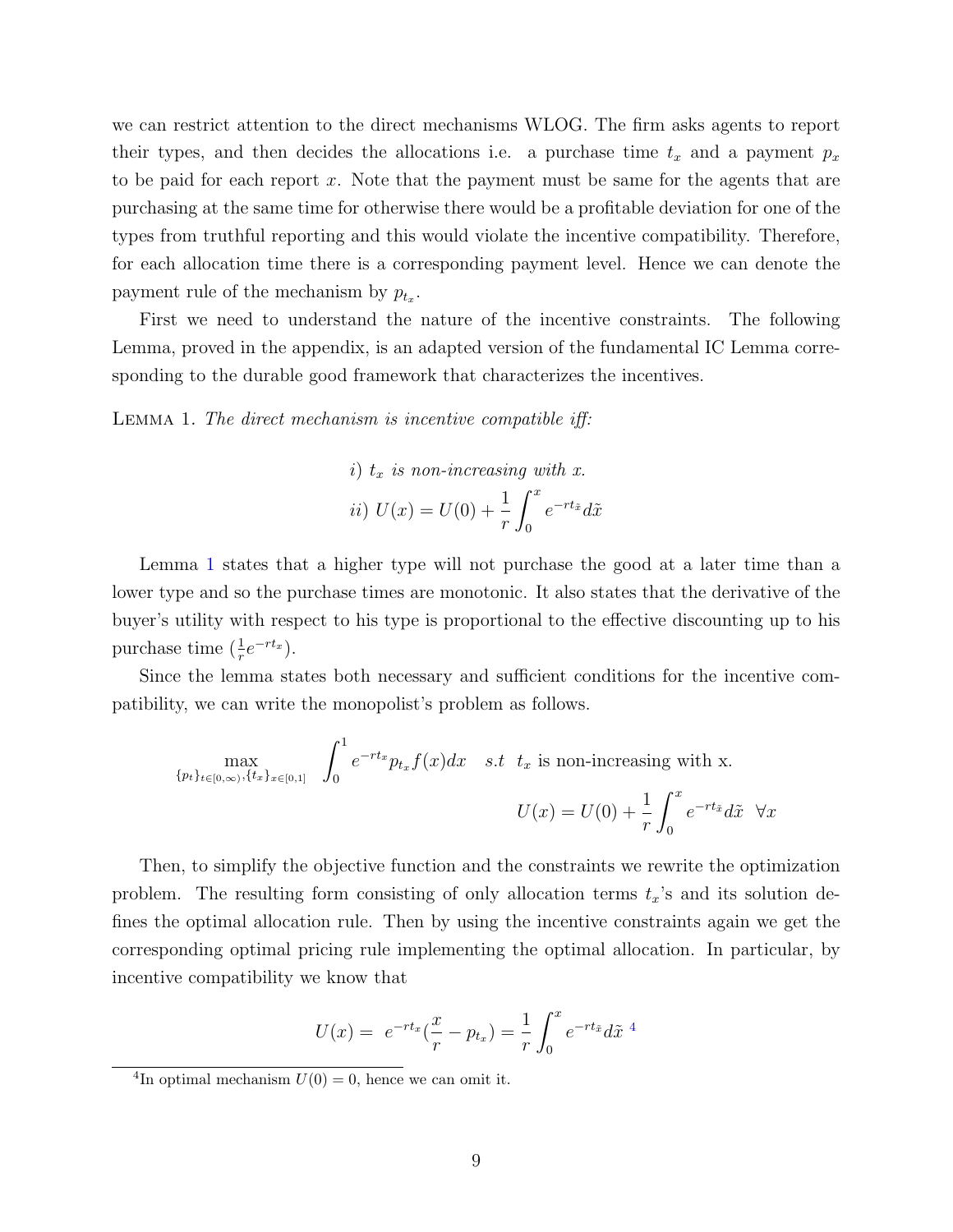hence we have

$$
e^{-rt_x}p_{t_x} = e^{-rt_x}\frac{x}{r} - \frac{1}{r}\int_0^x e^{-rt_{\tilde{x}}}d\tilde{x}.
$$

Therefore, the profit of the firm is equal to

$$
\Pi = \int_0^1 e^{-rt_x} p_{t_x} f(x) dx = \int_0^1 {\left( \frac{-rt_x x}{r} - \frac{1}{r} \int_0^x e^{-rt_{\tilde{x}}} d\tilde{x} \right)} f(x) dx.
$$

After integrating by parts we get

$$
\Pi = \int_0^1 e^{-rt_x} p_{t_x} f(x) dx = \frac{1}{r} \int_0^1 e^{-rt_x} \left( x - \frac{1 - F(x)}{f(x)} \right) f(x) dx.
$$

Hence the new form of the problem is

$$
\max_{\{t_x\}_{x \in [0,1]}} \frac{1}{r} \int_0^1 e^{-rt_x} \left(x - \frac{1 - F(x)}{f(x)}\right) f(x) dx \quad \text{s.t} \quad t_x \text{ is non-increasing.} \tag{1}
$$

The term  $(x - \frac{1-F(x)}{f(x)}$  $\frac{f(x)-f(x)}{f(x)}$  is referred as the virtual value of type x and the monopolist's problem boils down to maximize the sum of the discounted virtual values by arranging the  $t_x$ 's accordingly. The corresponding optimal allocation rule maximizing the monopolist's profit is then of the following form.

<span id="page-10-0"></span>
$$
t_x = \begin{cases} 0 & \text{if } x \in [x^\star, 1] \\ \infty & otherwise \end{cases}
$$

In words the monopolist chooses a threshold value  $x^*$  and immediately allocates the good to the buyers with a value above the threshold level and does not allocate the good to the other buyers. If the virtual valuation function,  $x - \frac{1-F(x)}{f(x)}$  $\frac{f(x)}{f(x)}$ , is increasing in x, then the threshold  $x^*$  would be equal to the point above which the virtual valuation function is nonnegative. In other words, the optimal rule would involve allocating the good to the agents with positive virtual valuations immediately and never allocating to the rest. Also, for the case of non-monotonic virtual valuation function, the optimal allocations follows a cutoff rule with immediate allocations as well. But in this case the monopolist will choose  $x^*$  in such a way that the integral of the virtual valuation function above  $x^*$  is maximized. This is a result of the monotonicity constraint on  $t_x$ . This does not mean that all the buyers of a type higher than  $x^*$  have a positive virtual valuation. An important thing to note here is that this allocation rule is the optimal allocation rule of the static monopoly.

Now, we need to find a price path to implement the optimal allocation rule we specified. For this we use the fact that, at the optimal mechanism,  $U(0) = 0$  and hence  $U(x^*) =$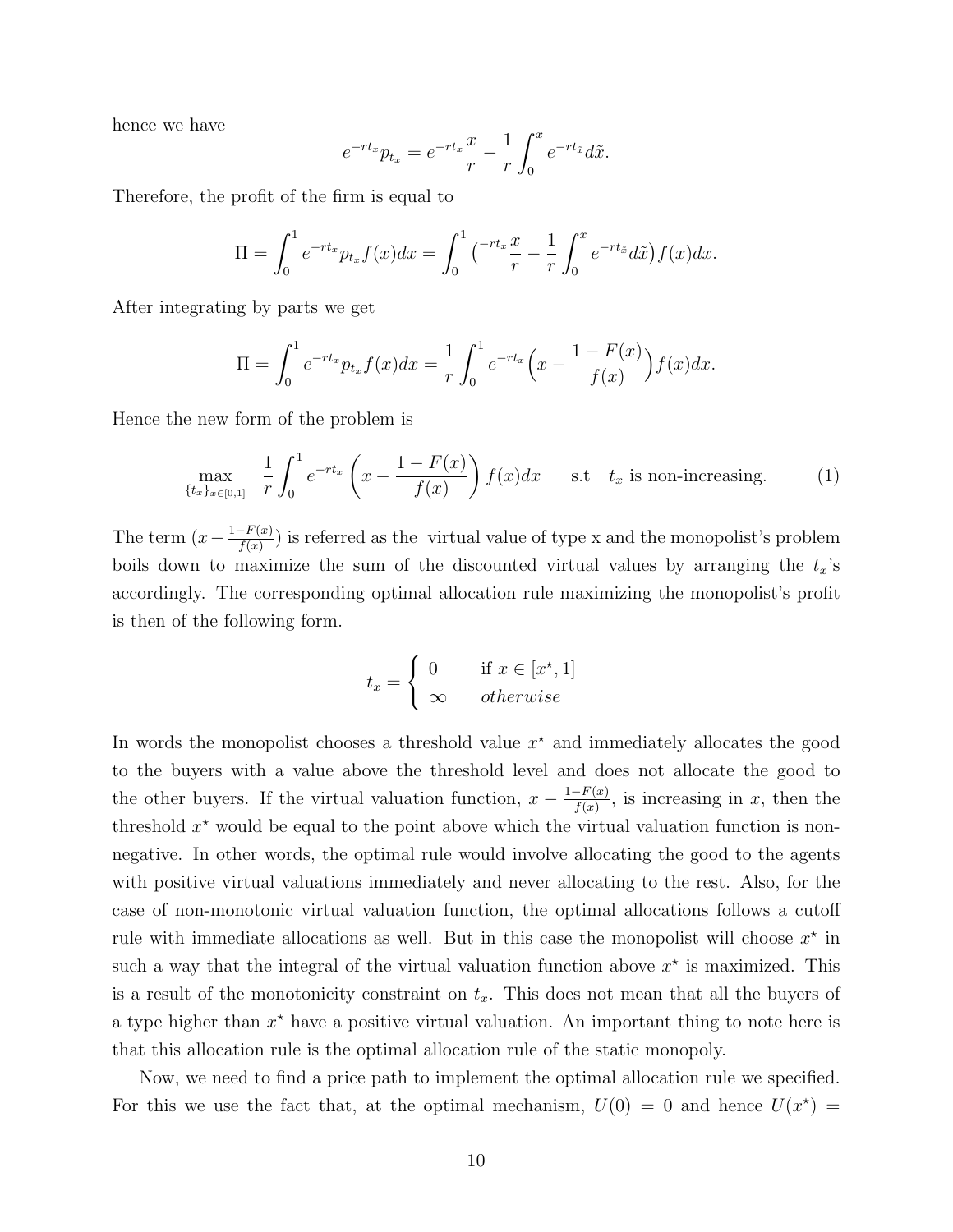$e^{-rt_{x^{\star}}}(\frac{x^{\star}}{r} - p_{t_{x^{\star}}}) = U(0) + \frac{1}{r} \int_0^{x^{\star}}$  $e^{-rt_{\tilde{x}}}d\tilde{x}=0$ , which requires  $p_{t_{x^{\star}}}=p_0=\frac{x^{\star}}{r}$  $\frac{e^{\star}}{r}$ . Therefore an optimal price path to implement the optimal allocation is a constant price path at level  $x^{\star}$  $\frac{x^*}{r}$ . The importance of this price level is that the buyer with type  $x^*$  is indifferent between purchasing and not.[5](#page-11-0) The significance of this result is that, for the dynamic setting, the optimal price is constant and equal to the static monopoly price. Therefore the monopolist does not use the time to discriminate over the buyers with different valuations.

#### 3.2 Benchmark II: Product Replacement and No Anonymity

In this benchmark we turn back to the case in which there is an upgrade of the current version of the good, following a Poisson process but we do not restrict monopolist to use posted prices. In other words, the mechanism that the monopolist commits to does not necessarily have to be anonymous for the second version sales, rather it can be conditional on the first version sales. Note that, under posted prices, the decisions of the buyer of type x owning the first version at the time of arrival T and the buyer of type  $(\beta -1)x$  not owning the first version at T will be same. This stems from the fact that both of them have the same marginal benefit (which is equal to  $(\beta - 1)x$ ) from the purchase of the new version. Therefore, the monopolist, to find the optimal posted prices, must treat these agents in the same manner under the mechanism with posted prices.

The situation is different when the monopolist is not restricted to use posted prices. In particular, the direct mechanism in which the buyers are asked to report their types leads to the allocation of both versions and a payment rule for each type. In other words, the monopolist can bundle the goods of version 1 and version 2 and can define a non-linear payment rule. The payment rule is denoted by  $P(x)$  for a given reported type x and is to be paid at time  $t = 0$  without loss of generality, since we can also think of it as any dynamic payment rule with present value equal to  $P(x)$ .

Contrary to the change in the payment scheme the allocation rule will be the same as introduced in the beginning where the monopolist is restricted to use posted prices. Hence a buyer after reporting its type as x, will get the goods at  $t_x$ , and  $\{t_{x,T}\}_{T\in[0,\infty)}$  as we defined earlier after reporting its type x. Therefore we can write the corresponding utility of agent x from this direct mechanism (without anonymity ) is as follows:

$$
U(x) = Q(x)x - P(x).
$$

<span id="page-11-0"></span><sup>5</sup>Even though the optimal allocation is unique, there are infinitely many price paths that can implement it. The important thing is to fix the initial price level to  $\frac{x^*}{x}$  $\frac{c^2}{r}$  and always keep it above or equal to the initial level.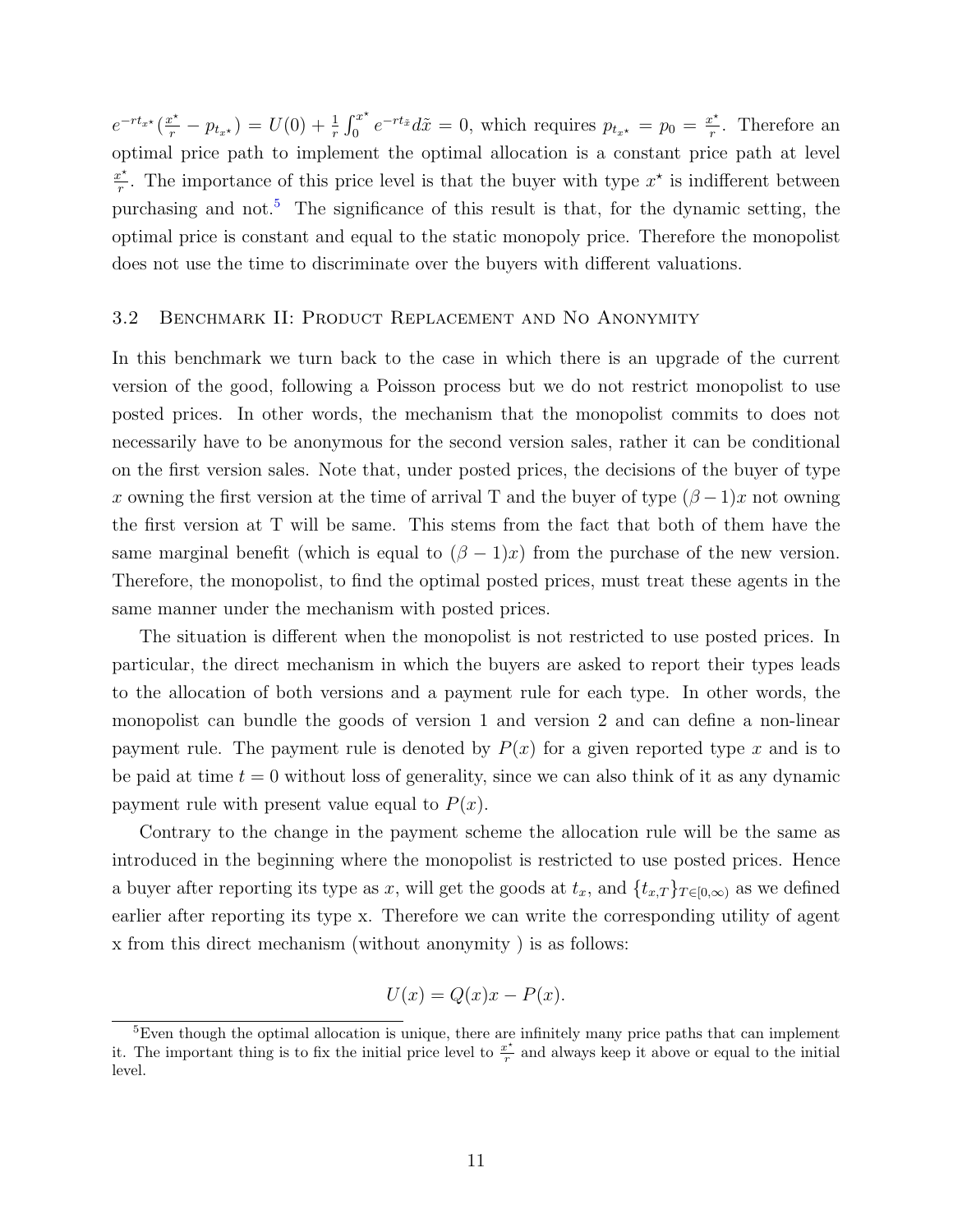where

$$
Q(x) = \int_0^{t_x} e^{-\lambda T} \lambda \ e^{-r(T+t_{x,T})} dT + \int_{t_x}^{\infty} e^{-\lambda T} \lambda \left( \int_{t_x}^{T+t_{x,T}} e^{-rt} dt + \beta \int_{T+t_{x,T}}^{\infty} e^{-rt} dt \right) dT
$$

More precisely,  $xQ(x)$  is the sum of the flow utilities from  $t = 0$  to  $t = \infty$ , without including the monetary payment. Note that the maximum value of  $Q(x)$  is acquired by arranging  $t_x = 0$  and  $t_{x,T} = 0$  for every T (immediate allocation of both versions), in which the value of  $Q(x)$  will be  $\frac{r+\beta\lambda}{r(r+\lambda)}$ . The minimum value of  $Q(x)$  is 0 which means that there is no allocation of any version of the good at any time (i.e the allocation times are  $\infty$  for both versions of the good). Hereafter we can follow the same steps as in the first benchmark case. To this end, the following lemma defines the incentive constraints. Its proof is omitted as it is same with the one of [1.](#page-9-0)

Lemma 2. The direct mechanism without anonymity restriction is incentive compatible iff:

*i)* 
$$
Q(x)
$$
 is non-decreasing  
*ii)*  $U(x) = U(0) + \int_0^x Q(\tilde{x})d\tilde{x}$ 

Then the monopolist's problem can be written as

$$
\max_{\{Q(x)\}_{x\in[0,1]}} \frac{1}{r} \int_0^1 Q(x) \left(x - \frac{1 - F(x)}{f(x)}\right) f(x) dx \text{ s.t } Q(x) \text{ is non-decreasing with x}
$$

As can be seen, this problem is in a very similar form to the one in the first benchmark. The only difference is now that, rather than  $t_x$ , we have  $Q(x)$  as a choice variable. Hence the solution will be analogous to the one of the canonical model. There is a threshold  $x^*$ , which is equal to the threshold that is defined in the first benchmark and, therefore equal to the static monopoly cutoff value. And the optimal allocation will be such that if a buyer has a valuation higher than  $x^*$ , then  $Q(x)$  will be arranged as high as possible, and will be set to its minimum value, which is 0, otherwise. More precisely the following is the optimal allocation rule:

$$
i) t_x = t_{x,T} = 0 \quad \forall x \in [x^*, 1]
$$
  

$$
ii) t_x = t_{x,T} = \infty \quad \forall x \in [0, x^*)
$$

Therefore, in the optimal mechanism there is no buyer acquiring only one version of the good. In other words, the monopolist is bundling two generations of the good and selling them only together. This result resembles the discounted upgrading policies that are used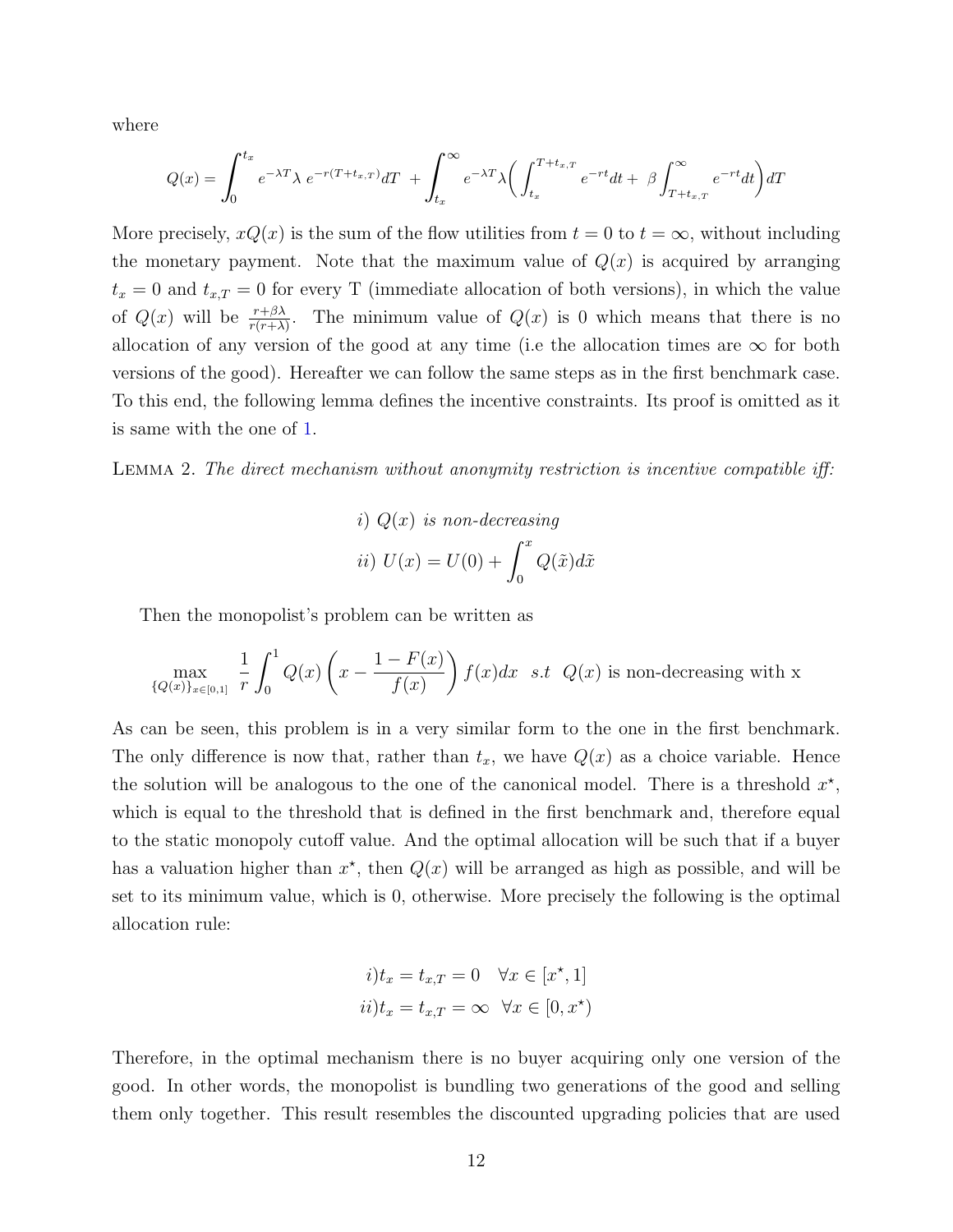in real life examples. For instance, some companies, like Microsoft, offer discounts to their customers in case they have an old version and want to upgrade to a newer one. Here we see an extreme version of this policy in the sense that the price of the second version for those who already own the first version of the good is equal to zero.

The payment rule to implement this allocation requires the monopolist to charge the same amount from all the agents in  $[x^*,1]$  since all of them have the same  $Q(x)$ . That amount is equal to  $x^* \frac{r+\beta\lambda}{r(r+\lambda)}$  which leaves the marginal agent  $x^*$  indifferent between purchasing and not. This mechanism is the optimal selling mechanism. However, it is impossible to implement the corresponding allocation rule by using posted prices. To see this, suppose there is a contingent price path that can implement it anonymously. Then, under these prices, marginal return from the second version purchase for agent  $x^*$  is larger than or equal to the price at the corresponding time period. But since his marginal benefit is equal to  $(\beta - 1)x^*$ , the agent  $x^* - \epsilon$ , for  $\epsilon$  sufficiently small, would prefer to purchase the second version as well. Hence we get a contradiction.

#### 3.3 Sales With Posted Prices: Anonymity

Here, the focus is on the characterization of the optimal posted prices rather then the optimal selling mechanism which is already considered in the second benchmark. In this case there are some additional constraints due to the anonymous structure of the posted prices, and monopolist needs to incorporate these into the maximization problem. Therefore the corresponding direct mechanism would be complicated as there are more constraints. To cope with this complication we rather use a different approach than the direct mechanism. In this new approach, which we call as "two-step mechanism", the allocations of the two versions of the good are done by two independent stages of reporting.

The anonymity restriction leads agents, having the same marginal benefit from the purchase of the second version, to have the same decision in terms of second version purchase regardless of their ownership of the first version of the good. To this end, we define the following concept which we incorporate into the structure of our two-step mechanism.

DEFINITION 1. The **Effective type** of agent x at realized arrival time  $T$ , is equal to his marginal flow utility from the second version purchase. Particularly, it is equal to  $\beta x$  if he does not own the first version and it is equal to  $(\beta - 1)x$  if he does.

By using this concept, we will interpret the model in a different way. Specifically, in our framework the durable good have two consecutive versions and an agent can use at most one version of the good at a given time. Therefore, if an agent, at some point, is owning both versions of the good, he is using only the current one as it gives more flow utility, he stops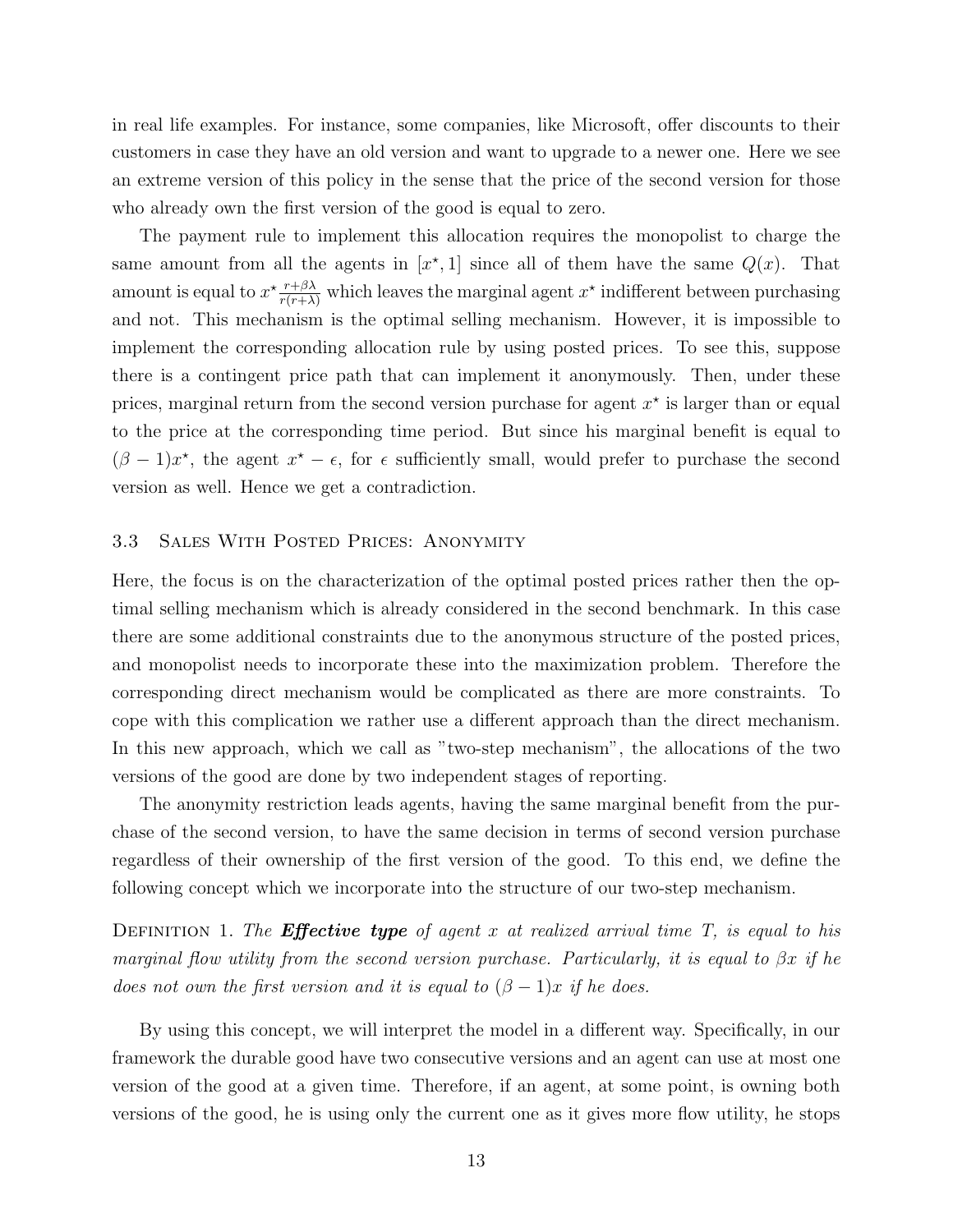to use the first version after the purchase of the second one. However, we can also interpret this story in such a way that rather than two consecutive versions of the same good there are two separate goods, first and second good respectively. If agent  $x$  purchases the first good, he will use it forever and gain a flow utility  $x$ . If he also purchases the second good, he uses both goods forever and gains flow utility from both. Finally, the flow utility of agent x from the second good is equal to his effective type, and hence it depends on the first version purchasing decision. From this point on we follow this interpretation in our analysis, as it simplifies the exposition. We define two-step mechanism as follows:

DEFINITION 2. The two-step mechanism is a mechanism in which buyers are asked to report twice. First, at  $t = 0$ , buyers are asked to report their types. Then the allocations and payments for the first version of the good occur according to the first step reports. Second, at the realized arrival time T, buyers are asked to report their effective types at T and afterwards the allocations and the payments of the second version of the good occur according to the second step reports independent from the first step reports.

Note that, finding the optimal mechanism among this class of mechanisms will give us the optimal price path that the monopolist can commit to.

We slightly modify the notation specified earlier since the mechanism structure is different now. For the second version allocations the relevant information is the reported effective type. Contingent on the realized arrival time  $T$ , the amount of time after which the effective type x purchases the second version of the good is denoted by  $t_x^T$  and so the corresponding purchase time is  $T + t<sub>x</sub><sup>T</sup>$ . <sup>[6](#page-14-0)</sup> For the first step allocations the relevant information is the initial type and so we keep the old notation, where  $t_x$  is the purchase time for type x.

The expressions for the utility of the agents and the profit of the firm is also slightly modified. The utility of an agent is consisting of two main parts, one for each version purchases. We start with the second version contingent on the arrival time  $T$ . The discounted expected utility calculated at  $T$  of the effective type x, from purchasing the second version of the good, is denoted by  $V_x^T$ , and it is equal to

$$
V_x^T = \int_{t_x^T}^{\infty} e^{-rt} x dt - e^{-rt_x^T} p_{t_x^T}^T = e^{-rt_x^T} \left(\frac{x}{r} - p_{t_x^T}^T\right).
$$

Similarly, expected discounted utility of buyer of type  $x$ , from the first version purchase calculated at  $t=0$ , is denoted by  $V_x$ , and is equal to

$$
V_x = e^{-\lambda t_x} \int_{t_x}^{\infty} e^{-rt}x dt - e^{-(r+\lambda)t_x} p_{t_x} = e^{-(r+\lambda)t_x} (\frac{x}{r} - p_{t_x}).
$$

<span id="page-14-0"></span><sup>&</sup>lt;sup>6</sup>Note that the previous notation was  $t_{x,T}$ , for type x. We now take the effective types as our basis.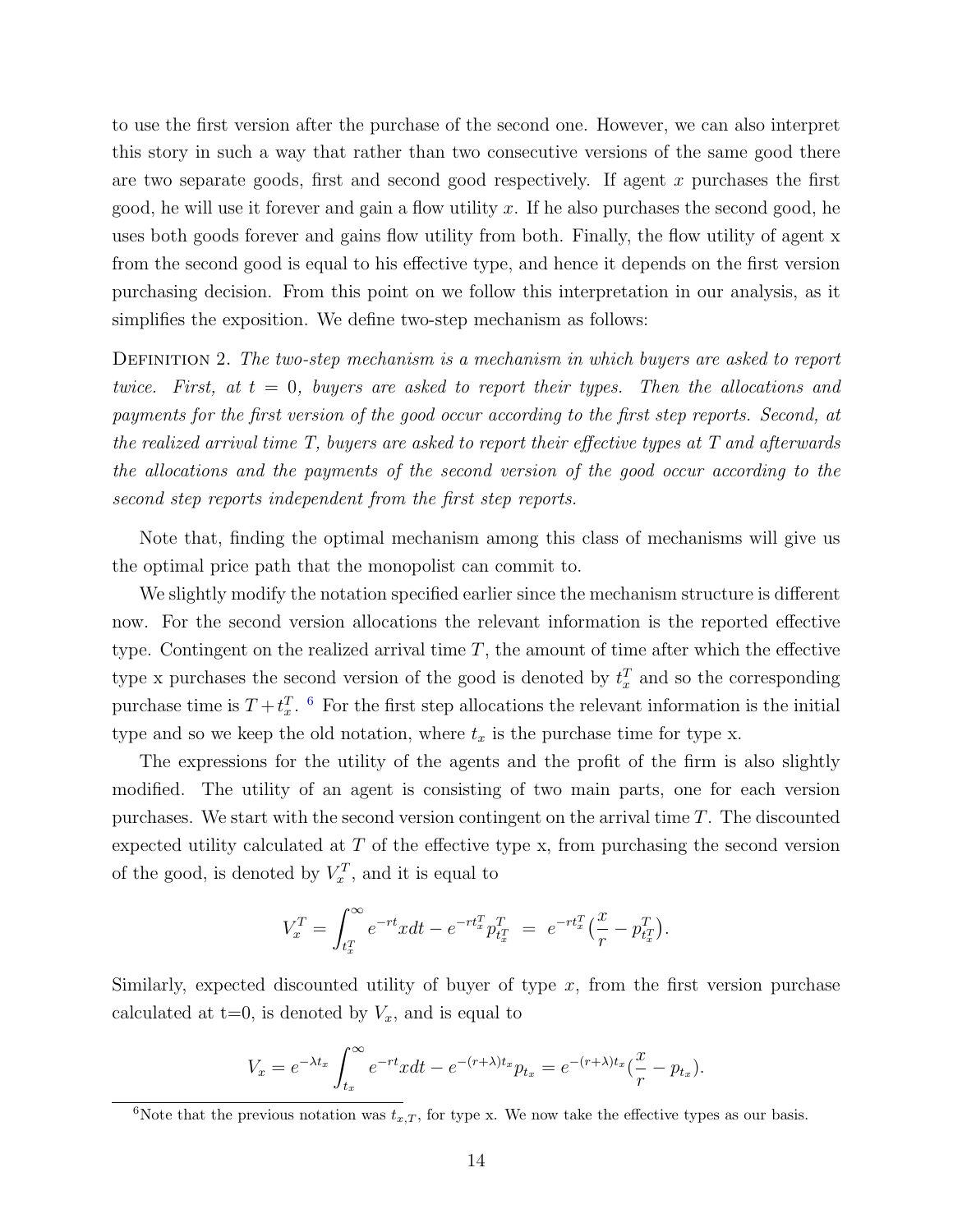Note that this expression reflects the alternative interpretation depicted above. In particular the good of version 1 is used forever and the flow utility acquired from it is equal to  $x$ , and we multiply the integral with the probability of no arrival until  $t<sub>x</sub>$ . Hence the total utility of buyer x, which is denoted by  $U(x)$ , can be written as follows

$$
U(x) = V_x + \int_0^{t_x} e^{-(r+\lambda)T} \lambda V_{\beta x}^T dT + \int_{t_x}^{\infty} e^{-(r+\lambda)T} \lambda V_{(\beta-1)x}^T dT.
$$

The term  $V_x$  is the expected utility from the first version of the good, and the rest of the expression is the expected utility from the second version. In particular, if the arrival of the second version occurs before  $t_x$ , then the effective type of the agent x is  $\beta x$  as he has not purchased the first version yet. Therefore, we are taking the expectation of  $V_{\beta x}^{T}$  for the time interval  $[0, t_x)$ . On the other hand, for an arrival time larger than  $t_x$  the effective type of buyer x is equal to  $(\beta - 1)x$ . Hence we take the expectation of  $V_{(\beta-1)x}^T$  for the time interval  $[t_x,\infty)$ . An important thing to note here is that the timing of first version purchase  $t_x$ , affects not only the value of  $V_x$  but also the expected utility acquired from the second version as it alters the boundaries of the integrals.

Similarly, the firm's profit function, Π, is formed by two components, specifically

$$
\Pi = \int_0^1 e^{-rt_x} e^{-\lambda t_x} p_{t_x} f(x) dx + \int_0^\infty e^{-(r+\lambda)T} \lambda \Pi^T dT.
$$
 (2)

The first term is the expected profit from the first version sales, and second term is from the second version sales, where each  $\Pi^T$  is the discounted profit(calculated at time T) corresponding to the specific arrival time T, and is equal to

$$
\Pi^T = \int_0^1 e^{-rt_x^T} p_{t_x^T}^T f_T(x) dx.
$$

Where  $f_T(.)$  is the distribution of effective types contingent on the realized arrival time T and  $F_T(.)$  is the corresponding cdf. The distributions  $f_T(.)$ , for each T, is depending on the first version allocations  $t_x$ 's. Therefore, we can think of it as monopolist is altering the demand for the second version of the good by altering the allocations of the first version of the good. This is an important feature of our model.

To characterize the incentive constraints, we need to consider both reporting stages separately. Since buyers are forward looking, while reporting in the initial stage they will internalize the effect of their report on the second stage of the mechanism. To this respect, we start to characterize the incentives from the second stage, which requires us to consider all the possible arrival realizations for the second reporting stage. The following lemma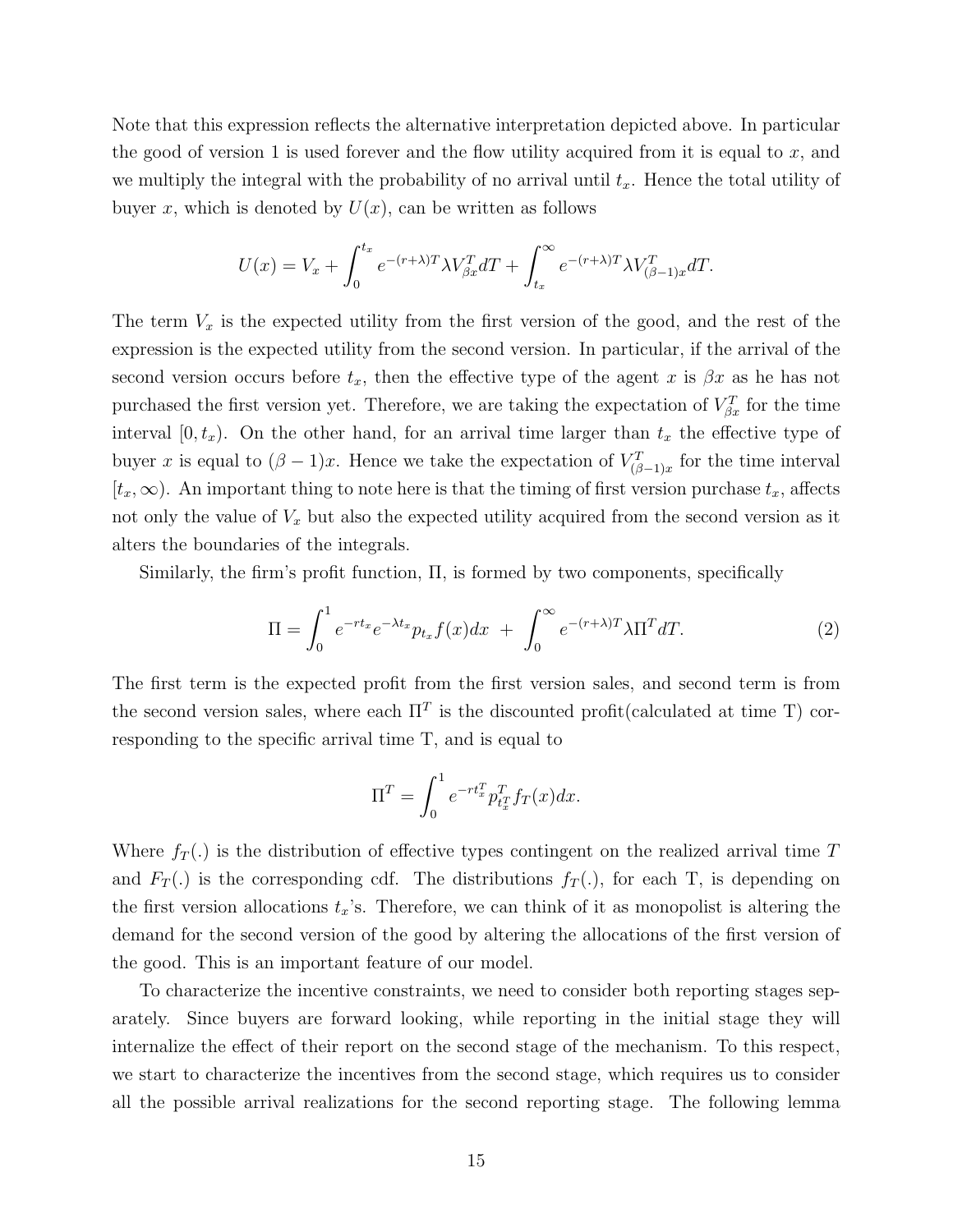considers the second stage incentives for a given arrival time T.

<span id="page-16-0"></span>LEMMA 3. For any arrival time  $T$ , the second step of the mechanism is incentive compatible iff the following two are satisfied:

*i)* 
$$
t_x^T
$$
 is non-increasing with x  
*ii)*  $V_x^T = V_0^T + \frac{1}{r} \int_0^x e^{-rt_x^T} d\tilde{x}$ .

PROOF. Follows from the same arguments with the proof of Lemma [1.](#page-9-0)

Before moving on to the first step incentives we assume a restriction on the parameters. ASSUMPTION 1. The arrival rate is sufficiently small so that  $\lambda$  satisfies  $\lambda \leq \frac{r}{\beta}$  $\frac{r}{\beta-1}$ .

Now we turn to the incentive constraint of the first stage reporting. Any deviation from truthful reporting at this stage will also alter the optimal behavior in the second stage as it changes the corresponding effective types. Hence defining the incentives of the first stage is more complicated.

<span id="page-16-1"></span>Lemma 4. Fix a two-step mechanism that is incentive compatible for the second stage reports and assume that assumption 1 is satisfied. If the mechanism is incentive compatible in the first stage then:

*i)* 
$$
t_x
$$
 *is non-increasing with*  $x$   
*ii)*  $V_x = V_0 + \frac{1}{r} \int_0^x e^{-(r+\lambda)t_{\tilde{x}}} d(\tilde{x}) - \lambda \int_0^x e^{-(r+\lambda)t_{\tilde{x}}} \frac{\partial t_{\tilde{x}}}{\partial x} \left( V_{\beta \tilde{x}}^{t_{\tilde{x}}} - V_{(\beta-1)\tilde{x}}^{t_{\tilde{x}}} \right) d\tilde{x}$ 

**PROOF.** i) Monotonicity: Take arbitrarily two agents of type x, and x', where  $x > x'$  without loss of generality, we want to show that  $t_x \leq t_{x'}$ . Showing that purchasing the good at time  $t > t_{x}$  is worse then purchasing it at  $t_{x}$  for agent x is sufficient to prove monotonicity. To this end, take an arbitrary t satisfying  $t > t_{x'}$ . We know by revealed preferences of agent x' that:

$$
U(x') \geq e^{-(r+\lambda)t} \left(\frac{x'}{r} - p_t\right) + \int_0^t e^{-(r+\lambda)T} \lambda V_{\beta x'}^T dT + \int_t^\infty e^{-(r+\lambda)T} \lambda V_{(\beta-1)x'}^T dT
$$

Then we get:

$$
\frac{x'}{r}(e^{-(r+\lambda)t_{x'}} - e^{-(r+\lambda)t}) - (e^{-(r+\lambda)t_{x'}}p_{t_{x'}} - e^{-(r+\lambda)t}p_t) \ge \int_{t_{x'}}^{t} e^{-(r+\lambda)T} \lambda(V_{\beta x'}^T - V_{(\beta-1)x'}^T) dT
$$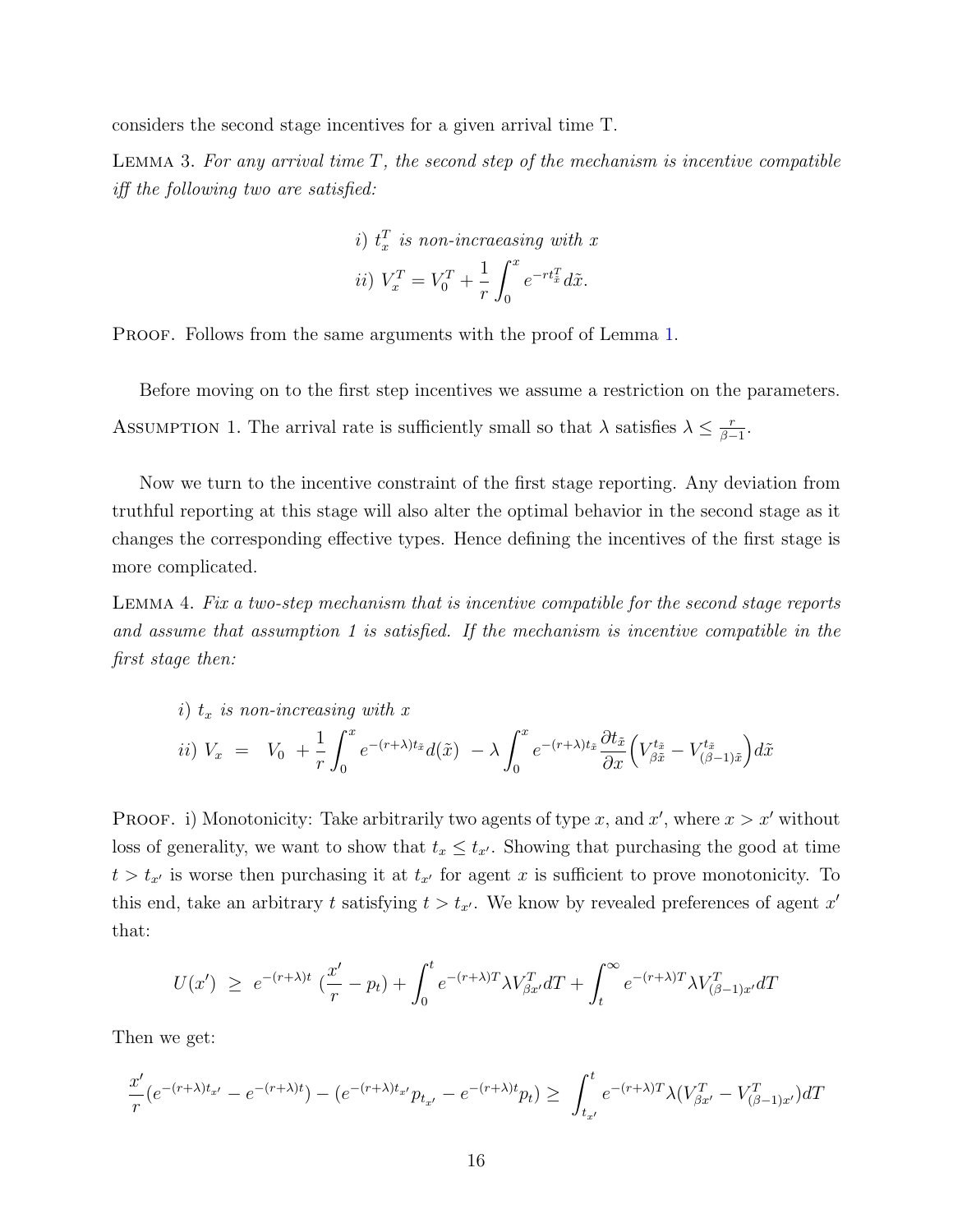We want show that the symmetric version of the above expression holds for agent  $x$  as well. Hence we need show

$$
\frac{x - x'}{r} \left( e^{-(r+\lambda)t_{x'}} - e^{-(r+\lambda)t} \right) \ge \int_{t_{x'}}^{t} e^{-(r+\lambda)T} \lambda \left( \left( V_{\beta x}^{T} - V_{(\beta-1)x}^{T} \right) - \left( V_{\beta x'}^{T} - V_{(\beta-1)x'}^{T} \right) \right) dT. \tag{3}
$$

Now to show the inequality above is correct we need to consider two cases.

• Case 1 :  $|x' < \frac{\beta-1}{\beta}$  $\frac{-1}{\beta}x]$ 

Incentive compatibility in the second step is satisfied by hypothesis. Therefore, by the second condition in Lemma [3](#page-16-0) we know that the highest possible value of  $((V_{\beta x}^T - V_{(\beta-1)x}^T) - (V_{\beta x'}^T - V_{(\beta-1)x}^T)$  $V_{(\beta-1)x'}^T$ ) can be attained by arranging  $t_z^T = 0$ , for all  $z \in [(\beta-1)x, \beta x]$ , and  $t_z^T = \infty$ , for all  $z \in [0, (\beta - 1)x)$ . Therefore

<span id="page-17-0"></span>
$$
\left( \left( V_{\beta x}^T - V_{(\beta-1)x}^T \right) - \left( V_{\beta x'}^T - V_{(\beta-1)x'}^T \right) \right) \leq \frac{x}{r},
$$

which leads to

$$
\int_{t_{x'}}^t e^{-(r+\lambda)T} \lambda \big( (V_{\beta x}^T - V_{(\beta-1)x}^T) - (V_{\beta x'}^T - V_{(\beta-1)x'}^T) \big) dT \leq x \frac{\lambda}{r(r+\lambda)} (e^{-(r+\lambda)t_{x'}} - e^{-(r+\lambda)t}).
$$

However, since  $x' < \frac{\beta - 1}{\beta}$  $\frac{-1}{\beta}x$ , and  $\lambda < \frac{r}{\beta-1}$ , we know that

$$
\frac{x-x'}{r}(e^{-(r+\lambda)t_{x'}}-e^{-(r+\lambda)t}) > x\frac{\lambda}{r(r+\lambda)}(e^{-(r+\lambda)t_{x'}}-e^{-(r+\lambda)t}).
$$

Therefore equation [\(3\)](#page-17-0) is satisfied and we are done for this case.

• Case 2 :  $[x' \geq \frac{\beta-1}{\beta}]$  $\frac{-1}{\beta}x]$ 

Again by Lemma [3](#page-16-0) the highest possible value of  $((V_{\beta x}^T - V_{(\beta-1)x}^T) - (V_{\beta x'}^T - V_{(\beta-1)x'}^T))$  can be attained by arranging  $t_z^T = 0$ , for all  $z \in [\beta x', \beta x]$ , and  $t_z^T = \infty$ , for all  $z \in [0, \beta x']$ . Therefore,

$$
\left( (V_{\beta x}^T - V_{(\beta-1)x}^T) - (V_{\beta x'}^T - V_{(\beta-1)x'}^T) \right) \le (x - x') \frac{\beta}{r}.
$$

Hence

$$
\int_{t_{x'}}^t e^{-(r+\lambda)T} \lambda \big( (V_{\beta x}^T - V_{(\beta-1)x}^T) - (V_{\beta x'}^T - V_{(\beta-1)x'}^T) \big) dT \le (x-x') \frac{\beta \lambda}{r(r+\lambda)} (e^{-(r+\lambda)t_{x'}} - e^{-(r+\lambda)t}).
$$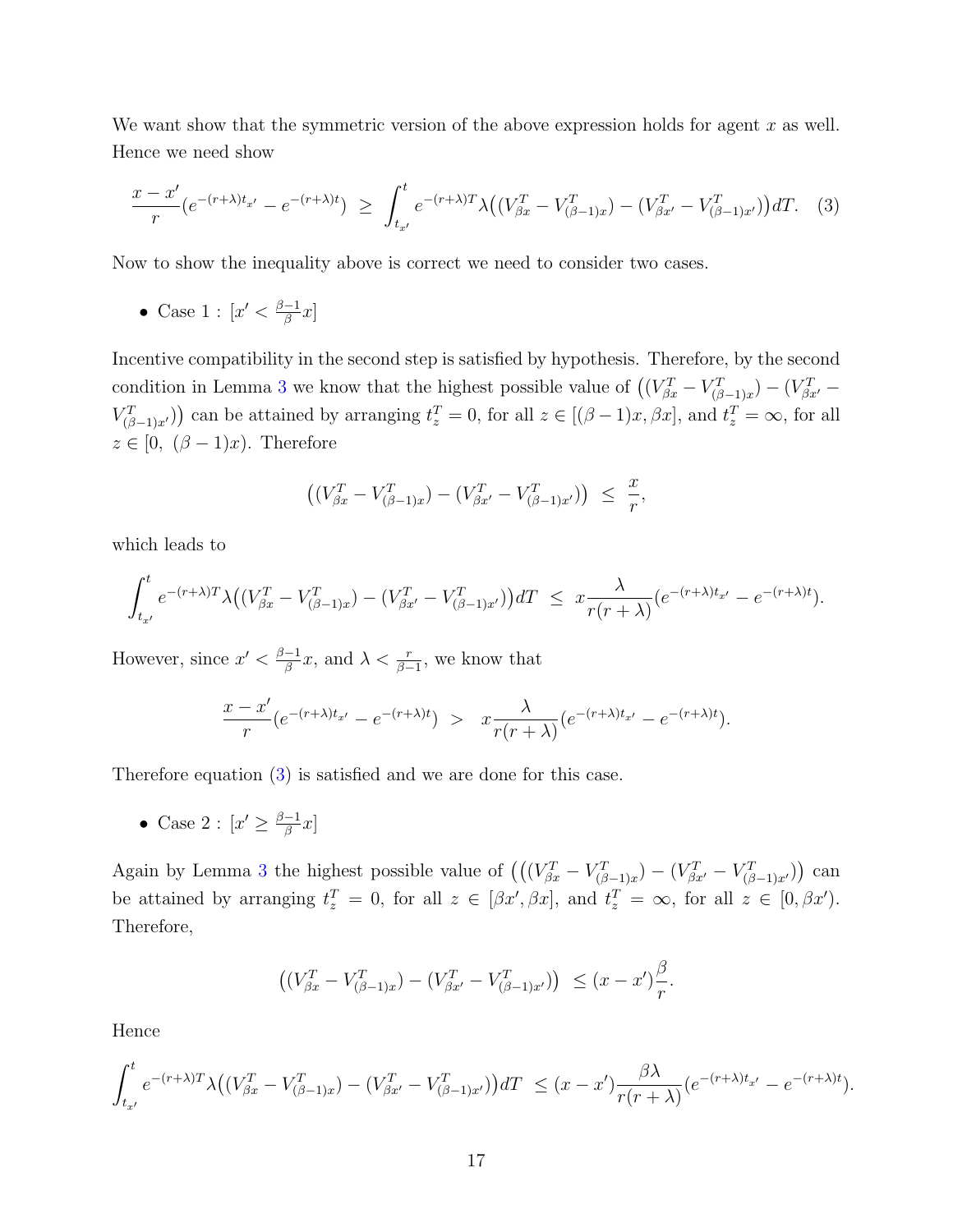However, since  $\lambda < \frac{r}{\beta - 1}$ , we know that

$$
\frac{x-x'}{r}(e^{-(r+\lambda)t_{x'}}-e^{-(r+\lambda)t}) > (x-x')\frac{\lambda\beta}{r(r+\lambda)}(e^{-(r+\lambda)t_{x'}}-e^{-(r+\lambda)t}).
$$

So equation [\(3\)](#page-17-0) is valid for this case as well. Hence we are done to show monotonicity.

ii) Derivative of  $V_x$ : By truthfully reporting, agent get the utility

$$
U(x) = V_x + \int_0^{t_x} e^{-(r+\lambda)T} \lambda V_{\beta x}^T dT + \int_{t_x}^{\infty} e^{-(r+\lambda)T} \lambda V_{(\beta-1)x}^T dT.
$$

Now, for a given type x' with  $x > x'$ , what would happen if the agent x reports his type as  $x'$ at first stage reports? He would be allocated the first version of the good at time  $t_{x'}$  rather than  $t_x$  where, from from part i), we know that  $t_x \leq t_{x'}$ . This deviation from truth-telling will affect his utility via two different channels. The first channel is a direct effect as he now acquires the first version at a different time.[7](#page-18-0) The second channel is an indirect effect due to the change on second stage utility.

We know that the second step of the mechanism is incentive compatible and so the agent x reports his effective type truthfully in the second stage. Because of this, misreporting in the first stage alters the reports of the second stage only if it alters the effective types at the realized arrival time. This happens only if the arrival occurs between  $t_x$  and  $t_{x'}$ . In particular, after truthful reporting, the effective type of agent x would be  $(\beta - 1)x$  inside the time interval  $(t_x, t_{x'})$ , and it would be  $\beta x$  if he deviates and misreports its type as x'. Therefore, the incentive constraint of agent x preventing him to not to mimic  $x'$  is

$$
U(x) \ge e^{-(r+\lambda)t_{x'}} \left(\frac{x}{r} - p_{t_{x'}}\right) + \int_0^{t_{x'}} e^{-(r+\lambda)T} \lambda V_{\beta x}^T dT + \int_{t_{x'}}^{\infty} e^{-(r+\lambda)T} \lambda V_{(\beta-1)x}^T dT
$$
  
=  $V_{x'} + e^{-(r+\lambda)t_{x'}} \frac{(x-x')}{r} + \int_0^{t_{x'}} e^{-(r+\lambda)T} \lambda V_{\beta x}^T dT + \int_{t_{x'}}^{\infty} e^{-(r+\lambda)T} \lambda V_{(\beta-1)x}^T dT.$ 

The incentive constraint of the agent  $x'$  preventing him to mimic  $x$  is a symmetric version of the above expression. Then by combining these two inequalities we get

$$
\frac{e^{-(r+\lambda)t_x}}{r} + \frac{\int_{t_x}^{t_{x'}} e^{-(r+\lambda)T}\lambda(V_{\beta x'}^T - V_{(\beta-1)x'}^T)dT}{x - x'} \ge \frac{V_x - V_{x'}}{x - x'} \ge \frac{e^{-(r+\lambda)t_{x'}}}{r} + \frac{\int_{t_x}^{t_{x'}} e^{-(r+\lambda)T}\lambda(V_{\beta x}^T - V_{(\beta-1)x}^T)dT}{x - x'}.
$$

First of all, we know  $t_x$  is monotone. Therefore it is continuous almost everywhere, and so when  $x' \to x$ ,  $\frac{e^{-(r+\lambda)t}x'}{r}$   $\to \frac{e^{-(r+\lambda)t}x}{r}$ , almost everywhere. Moreover, when  $x' \to x$ , by using Leibniz Rule, L'Hopital's Rule, almost everywhere continuity of  $t_x$  and incentive constraints

<span id="page-18-0"></span><sup>&</sup>lt;sup>7</sup>If  $t_x = t_{x'}$  then we do not need to worry about first stage incentive constraints.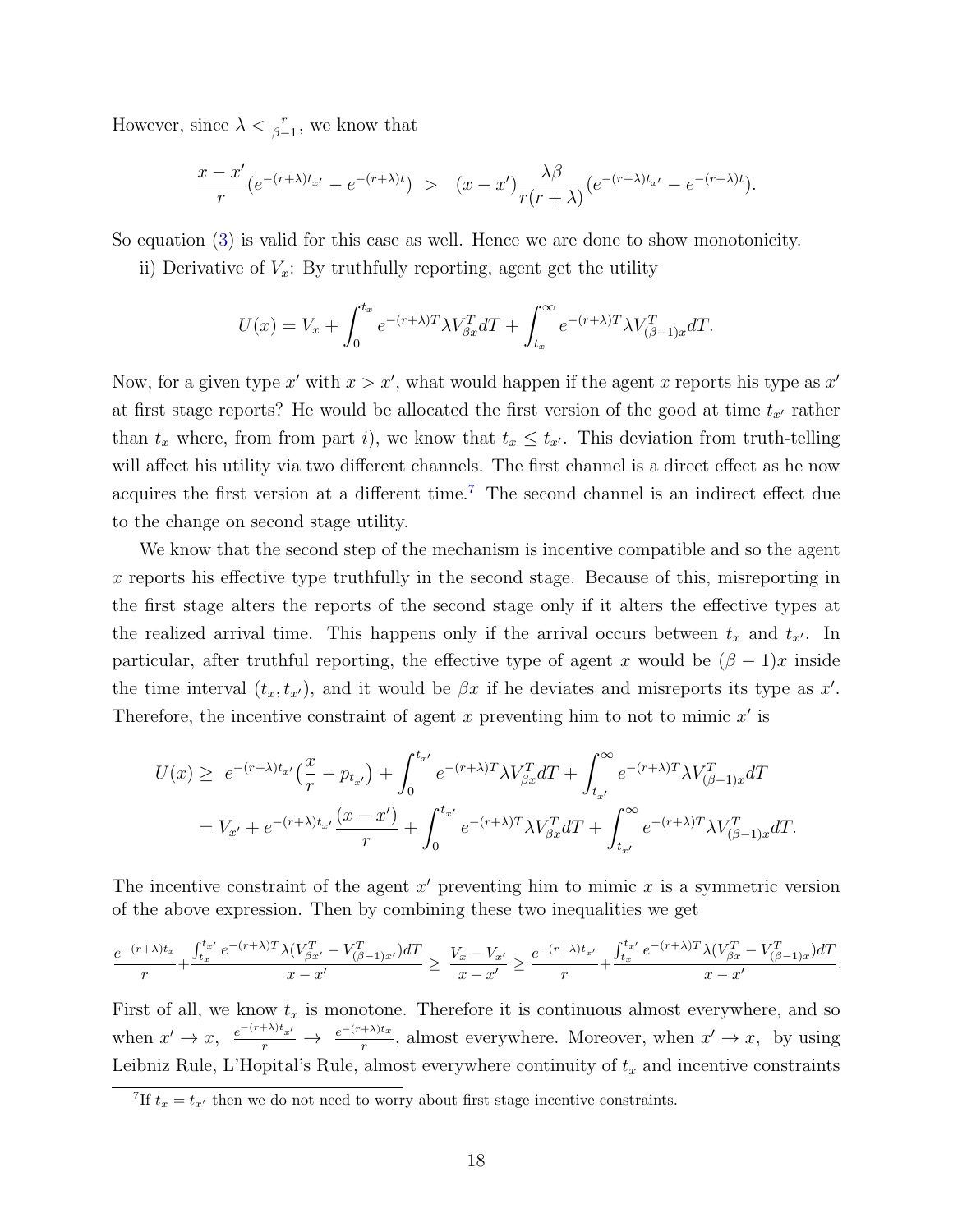of second step reports which we have proven in previous Lemma [3,](#page-16-0) we get the following :

$$
\lim_{x \to x} \frac{\int_{t_x}^{t_{x'}} e^{-(r+\lambda)T} \lambda (V_{\beta x'}^T - V_{(\beta-1)x'}^T) dT}{x - x'} = \lim_{x \to x} \frac{\int_{t_x}^{t_{x'}} e^{-(r+\lambda)T} \lambda (V_{\beta x'}^T - V_{(\beta-1)x'}^T) dT}{x - x'} \n= -\lambda e^{-(r+\lambda)t_x} \frac{\partial t_x}{\partial x} (V_{\beta x}^{t_x} - V_{(\beta-1)x}^{t_x}) \quad a.e
$$

Therefore we can conclude that

$$
\frac{\partial V_x}{\partial x} = \frac{e^{-(r+\lambda)t_x}}{r} - \lambda e^{-(r+\lambda)t_x} \frac{\partial t_x}{\partial x} (V_{\beta x}^{t_x} - V_{(\beta-1)x}^{t_x}) \quad a.e
$$

Then by integrating it we get the result ii).

To sum up, we have four conditions, which are defined in lemmas [3](#page-16-0) and [4,](#page-16-1) that the optimal two step mechanism needs to satisfy. We have proven that the two conditions given in Lemma [3](#page-16-0) are necessary and sufficient for the second step incentive compatibility, whereas the two conditions of Lemma [4](#page-16-1) are just necessary conditions for the first stage incentive compatibility.[8](#page-19-0) We take only these four conditions into account. Note that, as the latter two conditions are not sufficient for the second stage incentive compatibility, the resulting solution of the problem, that is written with only these four constraints, does not necessarily leads us to the mechanism that we are looking for as it may not be incentive compatible. However the resulting allocation rule and the corresponding payment scheme, as will be shown, is incentive compatible. Therefore the resulting solution is also the one that we are looking for. As usual we reformulate the maximization problem by embedding the incentive constraints into the objective function of the monopolist so that it only contains the allocation terms . Hence

$$
V_x^T = e^{-rt_x^T} \left(\frac{x}{r} - p_{t_x^T}^T\right) = V_0^T + \frac{1}{r} \int_0^x e^{-rt_x^T} d\tilde{x}
$$

In an optimal solution, the firm sets  $V_0^T = 0$ , therefore we have

$$
e^{-rt_x^T}p_{t_x^T}^T = e^{-rt_x^T}\frac{x}{r} - \frac{1}{r}\int_0^x e^{-rt_x^T}d\tilde{x}.
$$

Integrating by parts gives us  $\Pi_T$  as

$$
\Pi^T = \int_0^1 e^{-rt_x^T} p_{t_x}^T f_t(x) dx = \frac{1}{r} \int_0^1 e^{-rt_x^T} (x - \frac{1 - F_T(x)}{f_T(x)}) f_T(x) dx.
$$

 $\Box$ 

<span id="page-19-0"></span><sup>8</sup>Our conjecture is that they are also sufficient but since we do not need the sufficiency in the general result we did not show it formally.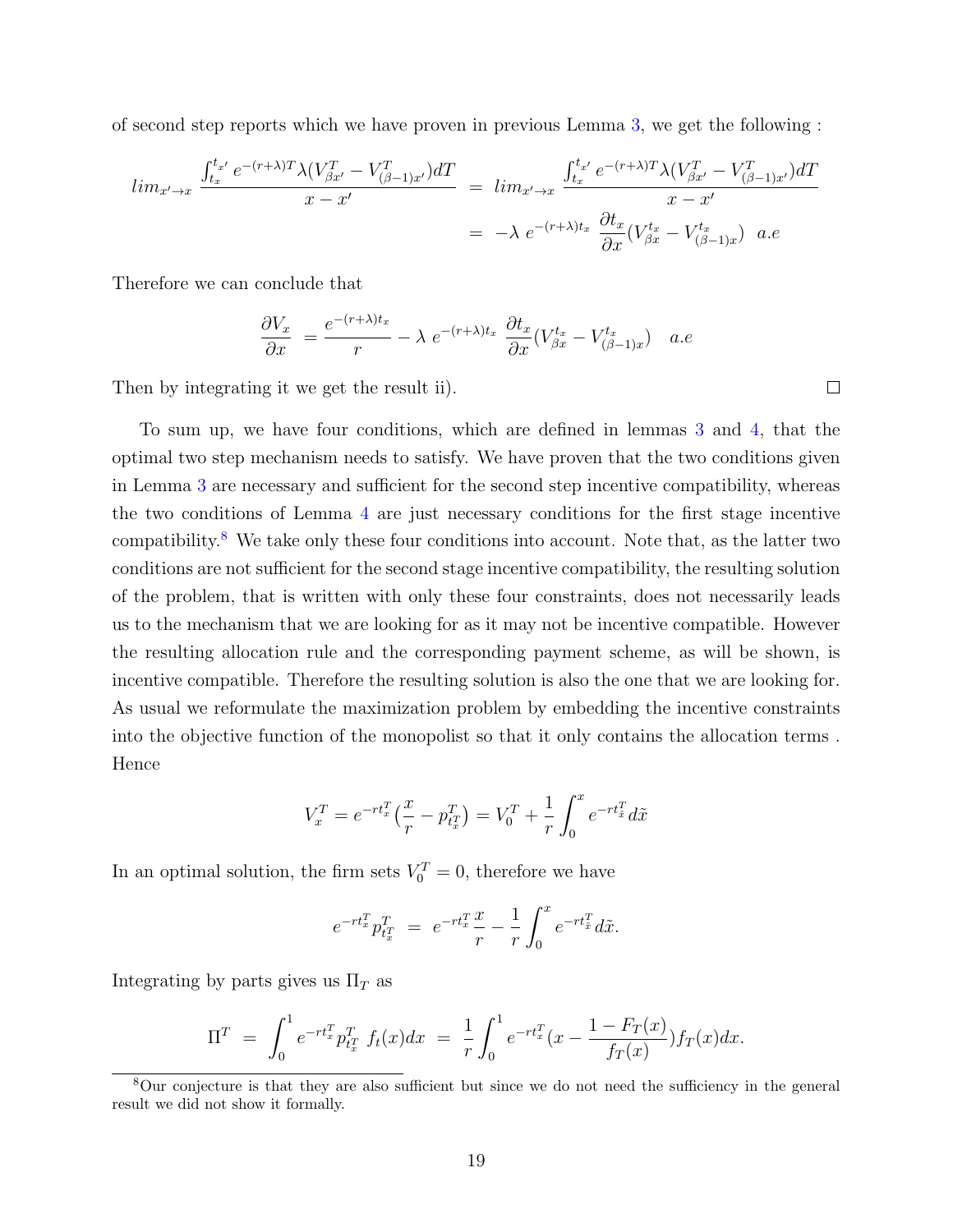For the profit from the first version sales

$$
V_x = e^{-(r+\lambda)t_x}(\frac{x}{r} - p_{t_x})
$$
  
=  $V_0 + \frac{1}{r} \int_0^x e^{-(r+\lambda)t_{\tilde{x}}} d(\tilde{x}) - \lambda \int_0^x e^{-(r+\lambda)t_{\tilde{x}}} \frac{\partial t_{\tilde{x}}}{\partial x} \left( V_{\beta \tilde{x}}^{t_{\tilde{x}}} - V_{(\beta-1)\tilde{x}}^{t_{\tilde{x}}} \right) d\tilde{x}.$ 

Again in optimal mechanism  $V_0 = 0$ , hence

$$
e^{-(r+\lambda)t_x}p_{t_x} = e^{-(r+\lambda)t_x}\frac{x}{r} - \frac{1}{r}\int_0^x e^{-(r+\lambda)t_{\tilde{x}}}d(\tilde{x}) + \lambda \int_0^x e^{-(r+\lambda)t_{\tilde{x}}}\frac{\partial t_{\tilde{x}}}{\partial x}\left(V_{\beta\tilde{x}}^{t_{\tilde{x}}} - V_{(\beta-1)\tilde{x}}^{t_{\tilde{x}}}\right)d\tilde{x}.
$$

After integrating by parts, we get

$$
\int_0^1 e^{-rt_x} e^{-\lambda t_x} p_{t_x} f(x) dx = \frac{1}{r} \int_0^1 e^{-(r+\lambda)t_x} \left(x - \frac{1 - F(x)}{f(x)}\right) f(x) dx
$$

$$
+ \lambda \int_0^1 e^{-(r+\lambda)t_x} \frac{\partial t_x}{\partial x} (1 - F(x)) \left(V_{\beta x}^{t_x} - V_{(\beta-1)x}^{t_x}\right) dx
$$

Therefore the monopolist's optimization problem is the following:

$$
\begin{aligned}\n\max_{\{t_x\}_{x \in [0,1]}, \{\{t_x^T\}_{x \in [0,1]}\}_{T>0}} \quad & \frac{1}{r} \int_0^1 e^{-(r+\lambda)t_x} \left(x - \frac{1 - F(x)}{f(x)}\right) f(x) dx \\
& + \lambda \int_0^1 e^{-(r+\lambda)t_x} \frac{\partial t_x}{\partial x} (1 - F(x)) \left(V_{\beta x}^{t_x} - V_{(\beta-1)x}^{t_x}\right) dx \\
& + \frac{\lambda}{r} \int_0^\infty e^{-(r+\lambda)T} \left(\int_0^1 e^{-rt_x^T} \left(x - \frac{1 - F_T(x)}{f_T(x)}\right) f_T(x) dx\right) dT\n\end{aligned}
$$

<span id="page-20-0"></span>subject to 
$$
\bullet
$$
  $t_x$  is non-increasing in  $x$ \n $\bullet$   $t_x^T$  is non-increasing in  $x$ ,  $\forall T \in [0, \infty)$ \n $(4)$ 

An important thing to notice here is that the distribution  $f_T(.)$ , for each T is a function of  ${t_x}_{x\in[0,1]}$ . Therefore, the monopolist, while choosing the allocations for the first version of the good, needs to internalize this effect. The first line of the objective function is the sum of the discounted virtual valuations for the first version of the good which also appeared in the canonical model as described in the first benchmark case. Similarly, the third line is its analogous for the second version of the good where virtual valuations are based on the effective type distributions for every possible arrival time T. The second line, which is always non-positive due to the monotonicity of  $t_x$  on x, is the cost of inter-versional incentives on the monopolist. While purchasing the first version of the good, the buyers are concerned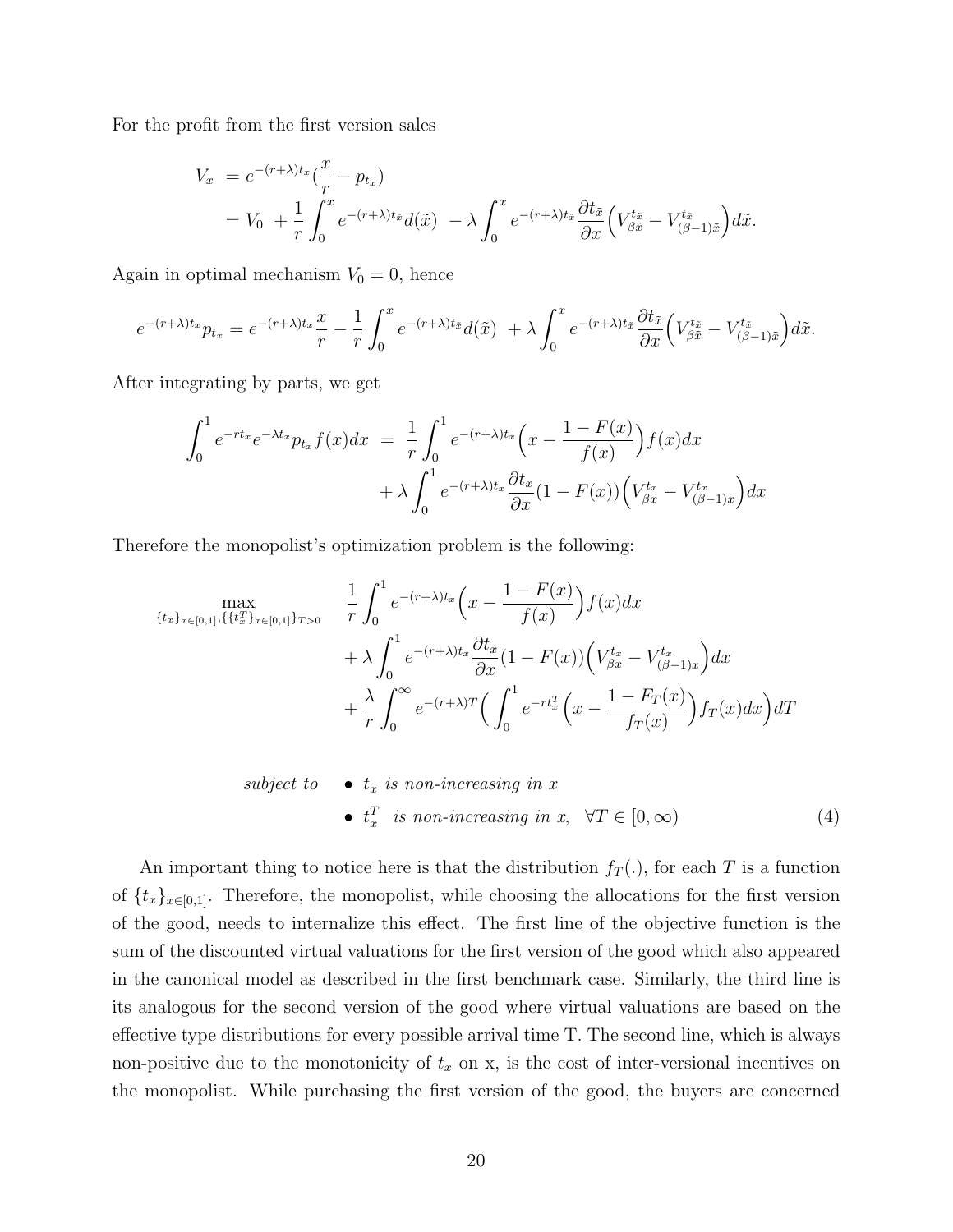not only with the possibility of purchasing the first version cheaper at a later time but also with the possibility of the arrival of the second version to the marketplace. If the second version arrives then the buyer can purchase it and better off. The second line of the objective function reflects the effect of this concern on the monopolist's profit. This is more noticeable, if we look at the term  $(V_{\beta x}^{t_x} - V_{(\beta x)}^{t_x})$  $\binom{rt_x}{(\beta-1)x}$  appearing inside the integral. It is the difference on the utility from the second version of the good at a specific arrival time  $T$  for agent  $x$  depending on his ownership of the first version at that moment.

When  $\lambda \to 0$ , the optimization problem [\(4\)](#page-20-0) boils down to optimization problem [\(1\)](#page-10-0) of canonical model, because the second and the third terms of objective function in [\(4\)](#page-20-0) are equal to 0 if  $\lambda = 0$ . This is intuitive because as  $\lambda$  approaches to 0 the arrival of the second version of the good never happens. Hence we get back to the canonical model in which there is only one version of the durable good. Theorem [1](#page-21-0) characterizes the optimal allocation rule of the monopolist problem.

<span id="page-21-0"></span>THEOREM 1. The optimal allocation rule, maximizing problem  $(4)$  is described by a cut-off policy with immediate allocation for both generations of the good. There are two cutoff values  $x_1$ , and  $x_2$  such that any agent with (effective) type higher then  $x_1(x_2)$  is allocated with first (second) version at  $t = 0$   $(t = T$  i.e. as soon as it arrives).

$$
t_x = \begin{cases} 0 & x \ge x_1 \\ \infty & x < x_1 \end{cases} \quad \forall T, \ t_x^T = \begin{cases} 0 & x \ge x_2 \\ \infty & x < x_2 \end{cases}
$$

**PROOF.** For now, rather than the problem in  $(4)$ , we consider an auxiliary problem in which the second term of the objective function is omitted. Precisely

$$
\max_{\{t_x\}_{x \in [0,1]}, \{\{t_x^T\}_{x \in [0,1]}\}_{T>0}} \frac{1}{r} \int_0^1 e^{-(r+\lambda)t_x} \left(x - \frac{1 - F(x)}{f(x)}\right) f(x) dx + \frac{\lambda}{r} \int_0^\infty e^{-(r+\lambda)T} \left(\int_0^1 e^{-rt_x^T} \left(x - \frac{1 - F_T(x)}{f_T(x)}\right) f_T(x) dx\right) dT
$$

<span id="page-21-1"></span>subject to 
$$
\bullet
$$
  $t_x$  is non-increasing in  $x$ .  $\bullet$   $t_x^T$  is non-increasing in  $x$ ,  $\forall T \in [0, \infty)$   $(5)$ 

In this problem, the contingent allocation terms  $\{t_x^T\}_{x\in[0,1]}$ , for the second version of the good, appear only on the last term of the objective function. Then the optimal  $\{t_x^T\}_{x \in [0,1]}$ for this problem will be similar to the one of the canonical model. Therefore it follows a cutoff rule, where the value of the cutoff is a function of the distribution  $f_T(.)$ . Hence we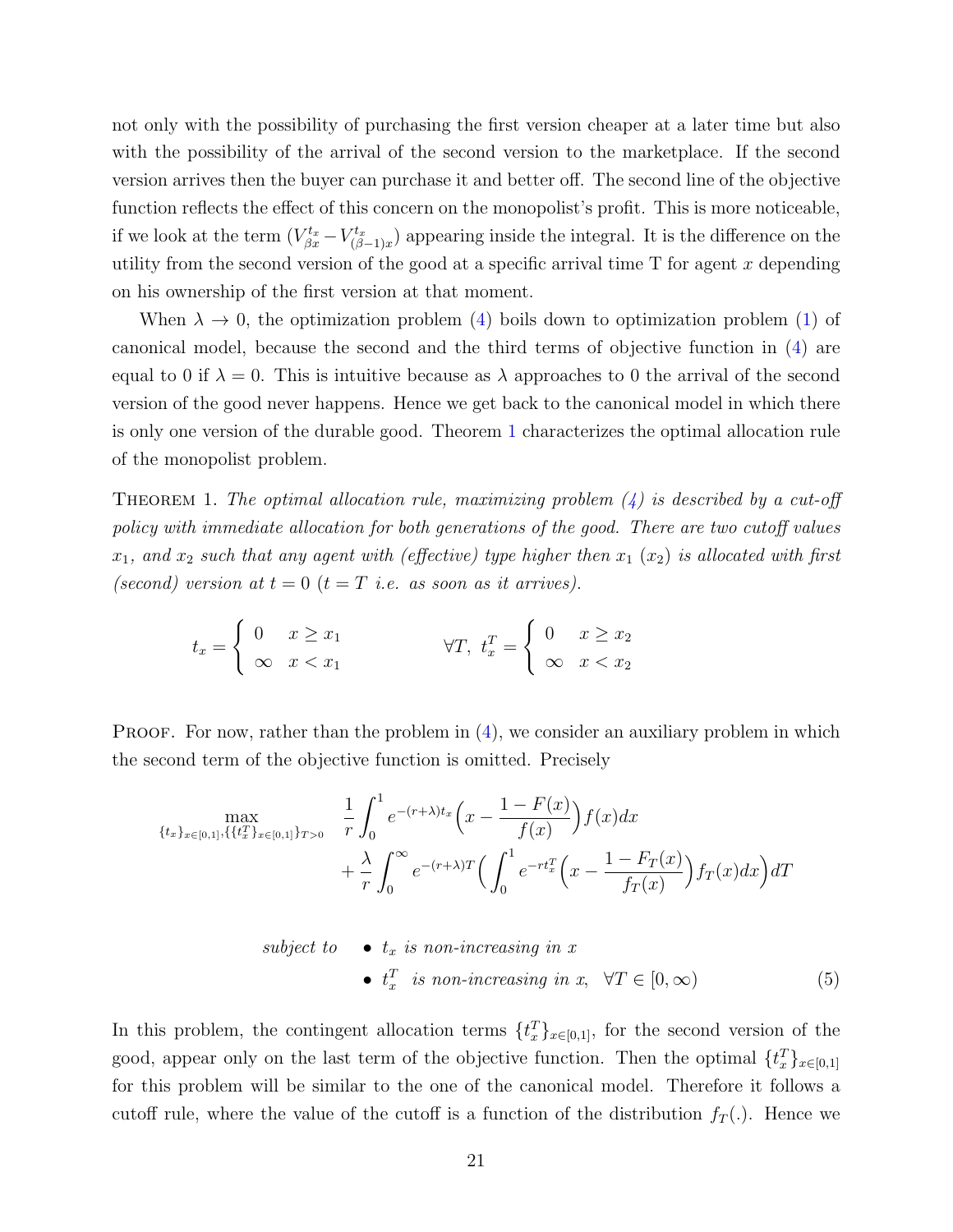denote the cutoff value by  $x^*(f_T)$ , and its value is exactly the same as the value of the cutoff for the static monopoly with distribution  $f_T(.)$ . So that for a given  $f_T$  the allocations are of the form:

$$
t_x^T = \begin{cases} 0 & x \ge x^*(f_T) \\ \infty & x < x^*(f_T) \end{cases}
$$

On the other hand, the first version allocations  $\{t_x\}_{x\in[0,1]}$  are affecting both lines of the objective function as they alter the distribution functions  $f_T(.)$  of the effective types. If this indirect effect did not exist, then the optimal allocation rule would be the immediate allocation for those agents having a type higher then  $x^*$  i.e the static monopoly allocation. Despite this additional effect, the optimal allocations have a similar structure to the one of the static monopoly in the sense that it also follows a cutoff rule. This is because of the stationary structure of the environment

*Claim:* There is a cutoff value  $\hat{x}$ , depending on the values of  $\lambda$ ,  $\alpha$ , r, such that the optimal solution of the program [\(5\)](#page-21-1) satisfies:

$$
t_x = \begin{cases} 0 & x \ge \hat{x} \\ \infty & x < \hat{x} \end{cases}
$$

*Proof of the Claim:* This is due to the stationary structure resulting from the Poisson arrival process. In particular, if at  $t \neq 0$  an agent is allocated the first version of the good then it must be the case that the total effect of allocating the first version to this agent on the objective function is positive. But then it must be positive  $t=0$  as well since the environment is stationary. Therefore it is better for the monopolist to allocate the good to this agent at the beginning  $t = 0$ . Hence we know that the term  $t_x$  must be either 0 or  $\infty$ for every x. Furthermore, since  $t_x$  is restricted to be monotone with respect to x, optimal solution must incorporate a structure as given above.  $\diamond$ 

Then we have the solution of the problem  $(5)$ , as:

$$
t_x = \begin{cases} 0 & x \ge \hat{x} \\ \infty & x < \hat{x} \end{cases} \qquad \qquad \forall T, t_x^T = \begin{cases} 0 & x \ge x^*(\hat{x}) \\ \infty & x < x^*(\hat{x}) \end{cases}
$$

Since the allocation of the first version only occurs at  $t = 0$ , the distribution of the effective types is independent of the realized arrival time T, and just depending on the cutoff of the first version allocations. Moreover, the allocation of the second version is same with the static monopoly allocations corresponding to the effective type distribution.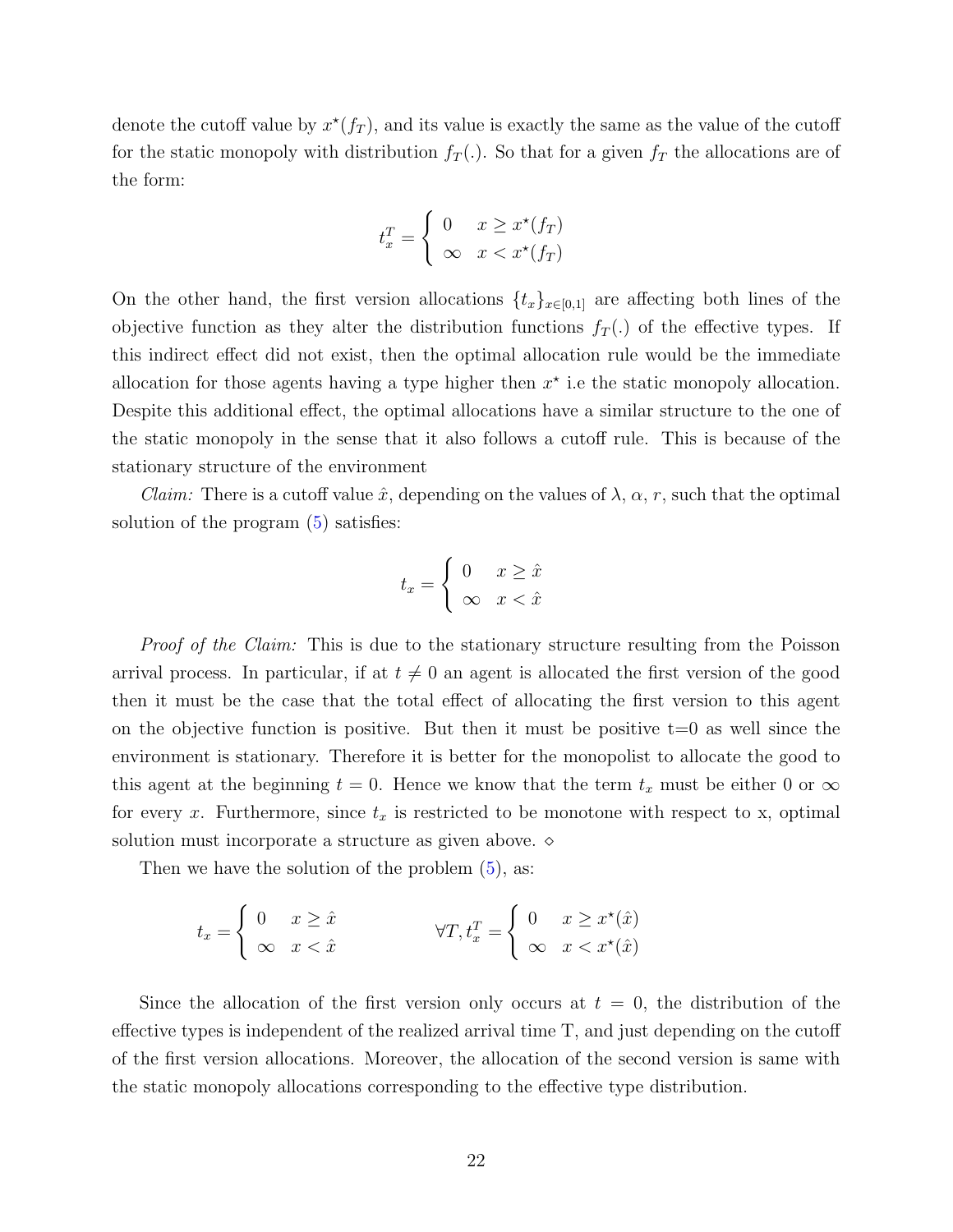Turning back to the original problem of the monopolist as defined in [\(4\)](#page-20-0) we know that the second term, which is omitted in the relaxed problem, would be equal to zero under the allocation rule that is specified above. This is because of the fact that  $\frac{\partial t_x}{\partial x} = 0$  almost everywhere. Furthermore, we also know that the highest possible value of this term is also zero, since  $t_x$  must be non-increasing and hence its derivative is never strictly positive. Therefore the solution of program [\(5\)](#page-21-1), which is defined as above, is also the solution for the original problem [\(4\)](#page-20-0) as it is maximizing the second term as well. Then we have  $x_1 = \hat{x}$ , and  $x_2 = x^*(\hat{x}).$  $\Box$ 

We have characterized the optimal allocation rule. The monopolist can implement this allocation rule by setting a constant price level for both versions  $p_1$ , and  $p_2$ , since allocations only occur at  $t=0$  and at the realized arrival time  $T<sup>9</sup>$  $T<sup>9</sup>$  $T<sup>9</sup>$ . The constant price of the second version does not depend on the realized arrival time. Specifically,  $p_2 = \frac{x_2}{x_1}$  $\frac{c_2}{r}$  so that the agent of effective type  $x_2$  is indifferent between purchasing and not purchasing the second version, so that  $V_{x_2}^T = 0$ . And  $p_1$  is the price level at which the agent of type  $x_1$  is indifferent on his purchase decision of version 1. In particular, if  $(\beta - 1)x_1 \geq x_2$  he is indifferent between purchasing both versions of the good and purchasing only the second one. And if  $(\beta-1)x_1 < x_2$ , then he is indifferent between purchasing only the first version and purchasing only the second version.

The important thing to note here is that the monopolist is not using time to discriminate agents with different valuation which is in line with the canonical durable good monopoly setting. The only thing that changes here is the cutoff types. The concerns about the consecutive version sales lead the monopolist to alter the allocation rule compared to the benchmark. However we still have immediate allocation for both versions which gives us a constant price path version-wise.

REMARK 1. As we mentioned earlier the solution of the optimization problem  $\frac{1}{4}$  $\frac{1}{4}$  $\frac{1}{4}$  does not necessarily be the optimal solution of the monopolist's problem, because the conditions in Lemma [4](#page-16-1) are only necessary and not sufficient for the incentive compatibility of the first step of the mechanism. Hence to conclude that the solution of problem $\mu$  is also a solution of the main problem we need to make sure that it is incentive compatible. Fortunately the solution that we specified above is obviously incentive compatible, so the analysis goes through.

<span id="page-23-0"></span><sup>9</sup>Version-wise constant price path is not the only price path to implement the optimal allocation rule. In particular, any increasing contingent price path, that is satisfying  $p_0 = p_1$ , and  $p_0^T = p_2$ , would also implement the optimal allocation rule. We would need a decreasing price path to implement, if the optimal allocation were to occur throughout time rather then immediately.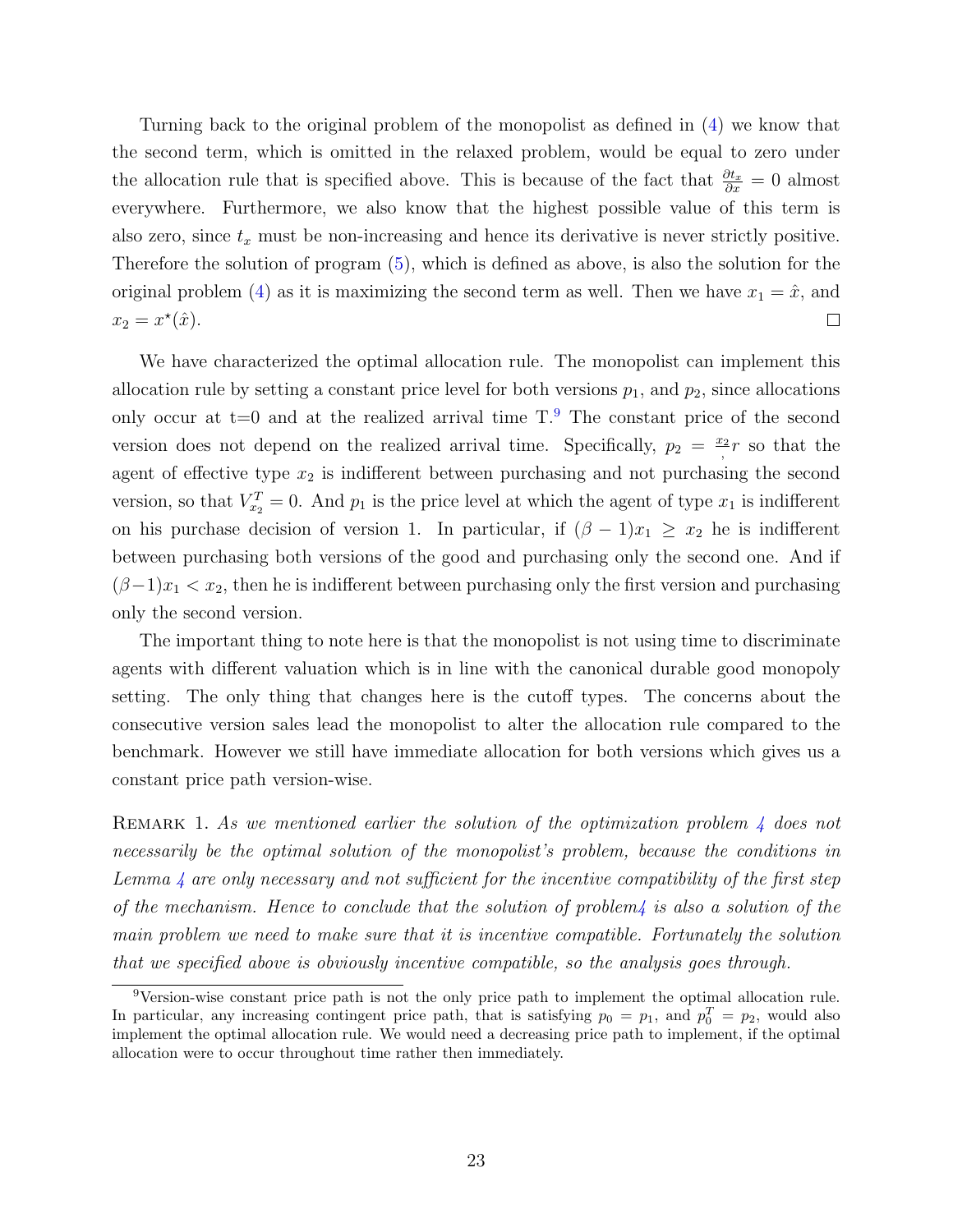#### <span id="page-24-0"></span>4 Deterministic Arrival

So far, the arrival process of the new version of the good was stochastic and so the environment was stationary. Consequently, we showed that the optimal price path for both versions of the good is constant, and there is no delay on purchases. This result is in line with [Stokey](#page-36-0) [\(1979\)](#page-36-0) as the monopolist does not use time to discriminate over with different valuations. The main goal of this section is to claim that, if the arrival of the second version of the good occurs at a deterministic and commonly known date, then the monopolist with full commitment power may use time as a discriminatory tool contrary to the stochastic arrival case.

There is a time period  $T$  at which a new version of the durable good arrives into the marketplace. As time goes on, the arrival becomes closer which results in un-stationary incentives for the second version purchases. In other words, incentives for the second version purchases are time-dependent, contrary to the stochastic arrival case.

To achieve our goal of showing the possibility of a decreasing price path, we simplify the exposition as much as possible and focus on a discrete type space consisting of only two types, namely H (High) and L (Low), where  $H > L^{10}$  $H > L^{10}$  $H > L^{10}$  There are continuum of buyers and the measure of the H-type buyers is  $\mu \in (0,1)$  while the measure of the L-type buyers is  $1-\mu$ . This distribution, which is consisting of two-atoms, is a special case of the distribution  $F(.)$ .

The utility structure that we specified in the previous case with stochastic arrival carries into here. Therefore the flow valuation of the second version of the good is  $\beta$  times the flow valuation from the first version of the good, where  $\beta > 1$ .

We mainly focus on the price path of the first version of the good. To this respect we further simplify the analysis by assuming that the price path for the second version is constant, and hence any purchase of the second version occurs only at time  $T^{11}$  $T^{11}$  $T^{11}$ . More precisely, the price path is of the form  $\{\{p_t\}_{t\in[0,T)}\cup p_T\}$ , where  $p_t$  is the price level of the first version at  $t \in [0, T)$ , and  $p_T$  is the constant price level for the second version good. The price path here is not contingent since the arrival occurs at a deterministic time. We have the following assumption the parameters.

# <span id="page-24-3"></span>ASSUMPTION 2.  $\beta e^{-rT} < 1$ .

This assumption is basically a restriction on restriction on arrival time  $T$  and the flow utility multiplier  $\beta$ . More precisely, if this assumption is satisfied, then the total flow utility resulting

<span id="page-24-1"></span><sup>&</sup>lt;sup>10</sup> To omit the discount factor r that appears due to the integration of the flow utilities, say the types are  $h, l,$  and we have  $H = \frac{h}{r}$ , and  $L = \frac{l}{r}$ .

<span id="page-24-2"></span><sup>&</sup>lt;sup>11</sup>We can rather think of this as a restriction so that the markets close down after  $T$ .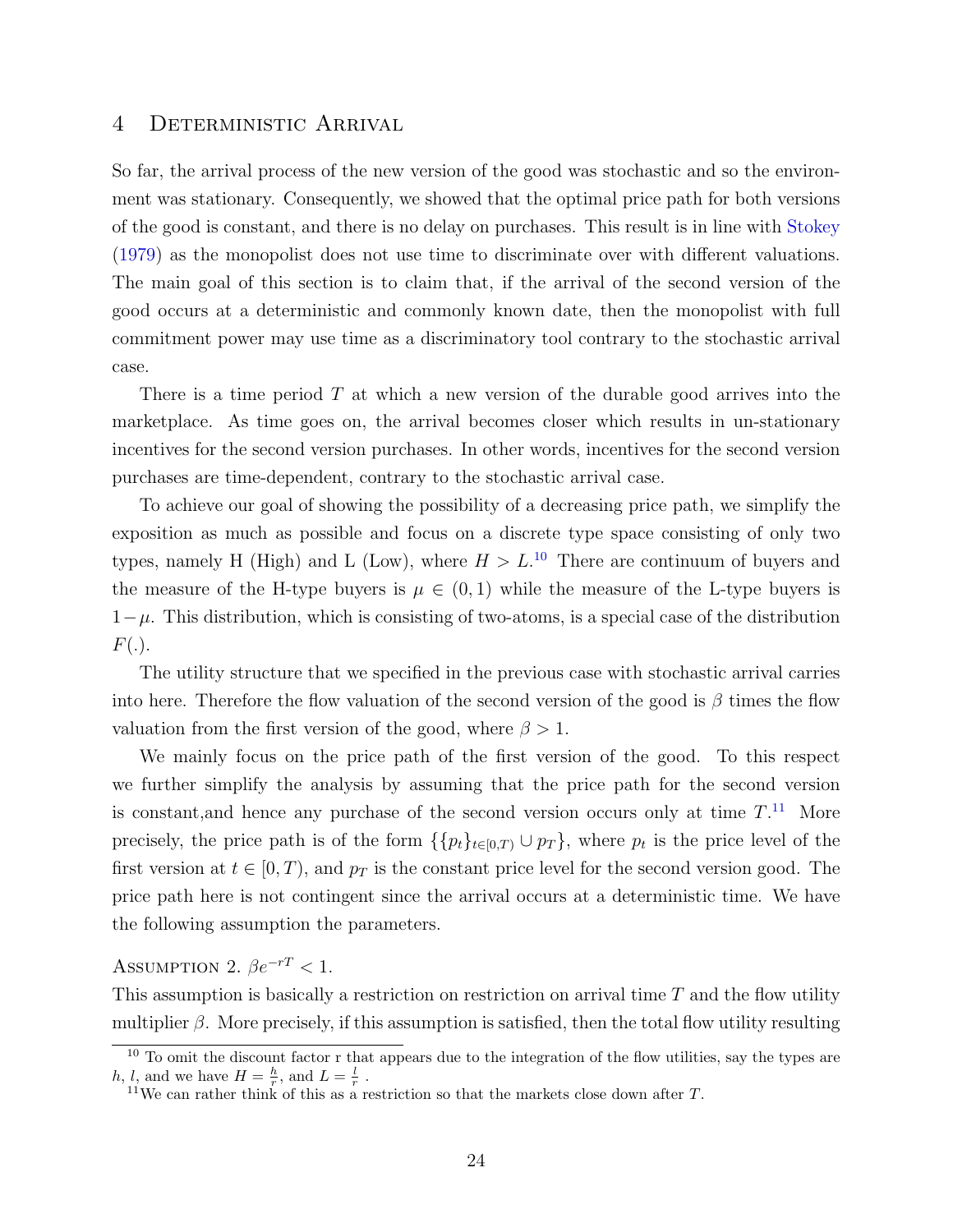from purchasing only the first good at  $t = 0$  is higher than the total flow utility resulting from purchasing only the second version at time T.

Given any price path of the form above, suppose there is only the first version of the good and take the corresponding part of the price path i.e. the part corresponding to  $(0, T)$ . In such a situation there will be an optimal purchase time of the first version for each buyer(where as usual purchase time that is equal to  $\infty$  means not purchasing). Then the following lemma shows that this optimal time is also the optimal purchasing time when there is a second version of the good under the same price path. This does not mean that a buyer purchasing the first version of the good, when there is only the first version with corresponding prices, will also purchase it when the second version is added to the environment. She may rather choose to purchase only the second version of the good.

<span id="page-25-0"></span>LEMMA 5. For a given price path  $\{p_t\}_{t\in[0,T)} \cup p_T\}$ , consider a buyer that is purchasing the first version of the good at time  $t \in [0, T)$ . Then, purchasing at time t is also optimal for the case in which only the first version exists with the corresponding prices  $\{p_t\}_{t\in[0,T)}$ .

**PROOF.** To show it by contradiction, suppose that there exists a time  $\tilde{t} \in [0, T)$  which strictly dominates purchasing at  $t$  for the case in which there is only the first version of the good and the price path is  $\{p_t\}_{t\in[0,T)}$ .

If this buyer does not purchase the second version, we would directly get the contradiction. Hence he must be purchasing the second version as well. Then by revealed preferences:

$$
e^{-r\tilde{t}}(X - p_{\tilde{t}}) > e^{-rt}(X - p_t)
$$

$$
X(e^{-rt} + (\beta - 1)e^{-rT}) - e^{-rt}p_t - e^{-rT}P_T \ge X(e^{-r\tilde{t}} + (\beta - 1)e^{-rT}) - e^{-r\tilde{t}}p_{\tilde{t}} - e^{-rT}P_T
$$

The first line compares the total utilities from purchasing only the first version at times  $\tilde{t}$ , and t respectively. On the other hand, the second line compares the total utilities from purchasing both goods with distinction on the first version purchasing times t and  $\tilde{t}$  respectively.

The second line boils down to:

$$
e^{-rt}(X - p_t) \ge e^{-r\tilde{t}}(X - p_{\tilde{t}})
$$

 $\Box$ 

which is a direct contradiction to the first line.

The next lemma shows that, until a certain period of time, the purchases of the first version of the good must be monotonic with the buyer's type. Precisely, if L-type buyers purchase the first version of the good until this specific time then H-type buyers would purchase earlier. For the purchases occurring later than this specific time period we do not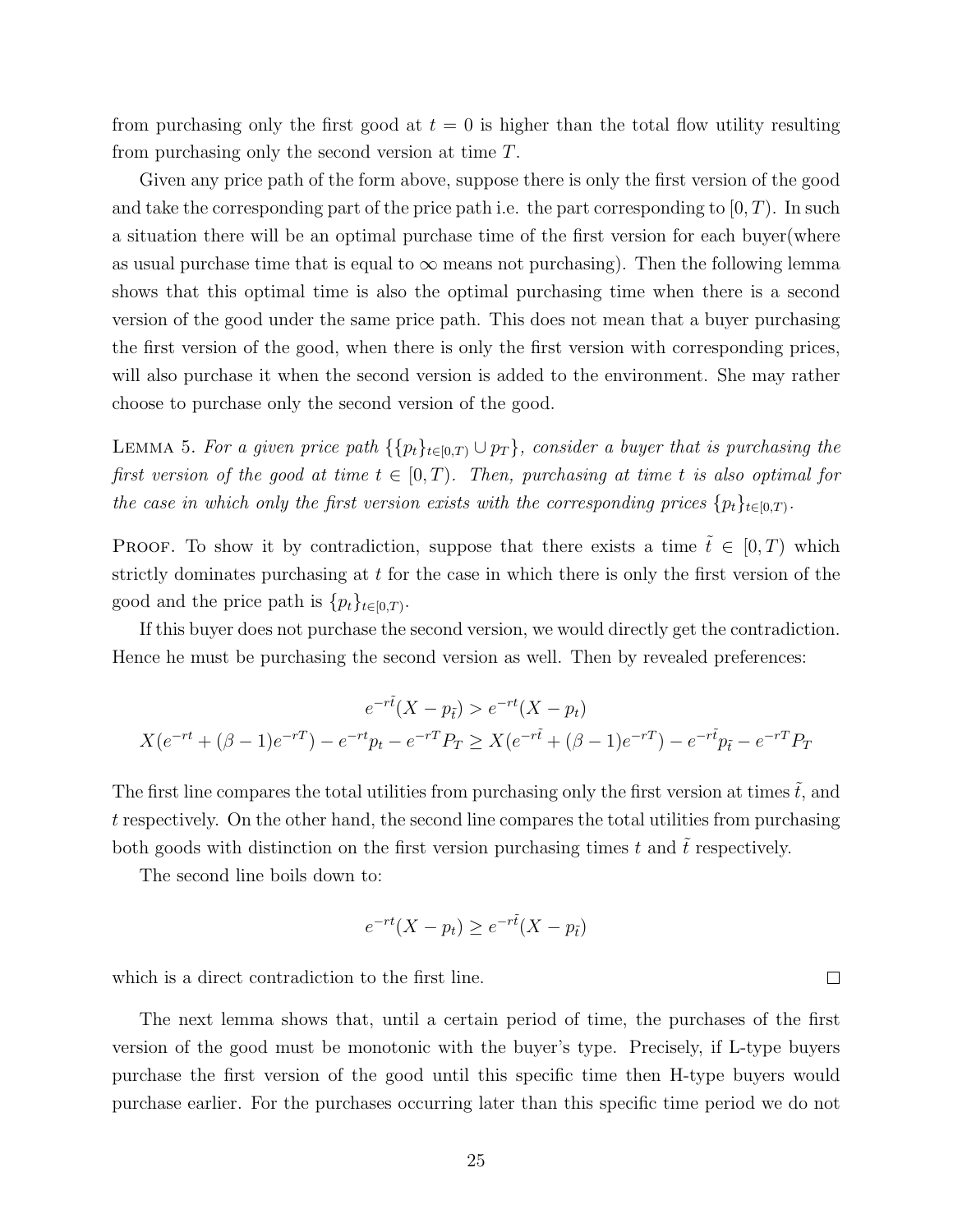have this monotonicity. This is due to the fact that the arrival of the second version of the good becomes closer as time goes on, and the incentive to wait for the newer version of the good becomes strengthened, and these strengthened incentives is stronger for H-type buyers.

<span id="page-26-1"></span>LEMMA 6. For a given price path

- i If the L-type buyers purchase both versions of the good then the H-type buyers would also purchase both versions of the good.
- ii Let t<sup>\*</sup> be defined by  $e^{-rt^*} = \beta e^{-rT}$ .<sup>[12](#page-26-0)</sup> If the L-type buyers purchase the first version of the good at time  $t < t^*$  then the H-type buyers also purchase the first version of the good and the purchase time is not later than time t.

PROOF. To start with the first part suppose that the L-type buyers purchase both versions of the good and so  $p_T < (\beta - 1)L$  due to the sequential rationality. Then the H-type buyers purchase the second version as well, since  $p_T < (\beta - 1)H$ . Moreover, since purchasing the first version conditional on purchasing the second version has a positive return for the L-type buyers, it must have a positive return for the H-type buyers as well hence H-type buyers also purchase the first version. This proves our claim.

For the second part, suppose the L-type buyers purchase the first version at  $t < t^*$ . Then, to prove the statement, we just need to show that the H-type buyers purchase the first version of the good due to the lemma [5.](#page-25-0) Suppose not to get a contradiction. Then it must be the case that the L-type buyers are only purchasing the first version of the good while H-type buyers are only purchasing the second version, because otherwise if the L-type buyers were purchasing the second version, then, from the first part of the lemma, the H-type buyers would purchase both versions of the good. Also, if a H-type buyers is not purchasing the second version, then it means that he is not purchasing any versions of the good which would also be a contradiction. Then by the revealed preferences:

$$
e^{-rt}(L - p_t) \ge e^{-rT}(\beta L - p_T)
$$

$$
e^{-rT}(\beta L - p_T) \ge e^{-rt}(H - p_t)
$$

Which is a direct contradiction since  $H > L$  and  $e^{-rt} > e^{-rt^*} = \beta e^{-rT}$ .

The following lemma shows that, if assumption [2](#page-24-3) is satisfied then in an optimal price path, the H-type buyers immediately purchase the first version of the good.

 $\Box$ 

LEMMA 7. Suppose assumption [2](#page-24-3) is satisfied. Then in an optimal posted price mechanism, H-type buyers purchase the first version of the good immediately at  $t = 0$ .

<span id="page-26-0"></span><sup>&</sup>lt;sup>12</sup>The existence of  $t^*$  is guaranteed by assumption [2.](#page-24-3)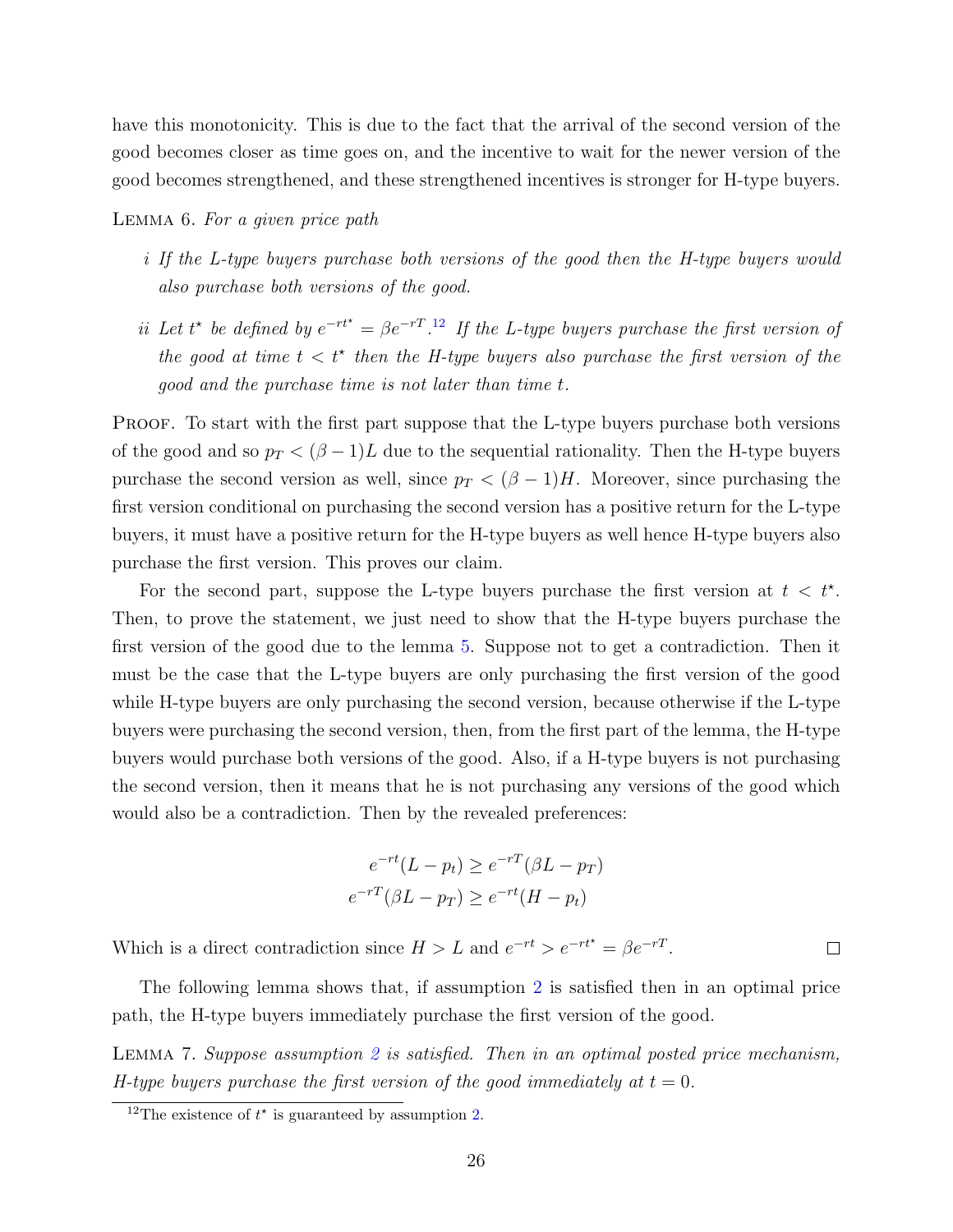PROOF. Showing that under the optimal price path there must be an agent of some type that is purchasing at  $t = 0$  would be sufficient to prove this lemma due to the second part of Lemma [6.](#page-26-1)

Assume that nobody purchases at t=0 to get a contradiction. There must be a sale of the first version at some time before T, because otherwise, if there is a sale of only the second version good, we would get a contradiction immediately, as the monopolist could deviate and sell only the first version of the good at  $t = 0$  to the agents that are purchasing the second version. This is better for the firm as it can get a higher discounted payment due to assumption [2.](#page-24-3)

Denote the earliest time period at which a sale of the first version occurs by  $\underline{t}$ . We want to show that it is equal to 0. Suppose  $t > 0$  to get a contradiction. Then there must be a sale of the second version of the good, because otherwise there exists an obvious profitable deviation, which is selling at  $t = 0$  with the price level  $p_t$ . If the agent purchasing the first version at  $\underline{t}$  also purchases the second version, then it must be a H-type from lemma [6.](#page-26-1) Then the monopolist can be made better off by changing the price level at  $t = 0$  so that the H-type is indifferent between purchasing at 0 and  $\bar{t}$  as that does not alter the incentives of the L-type buyers. We get a similar contradiction for the other case in which the agent purchasing the first version at  $t$  is not purchasing the second version.  $\Box$ 

The characterization of the optimal posted prices depends on the values of H and L. In particular, the relation between  $(\beta-1)H$  and  $\beta L$  is crucial. When  $(\beta-1)H > \beta L$  the H-type agent owning the first version of the good acquires higher additional utility from the second version purchase compared to a L-type buyer that does not own the first version of the good and vice versa for the other case. From now on we will consider the case  $(\beta - 1)H > \beta L$ . The analysis of the other case follows from similar arguments and are not given here.

Theorem [2](#page-27-0) characterizes the optimal posted prices. As usual there is not a unique price path that implements the optimal allocation. However, we say that the prices are constant for the first version of the good as long as all of the purchases occurs st time  $t = 0$ . Because in this case time is not used to discriminate over buyers for the sale of the first version of the good. On the other hand, if the optimal allocations requires buyers to purchase the first version of the good at different times than the monopolist is using time to discriminate over buyers. The monopolist is using a decreasing price path for the first version of the good to implement the optimal allocation.

<span id="page-27-0"></span>THEOREM [2](#page-24-3). If  $(\beta - 1)H > \beta L$  and assumption 2 is satisfied, then the optimal posted prices and the corresponding purchases must be one of the following.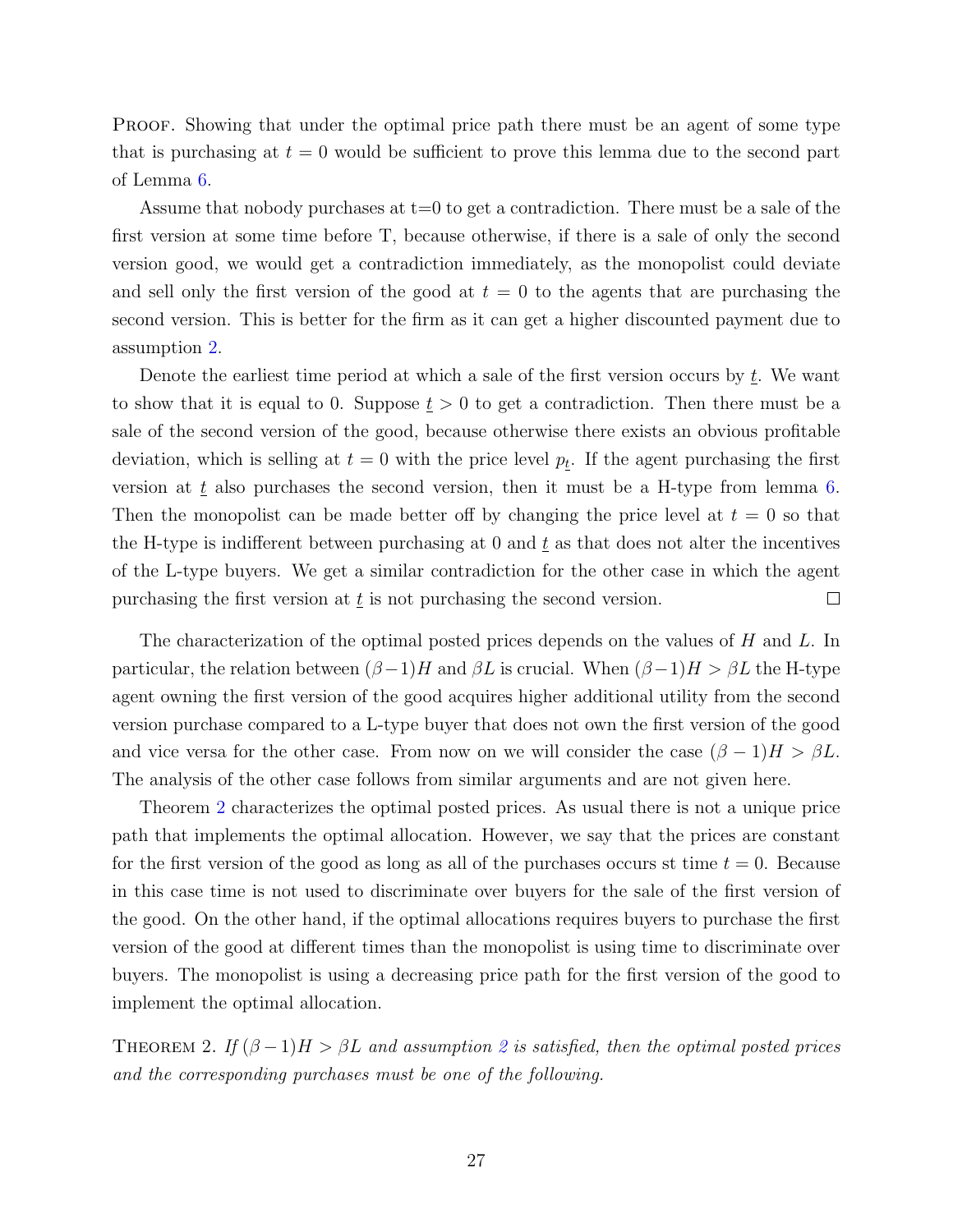- 1)  $p_t = H \ \forall t \in [0, T)$ , and  $p_T > (\beta 1)H$ . Only H-type buyers purchase the first version of the good, and no one purchases the second version.
- 2)  $p_t = L \ \forall t \in [0, T)$ , and  $p_T = (\beta 1)H$ . Both type of buyers purchase the first version of the good at  $t = 0$ , and only H-type buyers purchase the second version.
- 3)  $p_t =$  $\int (1 - e^{-rT})H \quad \forall t \in [0, \bar{t})$ L  $\forall t \in [\bar{t}, T)$ and  $p_T = (\beta - 1)H$  where  $\bar{t}$  satisfies  $e^{-r\bar{t}} =$  $e^{-rT} \frac{H}{H_{-}}$  $\frac{H}{H-L}$ . Both H-type and L-type buyers purchase the first version of the good at times  $t = 0$  and  $t = \bar{t}$  respectively. And only H-type buyers purchase the second version.
- 4)  $p_t = (1 e^{-rT})H$   $\forall t \in [0, T)$ , and  $p_T = \beta L$ . Only H-type buyers purchase the first version of the good, and both types purchase the second version.
- 5)  $p_t = (1 e^{-rT})L \ \forall t \in [0, T)$ , and  $p_T = (\beta 1)L$ . Both types purchase the first version at  $t = 0$  and they also purchase the second version of the good.

It is easy to calculate the corresponding profit of each policy for the monopolist. Then we can see that each of these policies is the optimal one for some values of the parameters of the model.[13](#page-28-0) In other words, for each policy there is a subset of parameters, which are also satisfying the condition  $(\beta - 1)H > \beta L$  and assumption [2,](#page-24-3) such that the policy is optimal. We are particularly interested on the third policy, because it displays a decreasing price path for the first version of the good. In particular, the purchases of the first version of the good occur throughout time and hence the corresponding price path implementing this allocation must be decreasing. Therefore, as opposed to the stochastic arrival, when the arrival of the new version occurs at a deterministic time, the optimal price path for the first version of the good might display a decreasing pattern.

In the case of a deterministic arrival, the buyers' incentives are not stationary since the value of the first version of the good decreases over time until the arrival of the new version of the good. This situation strengthens the ability of the monopolist to sort out the buyers with lower valuations. More precisely, the existence of the second version of the good limits the price that the H-type buyers are willing to pay at  $t = 0$  for the first version of the good,<sup>[14](#page-28-1)</sup> unless the price of the second version of the good is higher than H so that no one would like to purchase. At this maximum price the net return to the H-type buyers from the first version purchase is positive. Therefore the monopolist can sell the first version of the good to the L-type buyers at a later time with a price that is equal to the maximum price that L-type buyers would like to pay. This situation does not hurt the incentives of the H-type

<span id="page-28-0"></span><sup>&</sup>lt;sup>13</sup> The parameters are  $\mu$ , r, T, H, L.

<span id="page-28-1"></span> $14$ Because, now there is an additional option for buyers which is just to purchase the second version.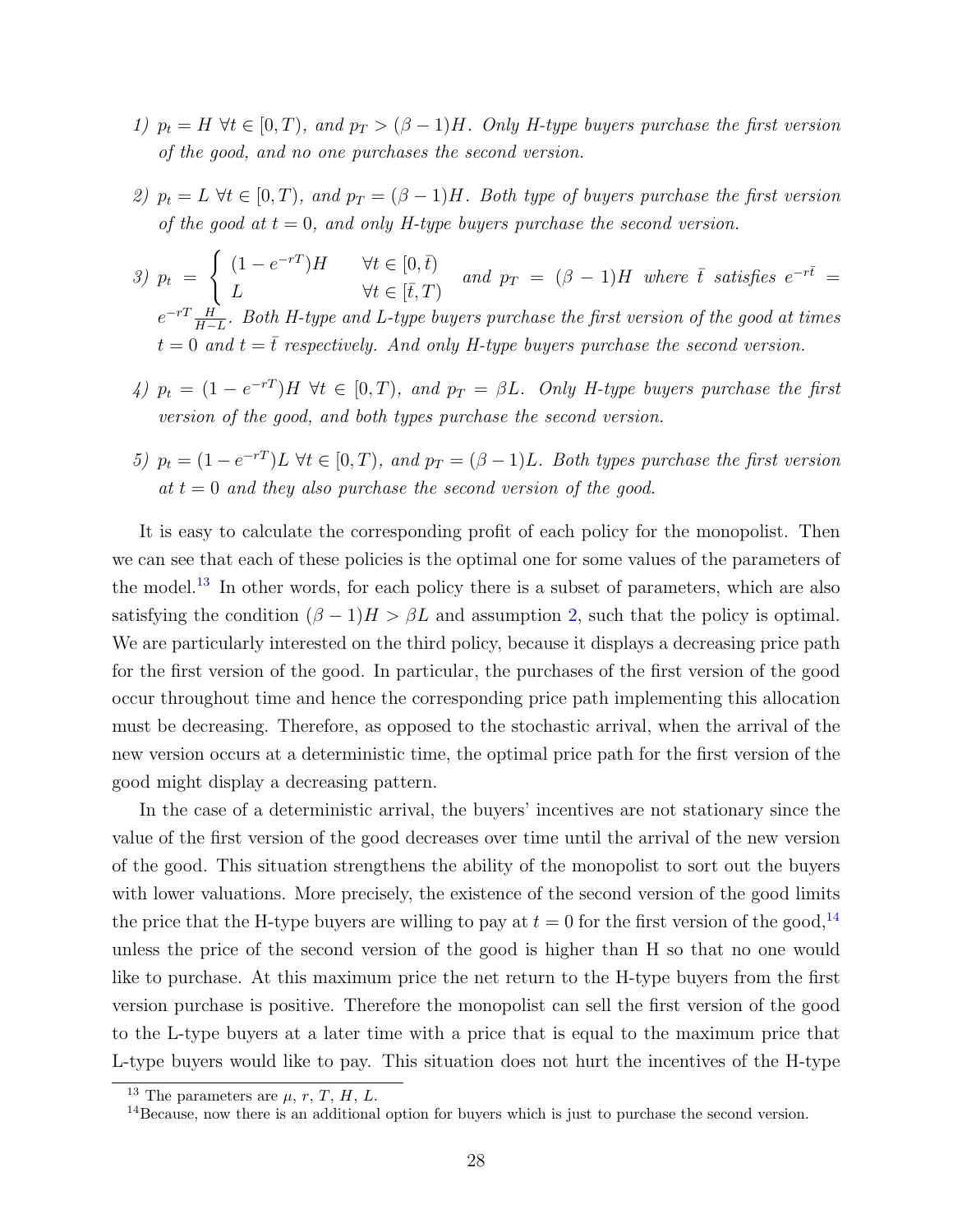buyers on their first version purchases at  $t = 0$ . The critical time  $\bar{t}$  in the third policy of Theorem [2](#page-27-0) is defined such that the H-type buyers are indifferent between purchasing the first version of the good at  $\bar{t}$ , by paying the maximum amount that the L-type buyers are willing to pay at that time, and purchasing at  $t = 0$  by paying their own maximum willingness.

The proof of Theorem [2,](#page-27-0) which is given in the appendix, follows a backward analysis. In particular, we first define the optimal sales policy for the first version of the good for a given  $p_T$ . Then we chose the optimal  $p_T$  by considering the corresponding optimal price path for first version of the good for each  $p_T$ .

#### 5 Conclusion

We analyzed the optimal pricing problem of a durable good monopolist with full commitment when there is product replacement. In our model there are two consecutive versions of the same good, one of which arrives and replaces the existing one in the market. The main assumption is that the sales are anonymous, so that the seller cannot condition the sale of the second version of the good on the sales of the first version. The analysis is divided into two parts. In the first part we consider the case in which the arrival follows a Poisson process. In this case the environment is stationary, and the optimal price path is constant for both versions of the good. In other words, all the purchases occurs immediately and, hence, the monopolist does not use time to discriminate over buyers with different valuations. This result is in the same line with the classical result of [Stokey](#page-36-0) [\(1979\)](#page-36-0), and the main reason for this is the stationary environment.

In the second part we considered the case in which the arrival is commonly known time period. Then we have shown that, when there are only two types of buyers, depending on the parameters of the model, the monopolist may want to decrease the price throughout time. Purchases do not necessarily occur immediately and it may display a delay. In this case the monopolist may use time as a tool to discriminate over buyers for some sets of the parameter values.

For both cases the optimal selling mechanism without the restriction of anonymity involves bundling of both versions and selling them together. The corresponding allocations in this case cannot be implemented by posted prices which is anonymous by definition.

#### Appendix: Proofs

PROOF OF LEMMA [1](#page-9-0). The "only if part" of the statement follows directly from revealed preferences. In other words, if the mechanism is incentive compatible, then the buyer of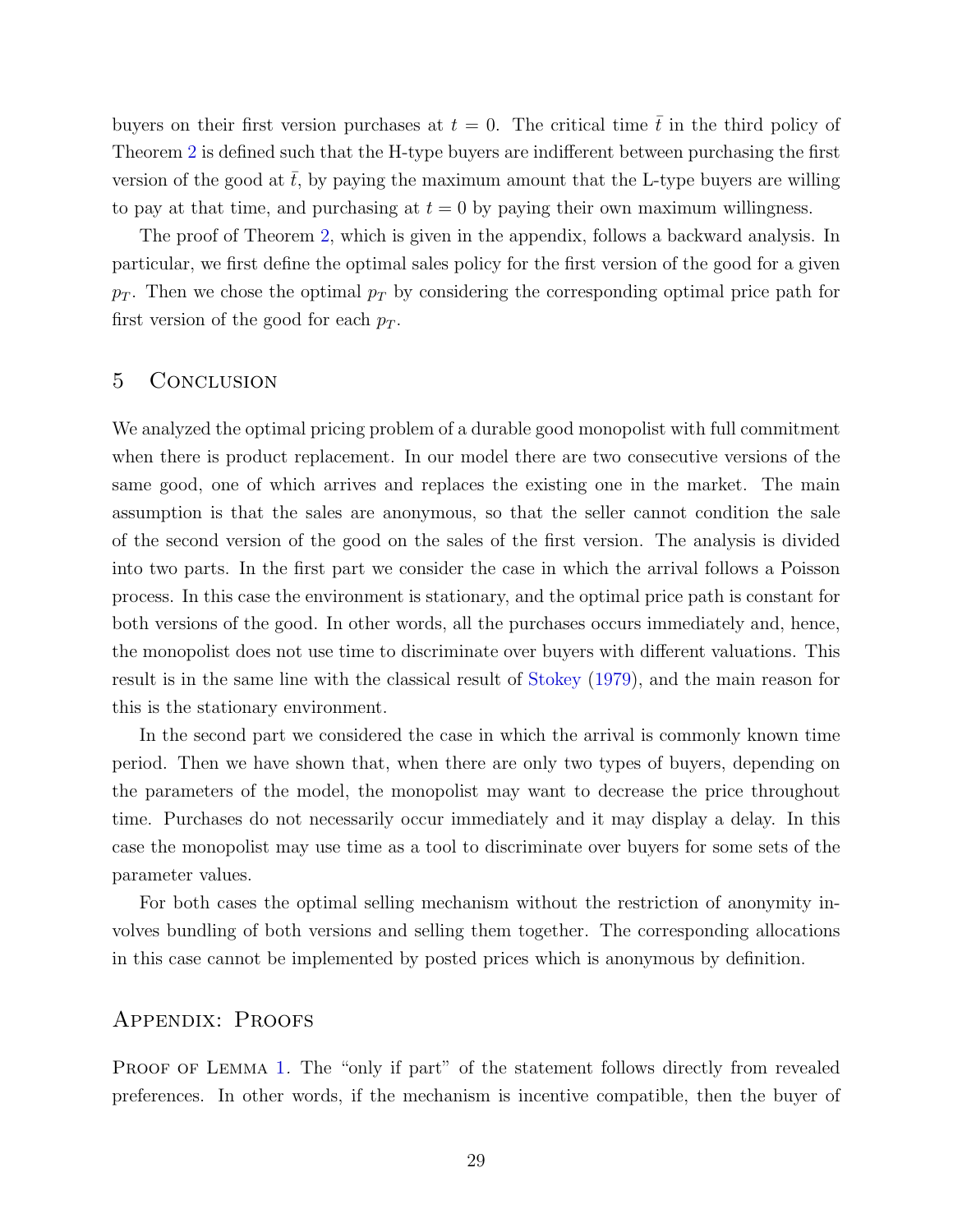type x does not want to mimic type x' and vice versa. More precisely take  $x > x'$ , then:

$$
U(x) \ge e^{-rt_{x'}}(\frac{x}{r} - p_{t_{x'}}) = U(x') + e^{-rt_{x'}}(\frac{x}{r} - \frac{x'}{r})
$$
  

$$
U(x') \ge e^{-rt_{x}}(\frac{x'}{r} - p_{t_{x}}) = U(x) - e^{-rt_{x}}(\frac{x}{r} - \frac{x'}{r})
$$

Then we get,

<span id="page-30-0"></span>
$$
\frac{e^{-rt_x}}{r} \ge \frac{U(x) - U(x')}{x - x'} \ge \frac{e^{-rt_{x'}}}{r}
$$
(6)

which requires  $t_x \leq t_{x'}$ . Therefore we get i). Now, since  $t_x$  is monotone it is differentiable and continuous almost everywhere. Therefore  $e^{-rt_x}$  is differentiable and continuous a.e. and hence,  $\lim_{x' \to x} \frac{e^{-rt_{x'}}}{r} = \frac{e^{-rt_x}}{r}$  $\frac{r_{tx}}{r}$  a.e. We also know that  $U(x)$  is continuous and differentiable a.e. so by taking the limit of the expression [\(6\)](#page-30-0), when  $x' \to x$ , we get

$$
\frac{\partial U(x)}{\partial x} = \frac{1}{r} e^{-rt_x} \quad \text{a.e.}
$$

Hence, *ii*) follows immediately.

For the "if" part, suppose for a given mechanism conditions i) and  $ii$  are satisfied, and we want to show that this mechanism is incentive compatible. Take any two arbitrary types x, and x' and WLOG assume  $x > x'$ . First, we want to show that x does not want to report his type as  $x'$ . In other words the following must be true

<span id="page-30-1"></span>
$$
U(x) \ge e^{-rt_{x'}}(\frac{x}{r} - p_{t_{x'}}) = U(x') + e^{-rt_{x'}}(\frac{x}{r} - \frac{x'}{r}).
$$
\n(7)

However by  $ii)$  we know that

$$
U(x) - U(x') = \frac{1}{r} \int_{x'}^{x} e^{-rt_{\tilde{x}}} d\tilde{x}.
$$

Hence, expression [\(7\)](#page-30-1) boils down to:

$$
\int_{x'}^{x} e^{-rt_{\tilde{x}}} d\tilde{x} \geq e^{-rt_{x'}}(x-x').
$$

But this is correct given monotonicity in i). Similar arguments follow for the reports of  $x'$ as well. Hence the statement is true.

 $\Box$ 

PROOF OF THEOREM [2](#page-27-0). To prove the theorem, we first treat the price of the second version of the good as a fixed value. We then find the corresponding optimal price path  ${p_t}_{t\in[0,T)}$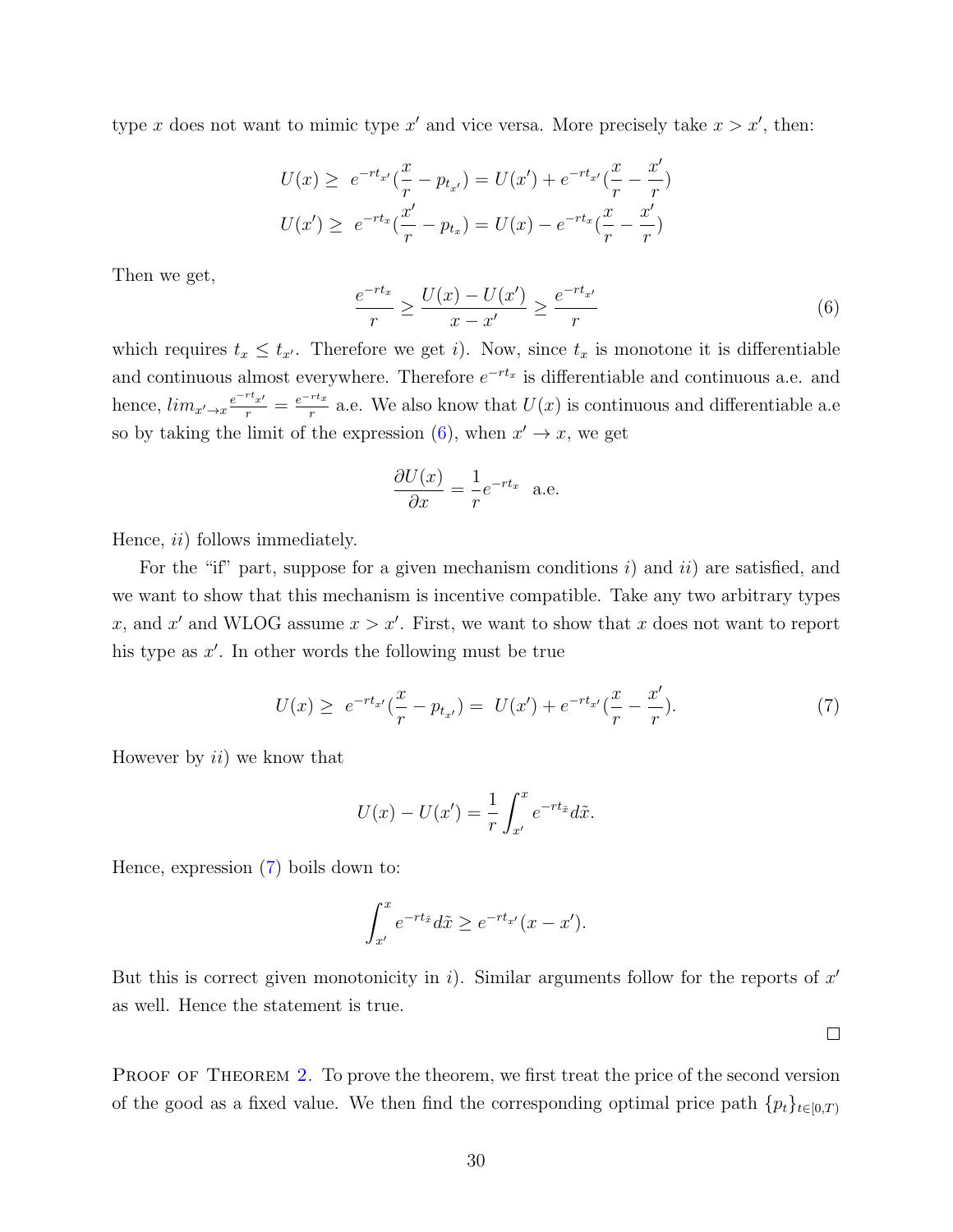of the first version of the good for any given value of  $p_T$  and we finally optimize  $p_T$  at the end. There are 5 cases to consider for  $p_T$ .

#### Case 1:  $\left[\beta H < p_T\right]$

In this case there is no sale of the second version of the good. We know that in an optimal policy H-type buyers purchase the first version at  $t=0$ , and the maximum amount that they are willing to pay at t=0 is H. On the other hand, at any time  $t > T$ , the L-type buyers are willing to pay at most L (given that there is no sale of the second version). Therefore, if the monopolist is going to sell the first version of the good to L-type buyers at a time t, then he should arrange the price as  $p_t = L$ . However this will affect the incentives of the H-type buyers that are purchasing at  $t = 0$ . Given that  $p_t = L$  for some t, the maximum amount that the H-type buyers are willing to pay at  $t = 0$ , which we denote by  $\bar{p}$ , satisfies

<span id="page-31-1"></span>
$$
H - \bar{p} = e^{-rt}(H - L)
$$

$$
\bar{p} = (1 - e^{-rt})H + e^{-rt}L
$$

And the corresponding profit of the monopolist, when L-type buyers purchase at time t, is

$$
\Pi_t = \mu((1 - e^{-rt})H + e^{-rt}L) + (1 - \mu)e^{-rt}L.
$$
\n(8)

Note that the expression above is linear in  $e^{-rt}$ , hence it is maximized either at  $t = 0$  or at  $t = \infty^{15}$  $t = \infty^{15}$  $t = \infty^{15}$ . If  $t = 0$  is optimal, then both types purchase the good at  $t = 0$  and the price level is equal to L. On the other hand, if  $t = \infty$  is optimal, then only the H-type buyers purchase the good (at  $t = 0$ ) at price H.

Therefore, for the first case there are two candidates of the optimal policy.

- A1: Sell the first version of the good to agents of both types at  $t=0$  at a price level L and have no sales of the second version.
- A2: Sell the first version only to the H-types at  $t=0$  at a price level H, and have no sales of the second version.

Actually, this is analogous to the result of [Stokey](#page-36-0) [\(1979\)](#page-36-0) and intuitively follows because if there is no sales of the second version, we turn back to canonical model.

Case 2:  $[(\beta - 1)H < p_T \leq \beta H]$ 

<span id="page-31-0"></span><sup>&</sup>lt;sup>15</sup>It is also possible have that any  $t > 0$  is a maximizer of the expression [8.](#page-31-1) In such a case restricting t to be either 0 or  $\infty$  is wlog.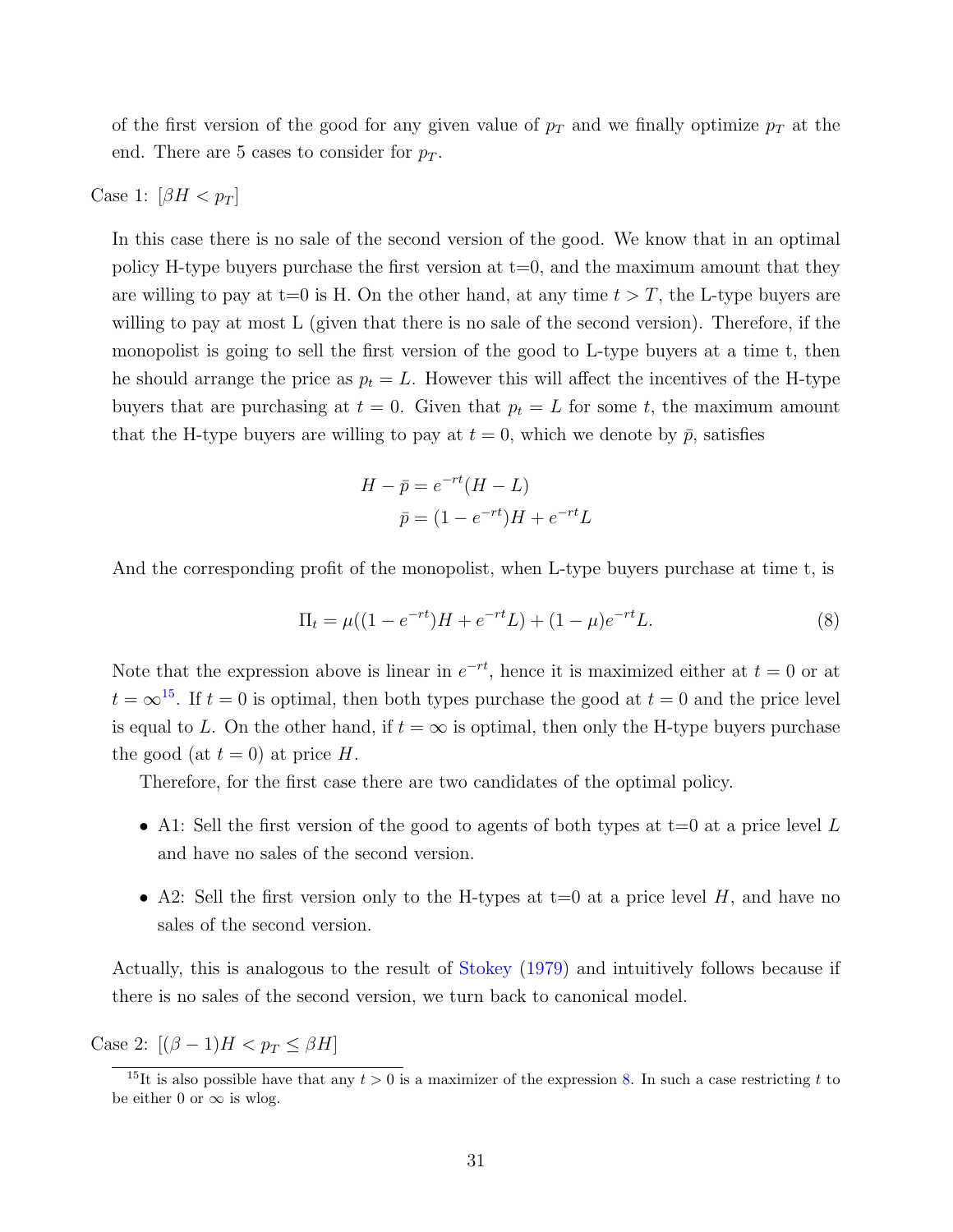At the optimal policy, the marginal benefit from the second version of the good is  $(\beta - 1)H$ for H-type buyers since they purchase the first version at  $t = 0$ . Therefore, there is no sale of the second version in this case as well. However, the situation is different than the previous case in the sense that now there is an additional option for H-type buyers. In other words, by purchasing only the second version of the good, they can guarantee a non-negative utility. As a result, the maximum amount that H-type buyers are willing to pay at  $t=0$  is less than H. Denote this maximum price level by  $\bar{p}$ , which satisfies:

$$
H - \bar{p} = e^{-rT} \beta H - e^{-rT} p_T.
$$

$$
\bar{p} = (1 - \beta e^{-rT})H + e^{-rT} p_T
$$

Where the LHS of the first line is the utility from the purchase of the first version of the good, and the RHS is from the purchase of the second version. Similar to the previous case, a candidate optimal policy is selling the first version good at  $t=0$ , to both types of agents at a price  $L^{16}$  $L^{16}$  $L^{16}$ . However, the corresponding policy would be equivalent to A1, so that we do not write it again here.

We can think of another candidate, which is a modified version of the policy A2, that is selling version 1 at t=0 only to the H-type buyers but now with a payment  $\bar{p}$ , rather than H. However, this policy is strictly dominated since the payment is less than the one of A2.

Finally, in policy A2, there is no sale of the first version to the L-types, which is due to the fact that the monopolist needs to decrease the price level at  $t = 0$  (which was equal to H) to be able to sell to the L-type buyers at any time. However, in this case, by departing from the case 1, there may exists a time period earlier than T, at which selling the good to the L-type buyers at the maximum price that they are willing to pay (which is equal to L) does not hurt the incentives of the H-types. Hence it does not require to decrease the price at  $t=0^{17}$  $t=0^{17}$  $t=0^{17}$ , because, now H-type buyers are having a positive utility from the first version purchase at price  $\bar{p}$ . Nevertheless, even if such a period of time exists, doing any better than both of the policies A1 and A2 is not possible due to the fact that the resulting policy would be equivalent to one of the intermediate policies in the expression [8.](#page-31-1) Therefore, the firm cannot do any better here in this case.

Case 3:  $\left[\beta L < p \right] \leq (\beta - 1)H$ 

In this case, H-type buyers purchase the second version of the good, since  $p_T$  is always smaller

<span id="page-32-0"></span><sup>&</sup>lt;sup>16</sup>Note that L is less than  $\bar{p}$ , since  $p_T \leq \beta H$ ,  $\beta e^{-rT} < 1$ , and  $(\beta - 1)H > \beta L$ . Therefore H-type buyers are willing to buy at this price level.

<span id="page-32-1"></span><sup>&</sup>lt;sup>17</sup>We can find such a time period by finding a t so that the H-type buyers are indifferent between purchasing at t at price L and purchasing at time 0 with price  $\bar{p}$ . Time period t satisfying this indifference condition should be less than T.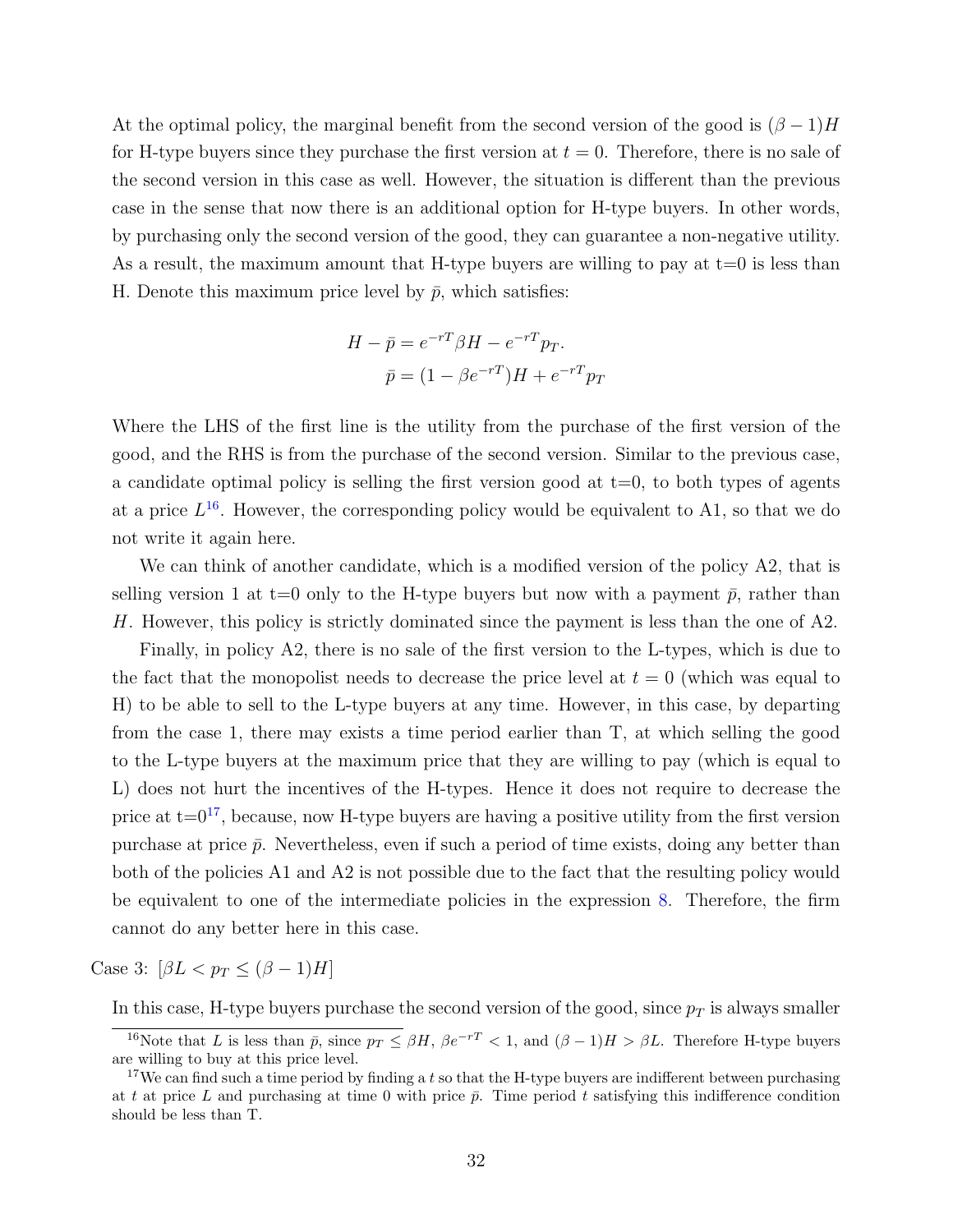then their marginal benefit and L-type buyers do not purchase. The maximum amount that H-type buyers are willing to pay at  $t=0$  for the first version of the good,  $\bar{p}$ , in this case satisfies the following:

$$
H - \bar{p} + e^{-rT}((\beta - 1)H - p_T) = e^{-rT}(\beta H - p_T)
$$

$$
\bar{p} = (1 - e^{-rT})H
$$

where the LHS of the first line is the utility of the H-type buyers from purchasing both versions of the good, and the RHS is the utility from purchasing only the second version of the good. Note that  $\bar{p}$  is higher than  $L^{18}$  $L^{18}$  $L^{18}$  Hence the L-type buyers are not willing to purchase at t=0 with price  $\bar{p}$ . Then the monopolist should either set a smaller price than  $\bar{p}$  at  $t = 0$  to be able to sell the L-type buyers at  $t = 0$ , or he can sell it at a later time to them. Note that, at any time t, the highest amount that L-type buyers are willing to pay for the first version of the good is L as they do not purchase the second version of the good in this case. Like in the previous cases, charging a price level that is equal to  $L$  will affect the incentives of the H-type buyers.

One possible optimal policy here is to sell the first version of the good at  $t=0$  to both types of buyers at a price L, and set  $p_T = (\beta - 1)H$ . Another possibility is to sell the first version of the good to the H-type buyers at a price  $\bar{p}$  at  $t = 0$ , and to the L-type buyers at a later time (before T) without hurting the incentives of the H-type buyers. As we discussed in case 2, finding such a time period is possible here, because H-type buyers are having a positive utility from purchase of the first version of the good. To find this time period, let's denote  $p_t^H$  as the price level, which leaves the H-type buyers indifferent between purchasing good at t=0 with payment  $\bar{p}$ , and purchasing at t with payment  $p_t^H$ . In particular

$$
H - \bar{p} = e^{-rt}(H - p_t^H)
$$

$$
p_t^H = \frac{(e^{-rt} - e^{-rT})H}{e^{-rt}}
$$

Then we can find the earliest possible time period  $\bar{t}$  at which the firm can sell the first version of the good to the L-type buyers at price L without hurting the incentives of the H-type by using the equality  $p_{\overline{t}}^H = L$ . In particular,

$$
(e^{-r\bar{t}} - e^{-rT})H = e^{-r\bar{t}}L
$$

$$
e^{-r\bar{t}} = e^{-rT}\frac{H}{H - L}
$$

<span id="page-33-0"></span><sup>&</sup>lt;sup>18</sup>This is because  $\beta e^{-rT} < 1$ , and  $(\beta - 1)H > \beta L$ .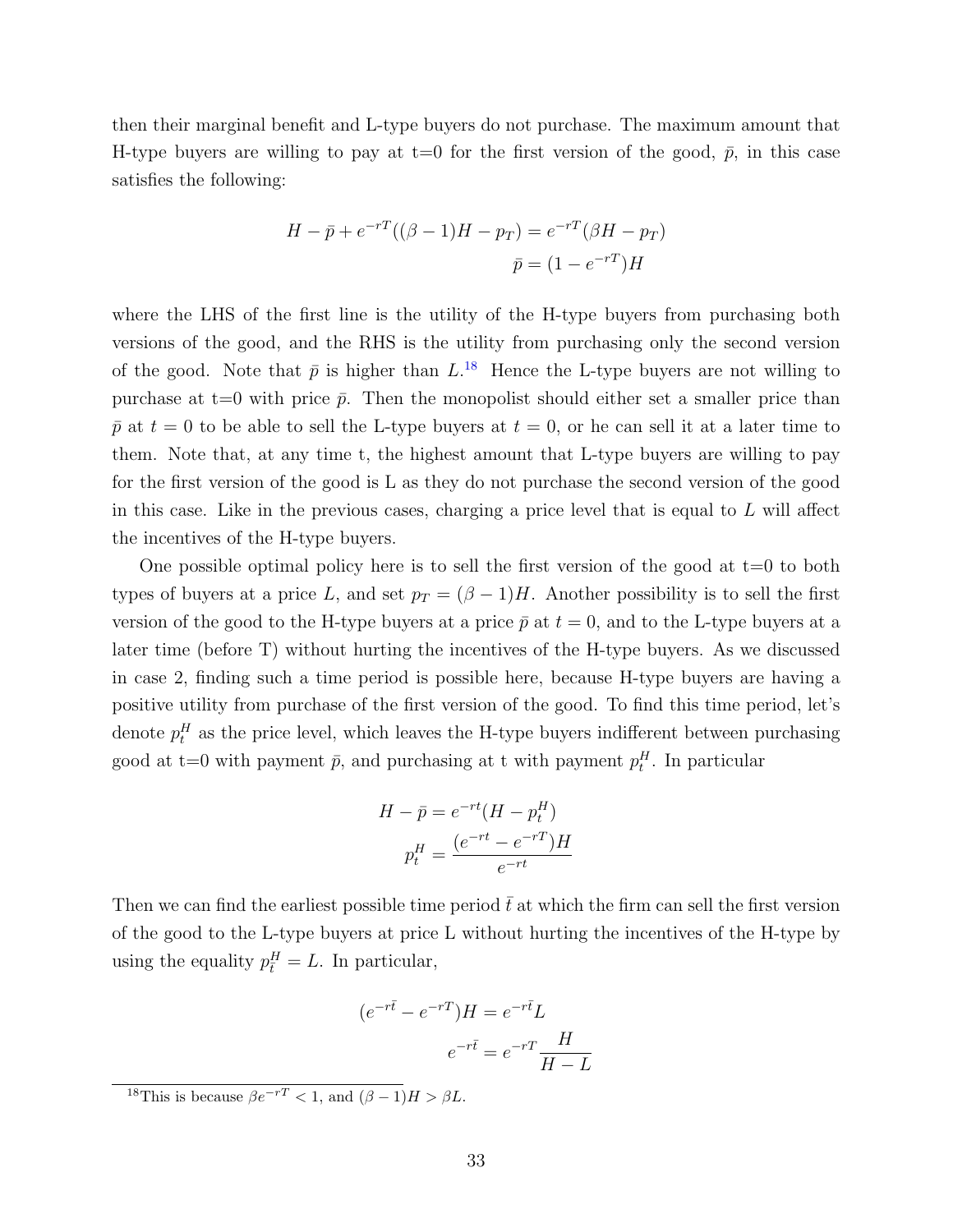Note that  $\bar{t} < T$  is always satisfied due to assumption [2](#page-24-3) and  $\beta L < (\beta - 1)H$ . Hence selling the first version of the good to the L-type buyers at  $\bar{t}$  at a price L is a feasible policy. To sum up, we have the following two candidates for this case.

- A3: Sell the first version to both type of buyers at  $t=0$  at price L, and sell the second version to only to the H-type buyers at a price  $(\beta - 1)H$ <sup>[19](#page-34-0)</sup>
- A4: Sell the first version of the good to the H-type buyers at t=0 with price  $\bar{p}$  =  $(1 - e^{-rT})H$ , and also sell to L-type buyers at  $t = \bar{t}$  with payment  $p_{\bar{t}}^H = L$ . Sell the second version to H-type buyers at price  $(\beta - 1)H$ .

Note that, in this case there can not be any better policy then these two due to the linearity of the profit function as we have discussed in case 1. For instance, take the policy A4, if it is better to decrease the price at t=0 to sell to the L-type buyers earlier than  $\bar{t}$ , then the monopolist should continue to decrease price level at 0 until it reaches L at which L-type is willing to buy; and this corresponds to the policy A3.

Case  $4: [(\beta - 1)L < p_T \leq \beta L]$ 

In this case, the H-type buyers always purchase the second version of the good while L-type buyers purchase the second version only if they have not purchased the first one. We can easily see that the maximum amount that the H-type buyers are willing to pay at  $t = 0$  for the first version of the good is same as in case 3 and so it is equal to  $\bar{p} = (1 - e^{-rT})H$ .

There are three candidates for the optimal policy in this case. The first one is to sell the first version of the good to both types of buyers at  $t=0$  at a price level that leaves the L-type buyers indifferent between purchasing only the first version and purchasing only the second version, and to sell the second version only to the H-type buyers. However, this policy is strictly dominated by A3. In particular, the maximum amount of the payment that L-type buyers are willing to pay at  $t = 0$  is less than L, and the amount charged for the second version of the good at time T is strictly less than the one of A3. The second policy, is to sell the first version of the good to the H-type buyers at t=0 with price  $\bar{p} = (1 - e^{-rT})H$ , and to the L-type buyers at a later time, and to sell the second version only to the H-type buyers. This is dominated by the policy A4 for the same reason above. Then the final candidate is:

• A5: Sell the first version of the good only to the H-type buyers at  $t=0$  with price  $\bar{p} = (1 - e^{-rT})H$ , and sell the second version of the good to both type of buyers at price  $\beta L$ .

<span id="page-34-0"></span> $19$ Note that this policy is strictly dominating the policy A1.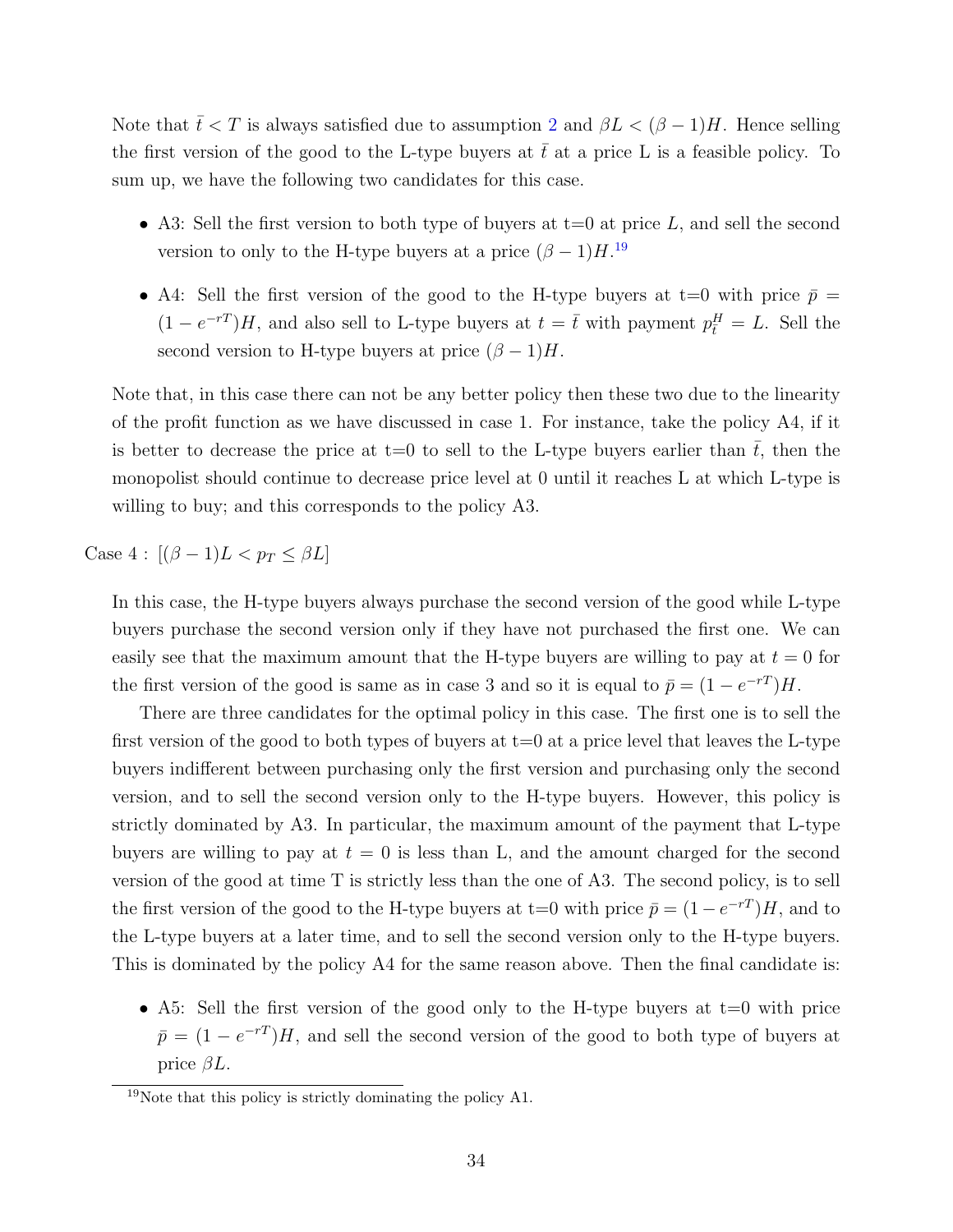CASE 5:  $[(p_T \leq (\beta - 1)L]$ 

In this case, both types of the buyers purchase the second version of the good regardless of their decision on the first version sales. From the same reasoning as above the maximum amount that the H type buyers are willing to pay at t=0 is  $\bar{p} = (1 - e^{rT})H$ , and he is indifferent between purchasing the first version at  $t = 0$  with payment  $\bar{p}$  and purchasing at t with payment  $p_t^H = \frac{(e^{-rt} - e^{-rT})H}{e^{-rt}}$ . Similarly, the maximum amount that the L-type buyers can are willing to pay for the first version of good at time t is  $p_t^L = \frac{(e^{-rt} - e^{-rT})L}{e^{-rt}}$ .

Since  $p_t^L < p_t^H$ , there does not exist a time period in which the monopolist can sell the first version of the good to the L-type buyers at price  $p_t^L$  without hurting the incentives of the H-type buyers when they are purchasing at  $t = 0$  with price  $\bar{p}$ . Therefore the monopolist must decrease the initial price to be able to sell the L-type agents at any time. Then, again due to the linearity of the monopolist profit, there are two possibilities for the optimal policy in this case. However one of them, which is selling the first version of the good only to the H-type buyers with price  $\bar{p}$  and selling the second version of the good to both types with a price  $(\beta - 1)L$  is strictly dominated by the policy A5. Therefore the only option that we are left with is:

• A6: Sell the first version of the good to both type of buyers at  $t=0$  with a payment  $(1 - e^{-rT})L$ , and sell the second version of the good to both types of buyers at a price  $(\beta - 1)L$ .

We have considered all of the possible optimal policies for the monopolist. First note that the policy A1 is strictly dominated by the policy A3, (hence we omit A1). Then the corresponding profit level for each are listed below as follows:

| Policy Profit |                                                         |
|---------------|---------------------------------------------------------|
| A2            | $\mu H$                                                 |
|               | A3 $L + \mu e^{-rT} (\beta - 1)H$                       |
| A4            | $\mu[1+e^{-rT}(\beta-2)]H+(1-\mu)e^{-rT}\frac{LH}{H-L}$ |
| A5            | $\mu(1-e^{-rT})H+e^{-rT}\beta L$                        |
| A6            | $[1 + e^{-rT}(\beta - 2)]L$                             |

Table 1: Sale Policies and Corresponding Profits.

Each of these 5 policies may be the optimal one depending on the values of  $\beta$ ,  $\mu$ , H, L and r. All the policies except  $A4$  involves immediate allocations like in the stochastic arrival case. Hence time is not used to discriminate over people in those policies. On the contrary, in policy A4 the price of the first version of the good is decreasing over time. As a result,